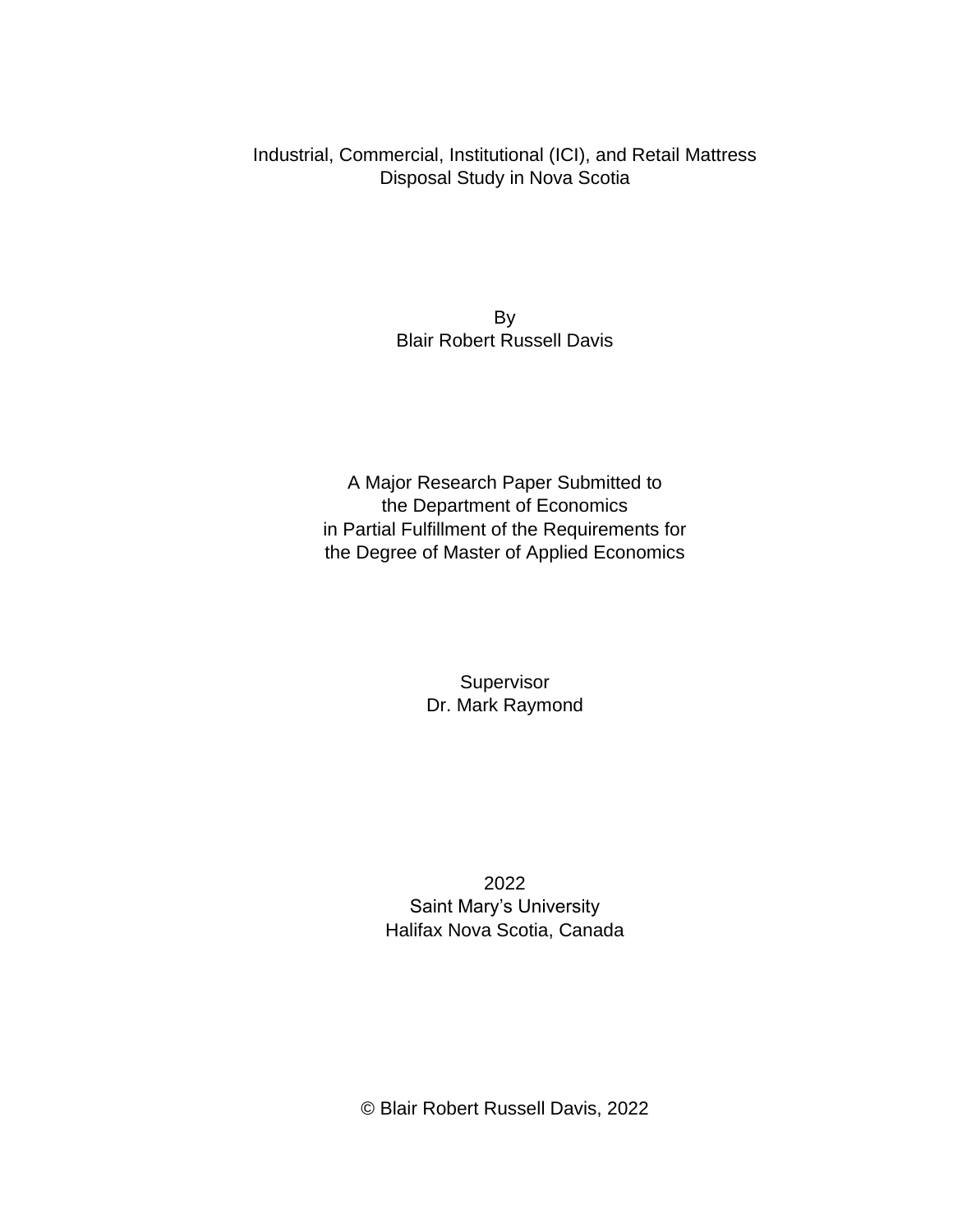# **Table of Contents**

<span id="page-1-0"></span>

| 1. |  |  |
|----|--|--|
| 2. |  |  |
|    |  |  |
|    |  |  |
|    |  |  |
|    |  |  |
|    |  |  |
|    |  |  |
|    |  |  |
|    |  |  |
|    |  |  |
|    |  |  |
|    |  |  |
|    |  |  |
| 3. |  |  |
|    |  |  |
|    |  |  |
| 4. |  |  |
|    |  |  |
|    |  |  |
|    |  |  |
|    |  |  |
|    |  |  |
|    |  |  |
|    |  |  |
|    |  |  |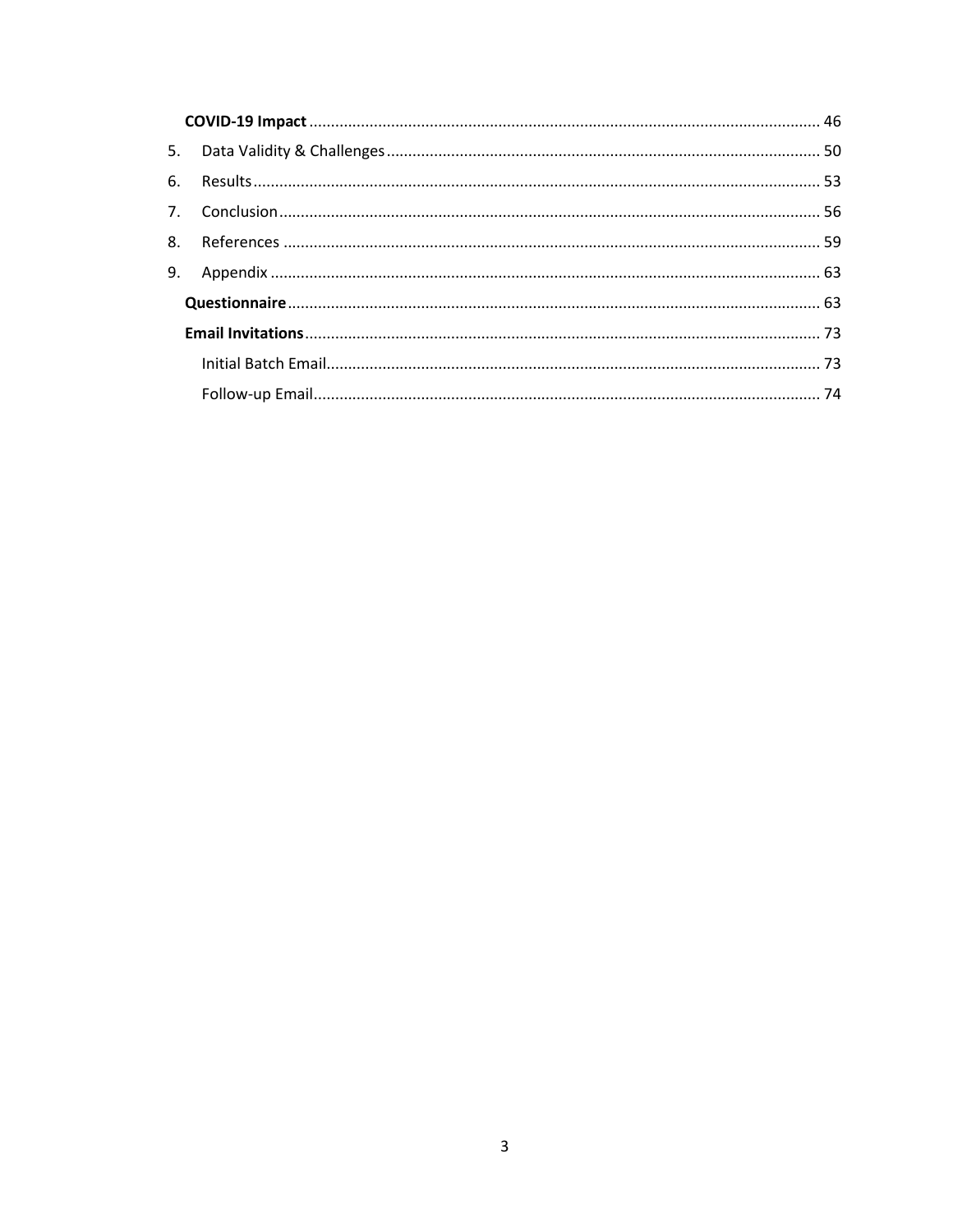# **List of Tables**

<span id="page-3-0"></span>

| <b>Table</b>   | Page                                                                                                                                                          |    |
|----------------|---------------------------------------------------------------------------------------------------------------------------------------------------------------|----|
| 1              | Total number of businesses and organizations by industry and percentages                                                                                      | 25 |
| 2              | Number of surveys submitted and locations of participating businesses by industry                                                                             | 29 |
| 3              | Total number of initial businesses and organizations researched, determined out of<br>scope, and final count of active businesses in the NS mattress market   | 32 |
| 4              | Summary statistics for ICI generators and retailers                                                                                                           | 35 |
| 5              | Volume of mattresses disposed, total number of mattresses by industry and region                                                                              | 37 |
| 6              | Disposal methods, number of businesses and percentages by industry, total number of<br>businesses and percentages                                             | 39 |
| $\overline{7}$ | Most important factors for mattresses management, number of businesses and<br>percentages by region and industry, total number of businesses and percentages. | 40 |
| 8              | Willingness to participate in a diversion program, percentage of businesses by region and<br>industry, total number of businesses and percentages             | 43 |
| 9              | Need for special requirements, number of businesses and percentages by region and<br>industry, total number of businesses and percentages                     | 45 |
| 10             | COVID-19 impact on mattress contaminations, percentage of businesses by region and<br>industry, total number of businesses and percentages                    | 47 |
| 11             | COVID-19 impact for mattress sales and purchases, percentage of businesses by region<br>and industry, total number of businesses and percentages              | 49 |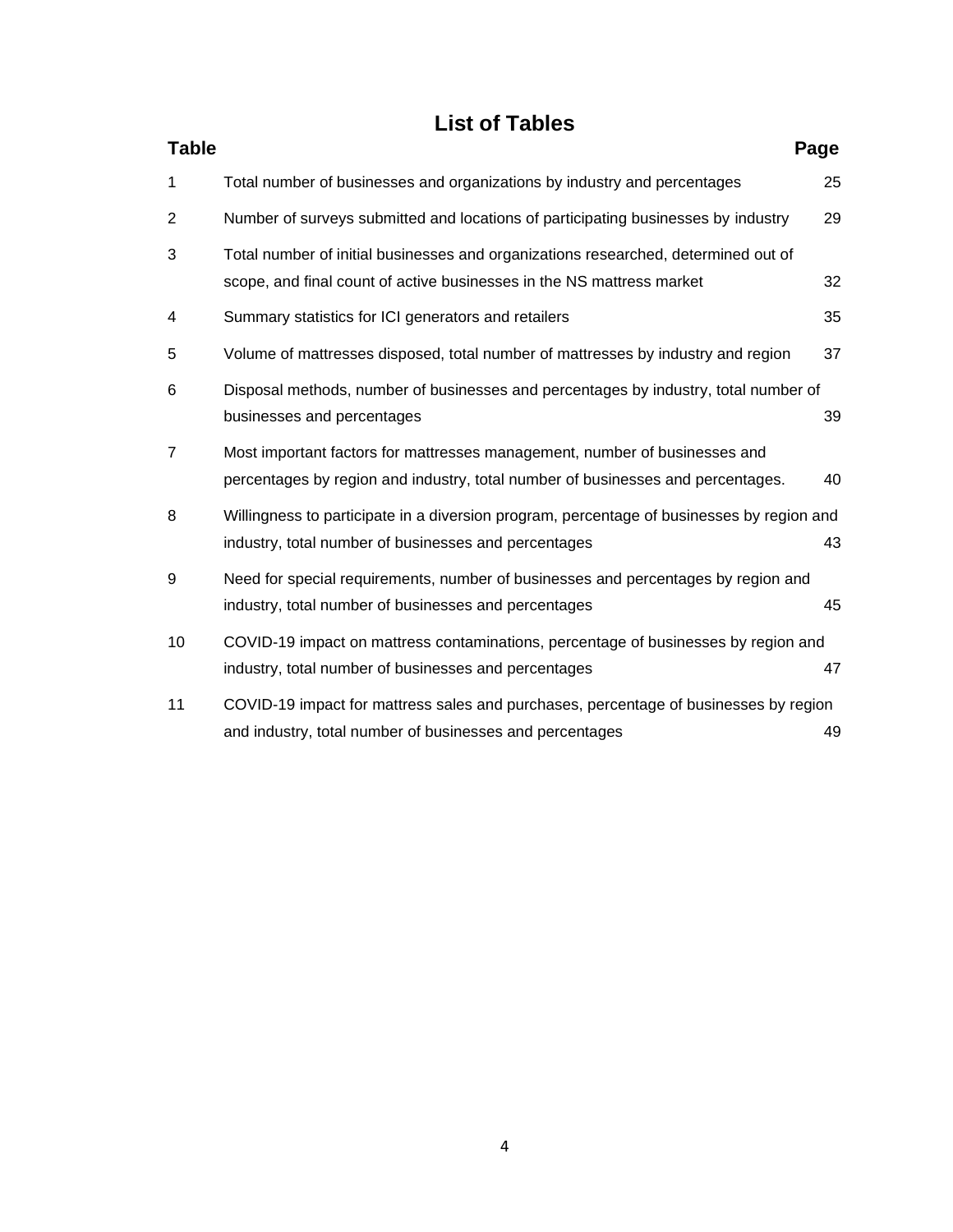# **List of Figures**

<span id="page-4-0"></span>

| <b>Figure</b>  |                                                                  | Page |
|----------------|------------------------------------------------------------------|------|
| $\mathbf{1}$   | Map of municipal waste management regions in Nova Scotia         | 30   |
| 2              | Number of locations active in the NS mattress market by region   | 31   |
| 3              | Number of locations active in the NS mattress market by industry | 32   |
| $\overline{4}$ | Response rate by industry                                        | 33   |
| 5              | Response rate by region                                          | 33   |
| 6              | Volume of mattresses disposed by industry                        | 36   |
| $\overline{7}$ | Volume of mattresses disposed by region                          | 37   |
| 8              | Disposal methods, percentage of businesses                       | 38   |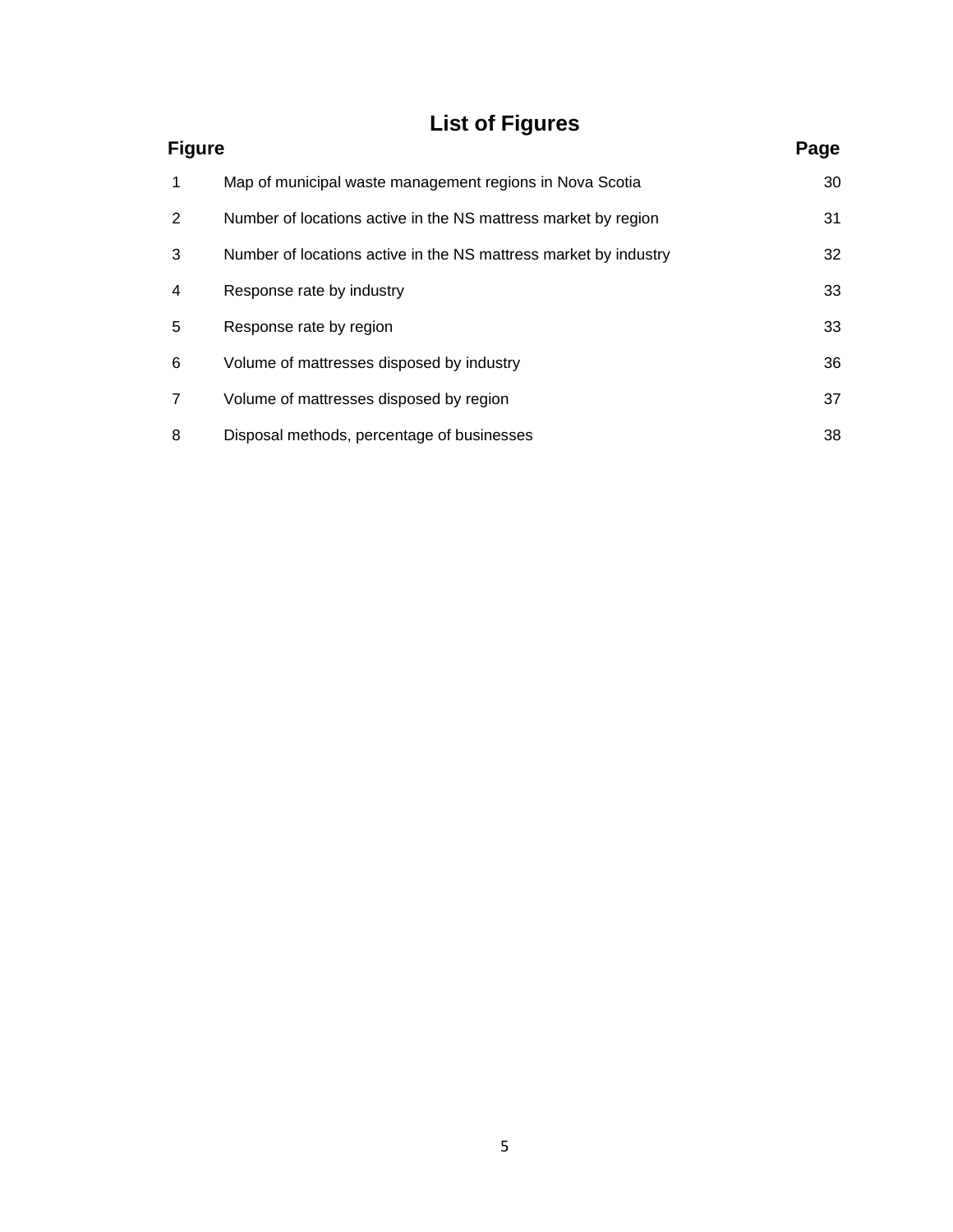# <span id="page-5-0"></span>**Executive Summary**

Approximately 95,000 mattresses end up in Nova Scotia landfills annually, causing many issues for waste management facilities overseen by municipalities. This paper presents new data on an under-researched area of mattress disposal by interviewing industrial, commercial, and institutional (ICI) generators and retailers in the province of Nova Scotia. This study finds the vast majority of mattresses being disposed of in Nova Scotia come not from businesses but rather from consumers. Furthermore, findings show that businesses and organizations are overwhelmingly in favour of a diversion program for mattress disposal in the province, and are willing to pay <more> for current disposal methods.

## <span id="page-5-1"></span>**1. Introduction**

Demand towards a greener future from the general public, politicians, and policy makers is resulting in a cultural shift allowing us to address key environmental issues. These issues, especially in waste reduction and diversion, are of critical importance if provincial stakeholders intend to reach their environmental goals in a sustainable way. One such issue involves the disposal of mattresses. Mattresses are problematic for Nova Scotia Landfills and with almost 100,000 disposed of annually, it is a problem that is not going away (Halifax C&D Recycling Ltd., 2009). In Nova Scotia, there are no regional facilities available to process and/or recycle mattresses, which means mattresses either continue to pile up in landfills or are shipped to Quebec for recycling (Dillon Consulting, 2019). The mattresses that do end up in landfills encumber facilities in the province since they are large items that are difficult to compact.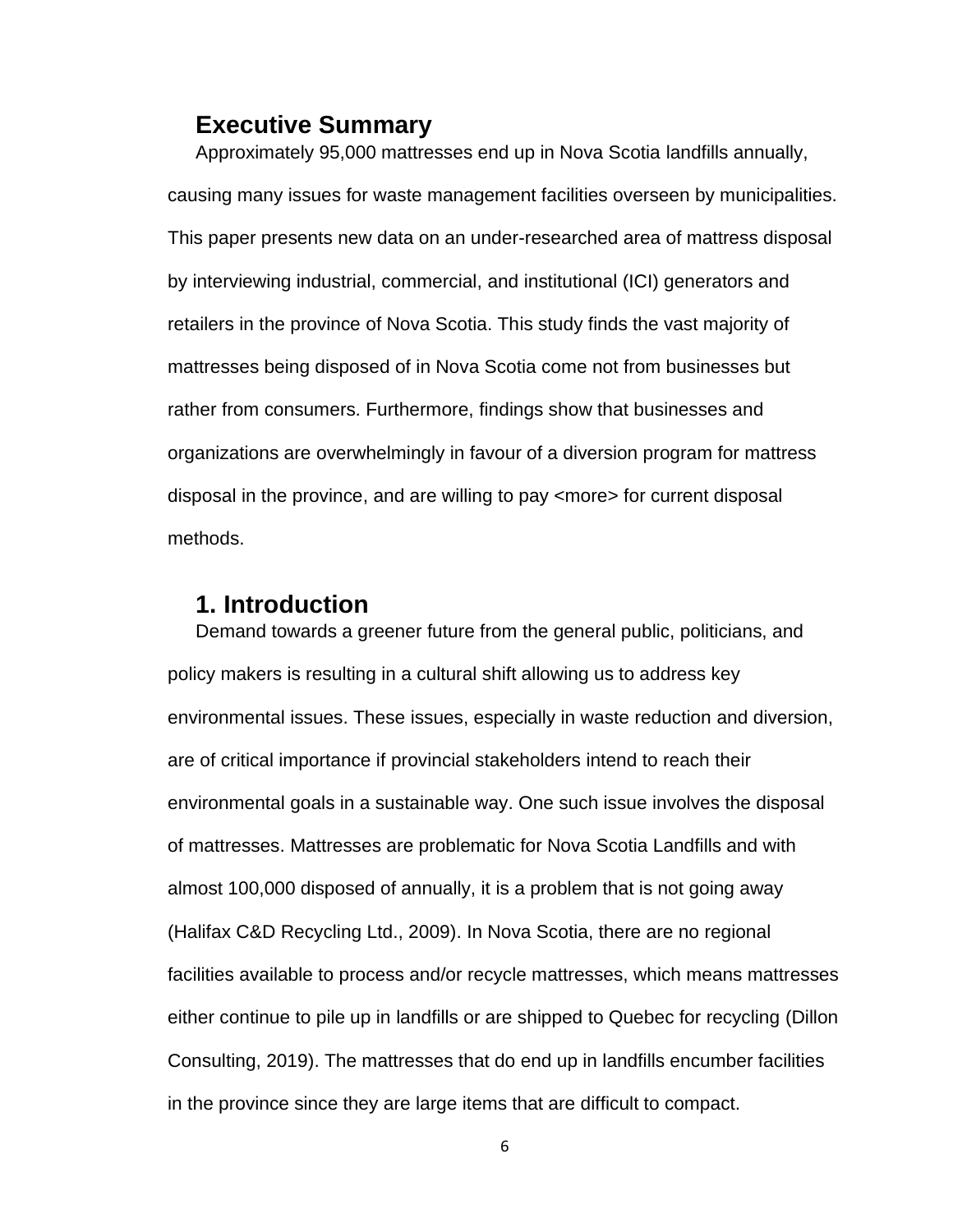Furthermore, their material components frequently pose a risk in damaging heavy machinery within landfills (Russell, 2019). These qualities result in items that use large amounts of space that strain time and resources for waste facilities. Although a mattress is comprised of approximately 95% recyclable material, the process of extraction is not cost-effective (Island Waste Management Corporation, 2018). Not only does this deter economic interest from recycling, but it also hinders the efficiency of recycling within the province. Attempts have been made in the private sector to remedy the situation, such as the case in 2015 when a Quebec entrepreneur started a business in the region which dismantled mattresses and sold the materials (K. Laskow-Pooley, personal communication, October 2019). After four months he closed the business and determined that it was not viable unless regulations were enacted to place a ban on mattresses being sent to landfills (K. Laskow-Pooley, personal communication, October 2019). Additionally, Dillon Consulting was approached by the municipality of Cumberland County to help address assess the situation in 2018. Their in-depth report provided valuable information; however, the scope of the study was to be exclusive to landfill sites in Nova Scotia (Dillon Consulting, 2019). As a result, this research will expand the scope of Dillon Consulting (2019) to new and relevant data.

The purpose of this research project is to identify all of the active businesses and organizations in the mattress market and estimate their impact on mattress disposal within Nova Scotia. This is achieved by taking a similar approach to the report by Dillon Consulting (2019) and expanding their scope beyond municipal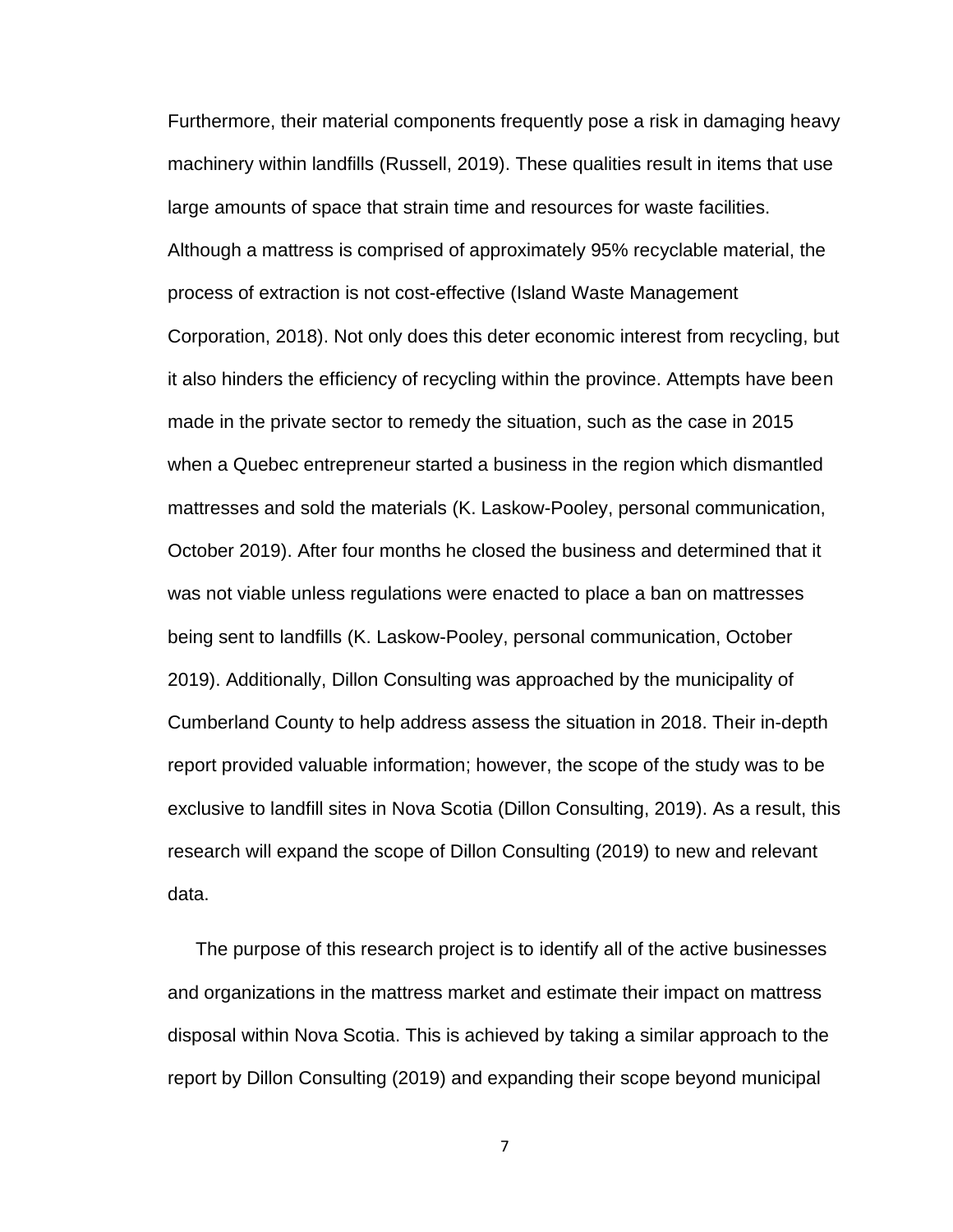landfills. This new information will be used to provide insight to stakeholders and government officials in the mattress industry for potential policy efforts in the future. Whether that be a processing facility in Nova Scotia, a recycling program similar to other regions, new regulations, a stewardship program, other alternatives, or a combination of options; this project will be a crucial first step towards an optimal solution that is compatible with stakeholder interests.

In this paper, a survey will be conducted on a list of all identified businesses and organizations that are industrial, commercial, or institutional (ICI) generators or retailers of mattresses within Nova Scotia. With these survey results, data analysis will be done to learn about mattress disposal trends in Nova Scotia strictly with a business focus.

This paper will proceed as follows: first, there will be a literature review consisting primarily of consultant publications and annual reports across a diverse geography; next, the second chapter will involve the data sources and methodology of the research; the third chapter will cover results and data analysis followed by a conclusion.

# <span id="page-7-0"></span>**2. Jurisdiction Review**

This review examines a series of annual reports from institutions within jurisdictions responsible for mattress disposal. These reports indicate the overall summary of these entities in terms of waste management and, to some degree the level of involvement in mattress disposal. Consultant reports are another important source of information, with Dillon Consulting (2019) being the primary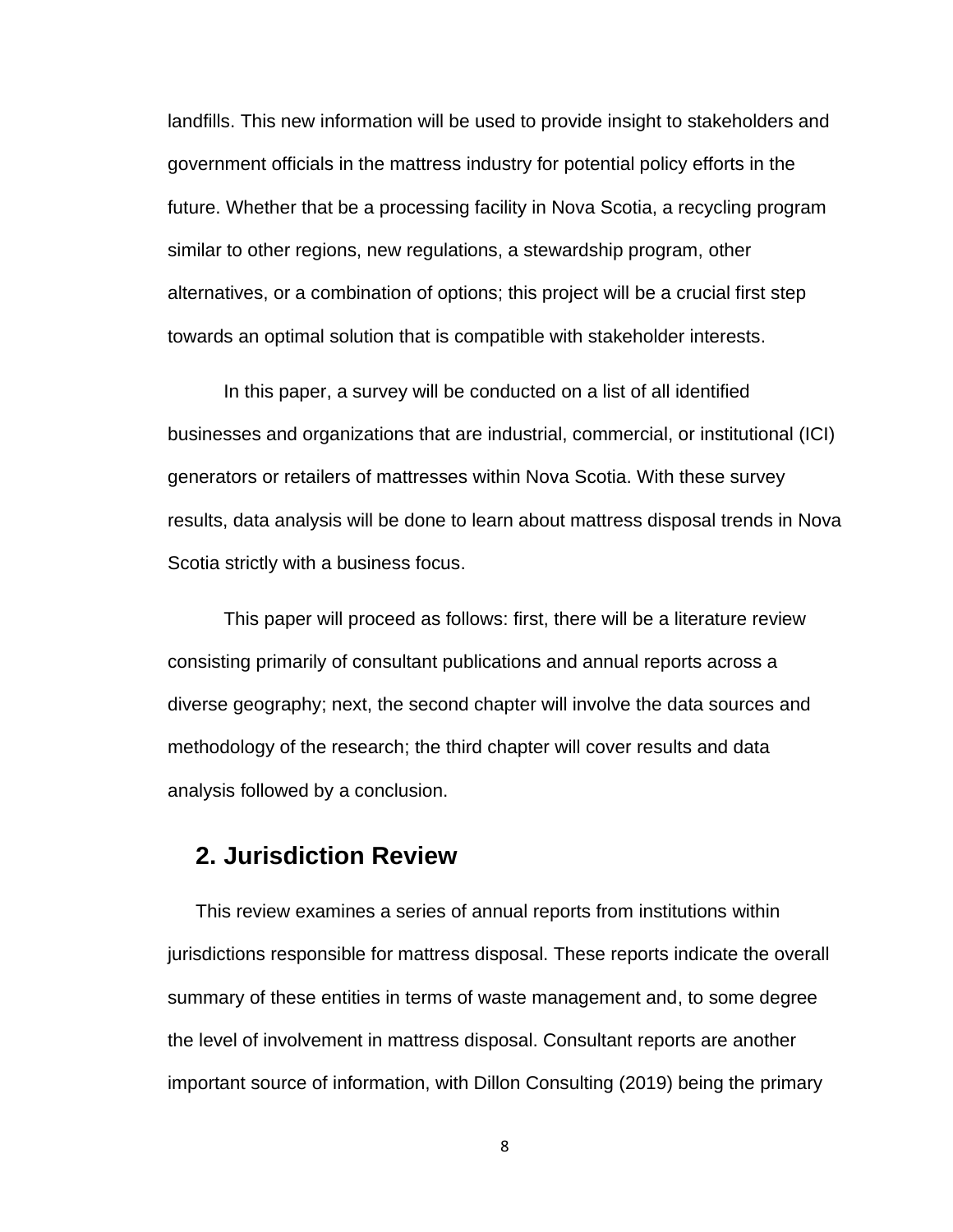source of this research. Since mattress recycling programs are relatively new in North America and have yet to be implemented on a wide scale, there is a lack of academic sources. Given this shortage, the literature selection presented here best represents the available information on the topic. Additionally, these sources are from a diverse selection of jurisdictions to show the implications of mattress disposal within Nova Scotia and abroad.

#### <span id="page-8-0"></span>**Canada**

Giroux (2014) is a report prepared for the Canadian Council of Ministers of Environment and is the only literature supporting mattress disposal methods with a Canada-wide context. Their findings show that the majority of provinces deal with mattresses in the same way by disposal via landfill. However, they note that recycling facilities exist in British Columbia, Alberta, Ontario, and Quebec and estimate that only 7% of mattresses nationwide are being recycled. They find that pilot projects such as mattress recycling can be key opportunities for provinces for waste prevention and reduction. This report shows that there is room for growth and plenty of potential for mattresses to be recycled in Canada. However, they claim that it may be wise to wait until California's extended responsibility program for mattresses shows applicability to Canada (Giroux, 2014).

## <span id="page-8-1"></span>**Nova Scotia**

In March 2019, Dillon Consulting, in collaboration with Cumberland Joint Services Management Authority, published an in-depth study on mattress management for the province of Nova Scotia (Dillon Consulting, 2019). This study was conducted by doing questionnaires with seven regional waste management authorities/ or municipal units in Nova Scotia. They also assessed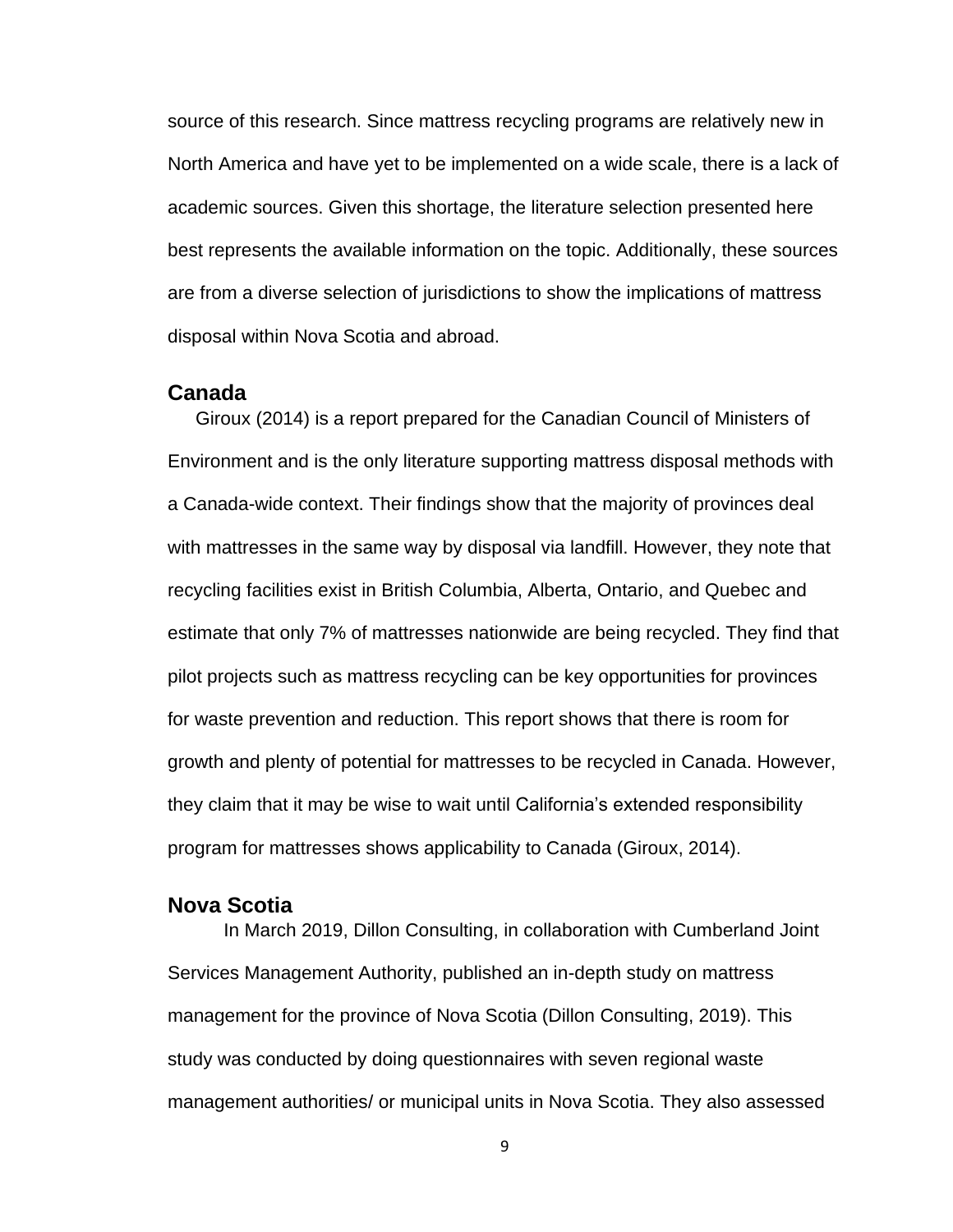the options that have been undertaken in regions outside the province such as Prince Edward Island, Rhode Island, and Connecticut. They concluded that a stewardship program was of particular interest for the province but could only be implemented if significant changes and regulatory action were taken Dillon Consulting (2019). This report is the primary source of this research and will be largely based upon its approach. However, as mentioned, the scope of Dillon Consulting (2018) is its downfall as it does not include ICI generators and retailers and by including this extra data in new research projects, a more accurate picture of mattress disposal within the province can be discovered.

Dillon Consulting also prepared a municipal financial impact review on the Town of Antigonish, Cape Breton Regional Municipality, Municipality of the District of Chester, Municipality of Colchester, and Pictou County Solid Waste Management in May of 2015 (Dillon Consulting, 2015). They collected information on the current disposal methods of mattresses for each municipality and proposed new methods based on an assessment of costs, assumptions, and forecasts. All municipalities were disposing of mattresses the same way, by using landfills within the regions. Dillon Consulting (2015) proposed that all municipalities instead use contractor removal via an extended producer responsibility (EPR) program from a set drop-off site and a final off-site for processing and disposal. Similar to Dillon Consulting (2018), Dillon Consulting (2015) has a thorough assessment but lacks in scope.

Halifax C&D Recycling Ltd. conducted a study on mattresses and box springs in Nova Scotia in May 2009 (Halifax C&D Recycling Ltd., 2009), where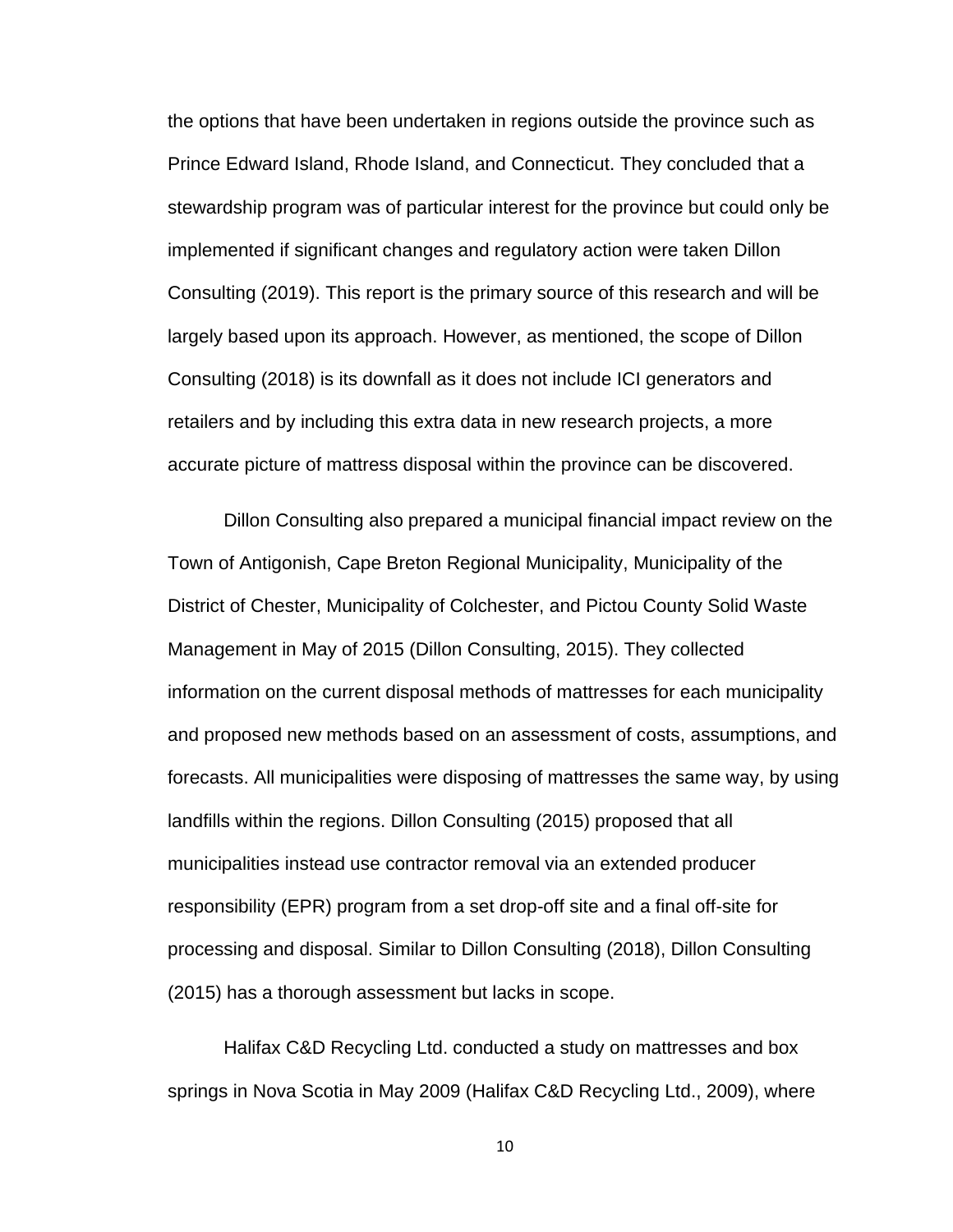they describe how landfills are currently the only method of disposal for mattresses in Nova Scotia. This work explains the concerns of this method, for example, that landfills and mattresses within them occupy a lot of space, and that mattress disposal can affect landfill machinery. They also compare the rules and procedures of each specific landfill to determine the feasibility of a mattress recycling facility in Nova Scotia. They conclude from input received from municipalities that a feasible recycling facility would require a large number of mattresses as well as a fee per mattress (Halifax C&D Recycling Ltd., 2009). The researchers show that this combination would be the best way for value generated from mattress components to make a viable business. The study is also over a decade old, having been published in 2009, meaning these results and other factors could have substantially changed by now. Additionally, this study does provide a focus beyond municipalities by including retailers but it still does not include all ICI generators (Halifax C&D Recycling Ltd., 2009). With a wider scope including all ICI generators, the number of mattresses in Nova Scotia may be enough to not require a fee per mattress and make a recycling business more viable.

### <span id="page-10-0"></span>**Prince Edward Island**

Island Waste Management Corporation (IWMC) indicates in their Annual Report for 2017 a launched pilot program to divert mattresses and box springs from landfills to Matt Canada in Montreal at no charge to residents (Russell, 2019). In 2016, they shipped 7,442 mattresses, or 167 tonnes, which saved an estimated 5,221 square metres of landfill space (IWMC Annual Report, 2017). In 2018, Island Waste Management (2018), they shipped 337 tonnes to Matt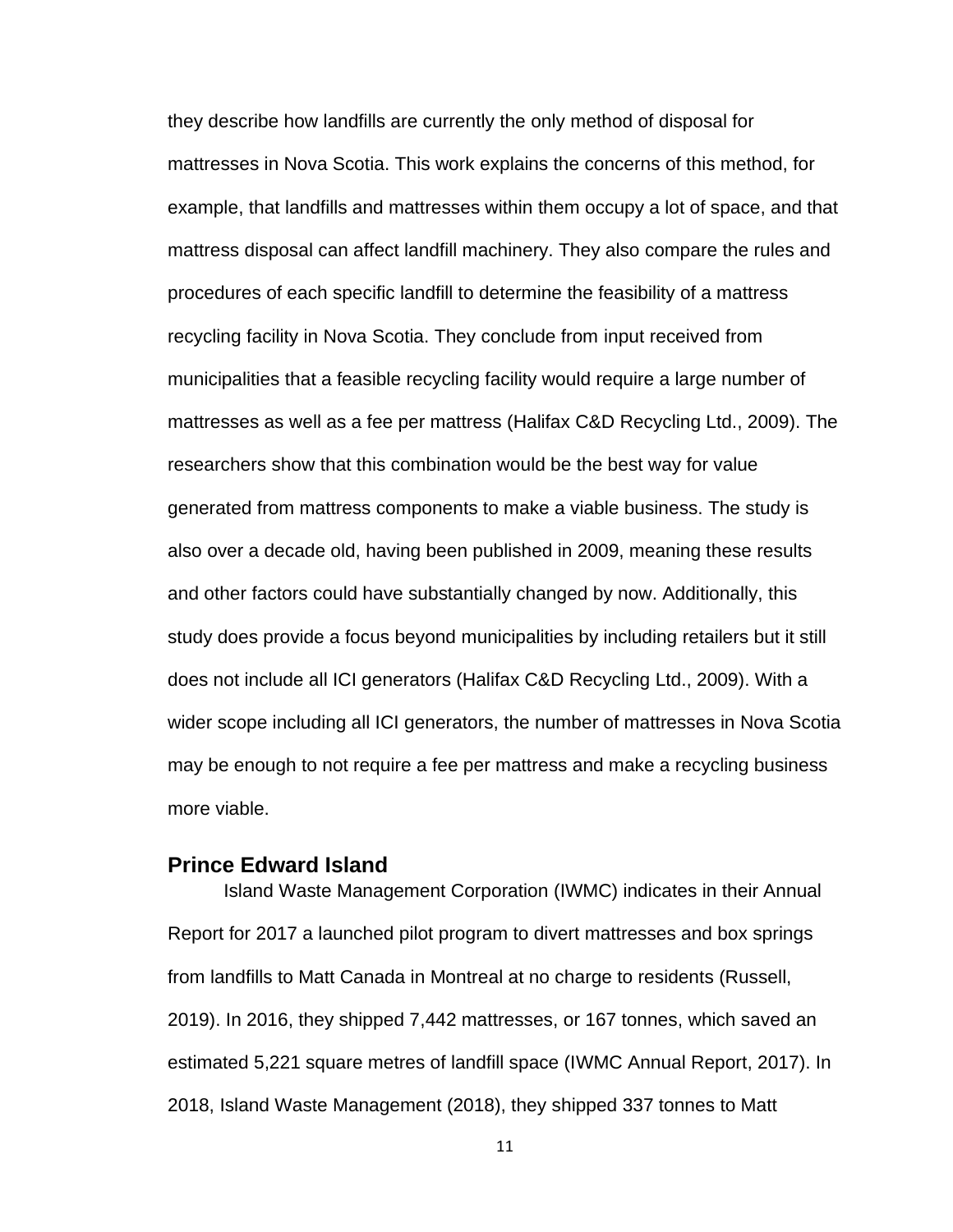Canada and saved an estimated 9,126 metres of landfill space (IWMC Annual Report, 2018). This shows that the program has grown in popularity and has proven to be effective, and it shows that the smallest province in Canada can achieve a successful recycling program for mattresses. This shows the potential for Nova Scotia to mimic that success. However, Prince Edward Island is under the authority of one Crown Corporation whereas Nova Scotia is split into seven regions around the province which means that there may be a lack of external validity due to a difference in structure (Island Waste Management Corporation, 2018).

#### <span id="page-11-0"></span>**British Columbia**

In the city of Richmond, British Columbia, the vision of a "Circular Economy" drives their mattress recycling program. According to the city of Richmond, the Circular Economy model has a vision "to maximize the value of resources, by design, through responsible consumption, minimizing waste and reimagining how resources flow in a sustainable, equitable, low-carbon economy." Part of this mission is mattress recycling and diverting these recyclable materials from mattresses and box springs from landfill (City of Richmond Recycling and Solid Waste Management, 2021).

For some consumers in Richmond, BC, mattresses can be put curbside; wrapped in plastic, sealed with tape, dry, and free of bugs; for recycling via the city's Large Item Pick Up program available with the regular garbage service. Residents are able to have six large items picked up per year with this program and can schedule the pick-up online with Sierra Waste Services, the city's waste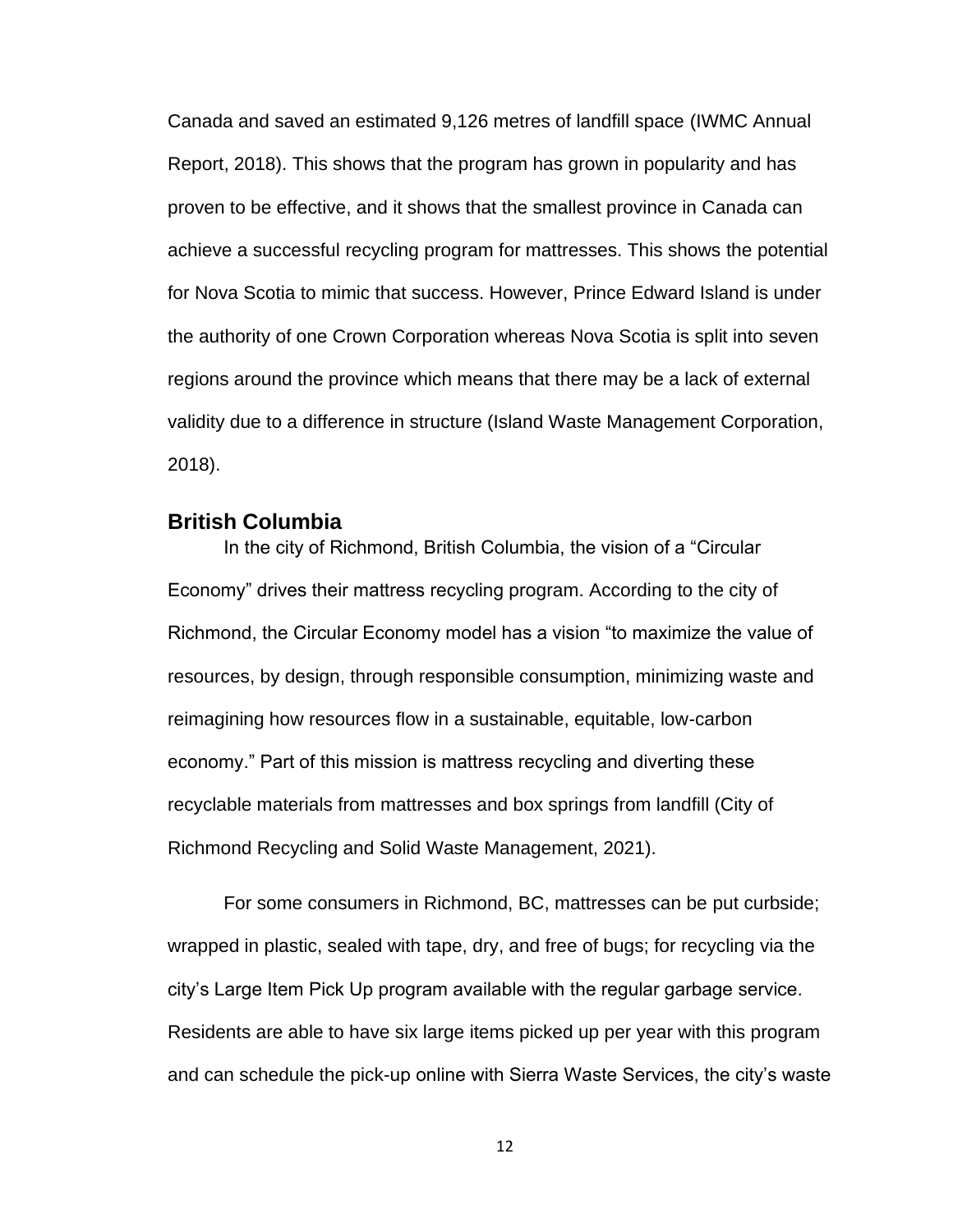service provider, at the City of Richmond website. This free program is only available to residents in single-family homes and townhomes with City garbage collection, or other multi-family complexes with City garbage services. Consumers in large complexes may not qualify for this free pick-up program, and may need to purchase garbage disposal vouchers to have their discarded mattresses taken to landfill (not recycled) (City of Richmond Recycling and Solid Waste Management, 2021).

In the Metro Vancouver and surrounding areas, Canadian Mattress Recycling has been recycling mattresses for 10 years, diverting more than 42 million pounds of mattresses and other furniture combined from landfill (Canadian Mattress Recycling, 2021). In 2020, their Zero Waste Centre facility recycled approximately 260 metric tonnes of mattresses. (City of Vancouver, Engineer Services, Transfer and Landfill Operations, 2021)

Canadian Mattress Recycling charges consumers a fee for recycling: mattresses or box springs if dry cost \$20 to be recycled, while mattresses or box springs that are wet, though not soaked, are \$25. Crib-sized mattresses are just \$5, and they also offer recycling for other components such as mattress toppers, headboards, and bed frames for various prices. Residents may either drop-off their items for the listed prices (with GST included), or book a pick-up for their items. The cost of pick-up for residents starts at \$85 plus tax for 1-2 items, and rises to at least \$105 plus tax for five or more items. Additionally, fuel surcharges may be added for pick-ups, depending on the distance needed for Canadian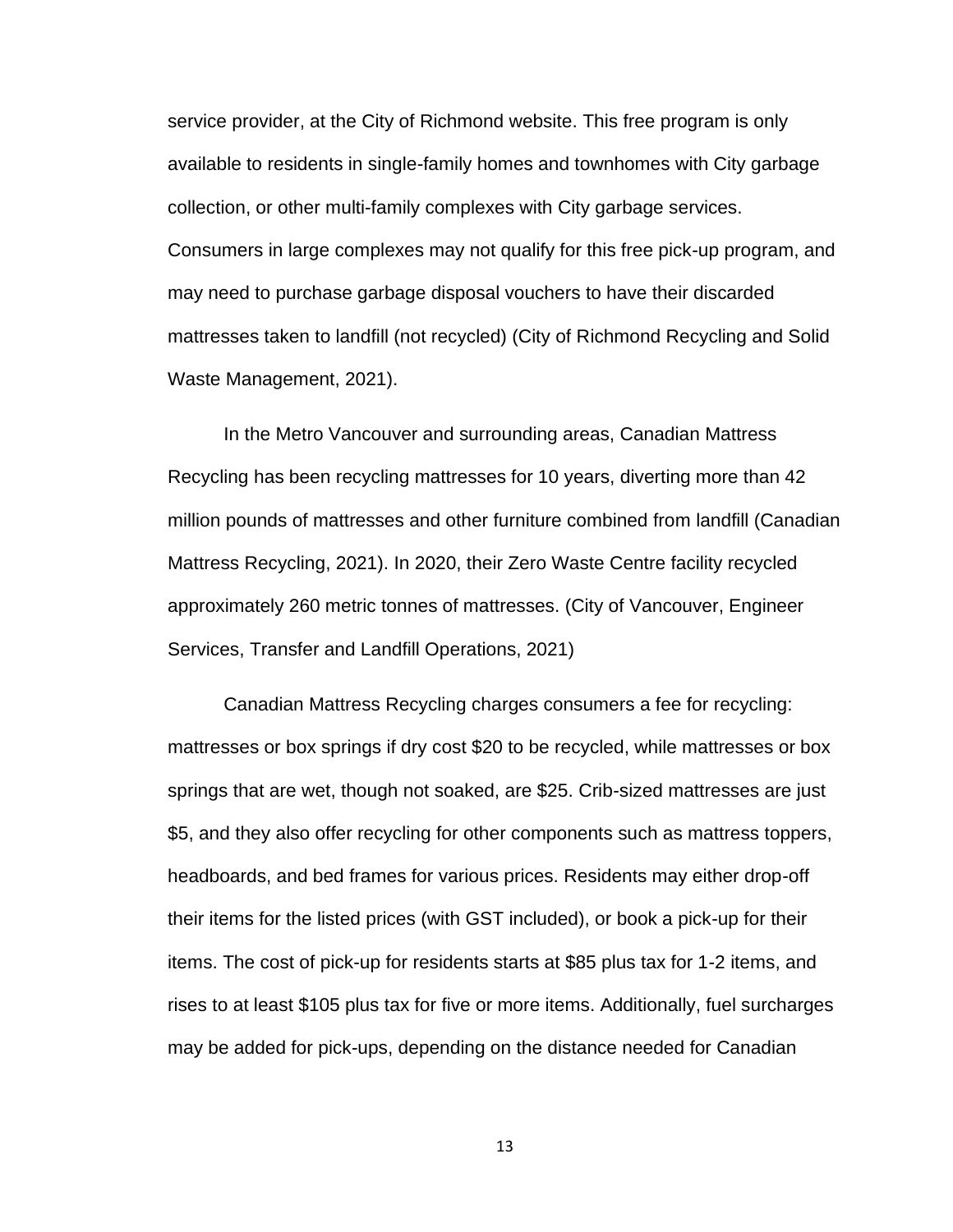Mattress Recycling to travel, from \$0 to \$25. Pick-up appointments can be booked by residents online (Canadian Mattress Recycling, 2021).

In the city of Vancouver, mattresses and box springs can be recycled by residents via the landfill, for a fee. Items may be dropped off at the Vancouver Transfer Station, and the fee for recycling is \$15. Both clean mattresses and mattresses with bedbugs (with proper preparation) can be dropped for recycling here, up to 4 pieces (mattress and box spring each count as one piece) per day. To recycle more than 8 mattresses at a time, the city of Vancouver requires that a private recycling company must be used (City of Vancouver, Waste and Recycling, 2021). Around Vancouver, Yellow Pages lists four private companies: Dash Recycle4u Ltd., Canadian Mattress Recycling Inc, Rick's Rubbish Removal, and Mattress Recycling (YellowPages.ca, 2021).

#### <span id="page-13-0"></span>**Quebec**

In Montreal, the company MattCanada offers mattress recycling programs for its clients. MattCanada recycles mattresses and box springs, along with other items, mostly for retail stores and similar clients to have their mattress disposals dealt with in an environmentally-friendly way. This company has recycled 650,000 mattresses and box springs since they began in 2004. Clients must have their items delivered to MattCanada, and the option exists for a transportation company to deliver the discarded items at a cost of \$70. The cost of disposal for clients is \$10 per mattress, to be paid upon delivery (MattCanada, 2021).

Further, another Montreal-based company Recyc-Mattress recycles mattresses and box springs, and operates in both Ontario and Quebec in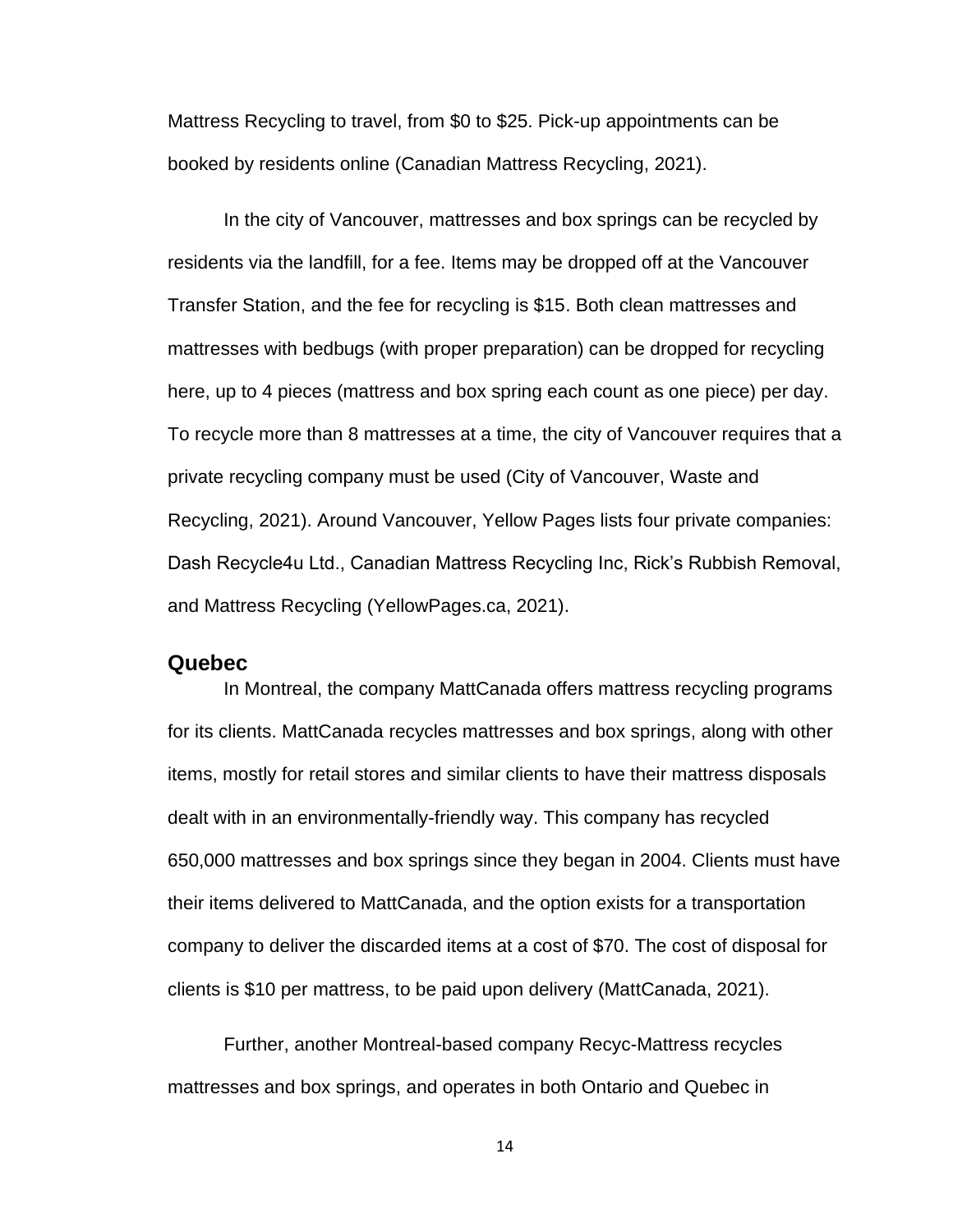Canada. Recyc-Mattress has their own facilities to break down all components of a mattress (foam, metal, wood, fabric) to properly recycle each component. In Ontario and Quebec, more than 400,000 mattresses and box springs are recycled each year. Further, Recyc-Mattress operates a mattress donation program, where some mattresses in good condition are reused rather than recycled by families in need (Recyc-Mattress Canada, 2021).

In some municipalities in Quebec, there are organizations that will collect bulky items like mattresses and appliances in an attempt to either reuse or repair the items for other use. These are not recycling programs, but an attempt to divert items from landfill if possible, if the items are in condition to be reused or repaired (Recyc-Quebec, 2009).

In 2003, an attempt was made by Recyc-Quebec to implement an EPR program, such that producers of mattresses would be required to finance the costs of recycling their materials, but that has not been implemented.

#### <span id="page-14-0"></span>**Saskatoon**

The Utilities & Environment Department for the City of Saskatoon released an Integrated Waste Management Report for 2018. This report lists plans for a project titled "Recovery Park" with construction planning to begin in the third quarter of 2020. This project will bring a new one-stop location for disposal and recovery of waste. They estimate that Saskatoon receives over 17,000 mattresses and box springs and this facility will provide recycling services for these materials and are looking at exploring future opportunities for other bulky furniture (City of Saskatoon Utilities & Environment Department, 2018). This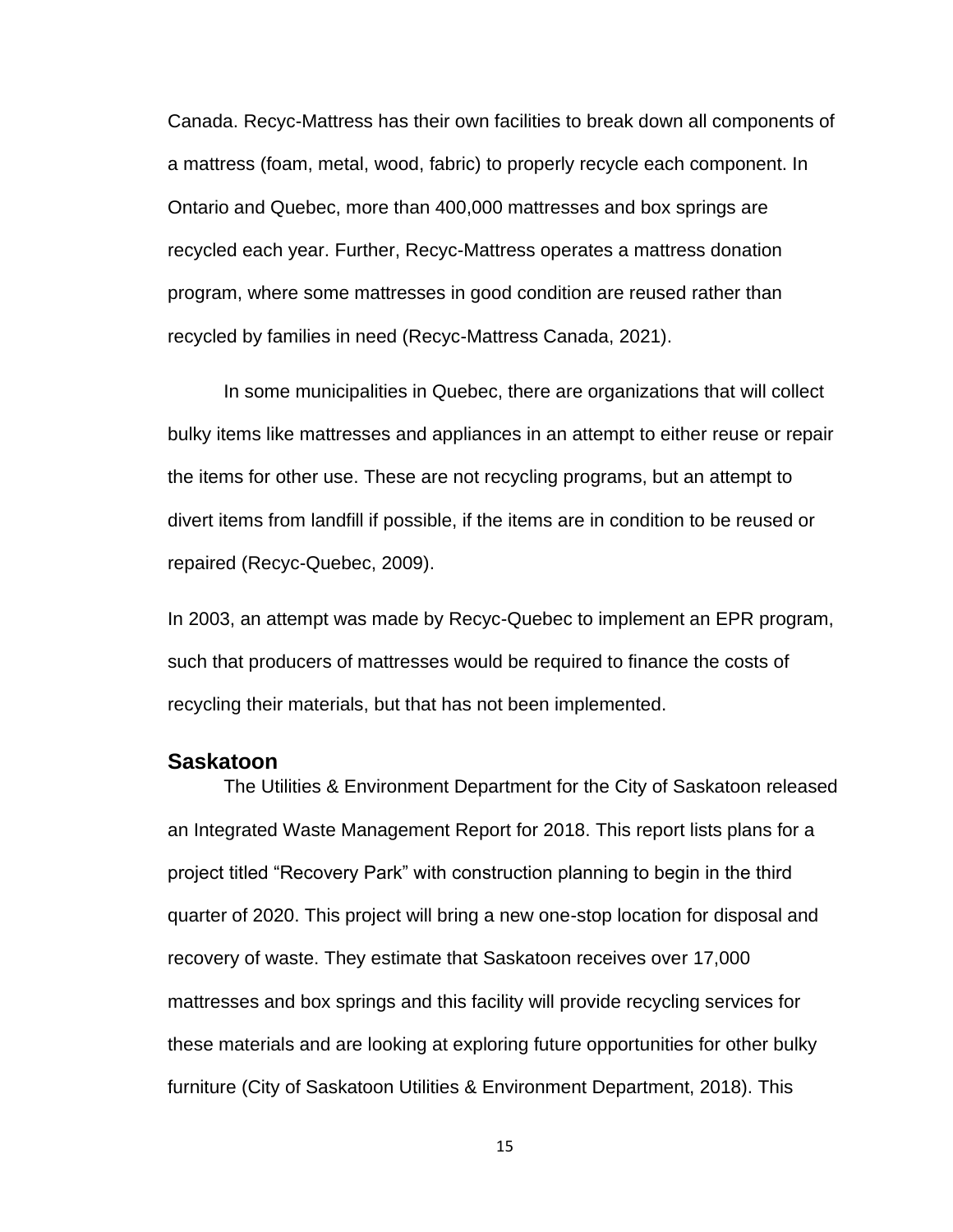report shows an example of how Nova Scotia could develop a one-stop facility for waste needs, and this could prove to be viable given its small geography given there are short distances needed to travel to dispose of waste. However, this report is specifically for one municipality and not for a province containing multiple municipalities. Moreover, the development of this facility would surely be delayed for 2021 due to COVID-19, meaning they could already be considering other alternatives.

#### <span id="page-15-0"></span>**United States**

Approximately 38 million mattresses are sold in the United States annually and only four states in the country have a recycling program for mattresses and they are, Rhode Island, Connecticut, California and Massachusetts (Geyer and Kuczenski, 2012).

## <span id="page-15-1"></span>**Rhode Island and Connecticut: Bye Bye Mattress**

Both Rhode Island and Connecticut have passed mattress stewardship legislation and have introduced the "Bye Bye Mattress" Program based on Mattress Recycling Council (MRC) guidelines. The program is operated by the MRC, a non-profit organization created by the mattress industry to address problems related to mattress disposal. It involves a statewide fee charged upon the sale of mattresses which is used to fund program expenses such as: transporting to processing facilities, program management, and public outreach. For Connecticut this fee is \$11.75, and \$16 for Rhode Island for each new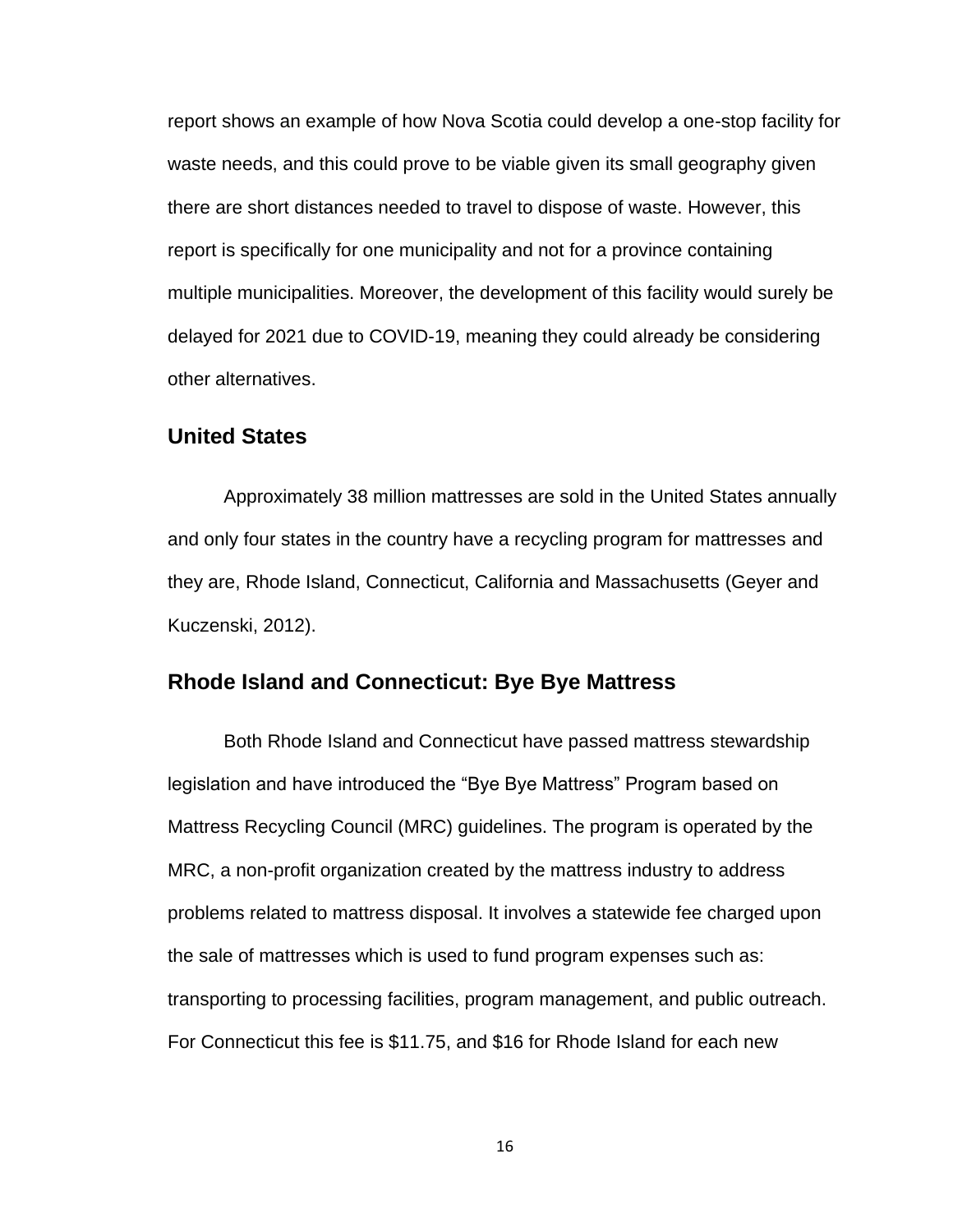mattress or box spring sold (Mattress Recycling Council, 2021). This program operates in California as well.

For consumers, their old mattress can be picked up or discarded to Bye Bye Mattress in a number of ways depending on the store they visit for a new mattress and their specific town. Some retailers will pick-up old units when delivering new items, while others will direct consumers to the Bye Bye Mattress website to find a drop-off location (Mattress Recycling Council, 2019). Additionally, some towns will collect mattresses and box springs via curbside trash service to be taken for recycling, while others require consumers to drop-off used items at public works yards or transfer stations (Merton, 2021).

In Connecticut, the 2019-2020 Connecticut Annual Report reports that 189,492 mattresses were diverted from landfills and 3,403 tonnes of material were recycled in that state. Just as in Rhode Island, retailers collect a recycling fee on all new mattresses and box springs sold to fund the Bye Bye Mattress program. However, Connecticut also offers a financial incentive for consumers to drop off old mattresses and box springs at one location in the state where residents will receive \$2 per unit recycled, up to four per household per visit or eight per year. Statewide, Connecticut had 122 permanent mattress collection sites recycle 3,320 tonnes of mattresses averaging 27 tonnes per site. Furthermore, there are two recycling facilities serving all CT residents, and six towns host mattress collection events each year. The program cost a total of approximately \$3.8 million USD in 2020 (Mattress Recycling Council Connecticut, 2020).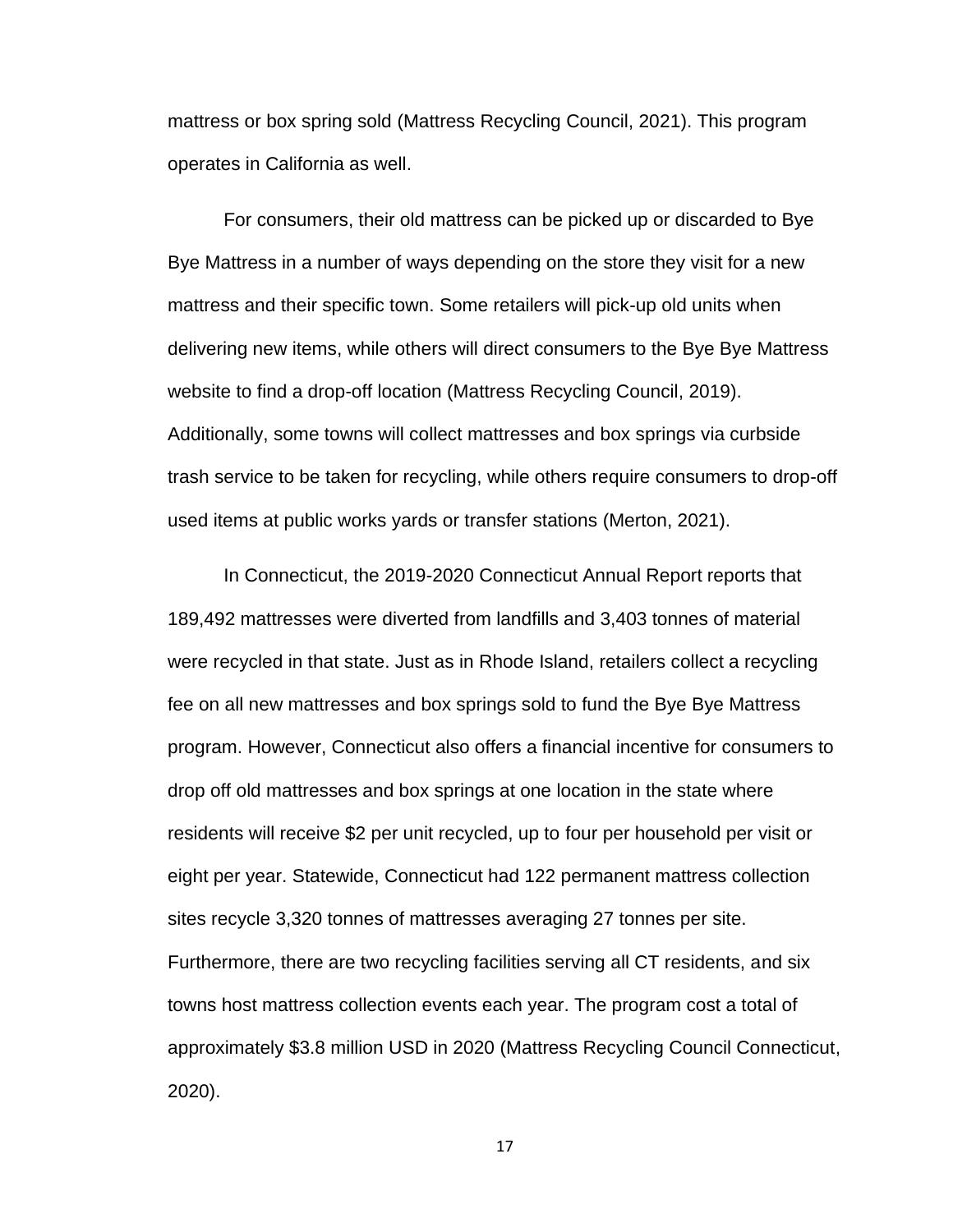The 2019-2020 Rhode Island Annual Report revealed that during the fourth year of the Bye Bye Mattress program, there were 82,529 mattresses collected and 1,271 tonnes of material recycled, diverting those mattress materials from landfills in that state. From the funding collected by retailers from new units, consumers can freely dispose of their mattresses in a number of ways, including having the mattress picked up curbside, dropping off the mattress at a waste or recycling facility for transport to a MRC recycler, or through collection events. There are 35 collection sites available in the state and one recycling facility. Some of these collection sites are available only to a specific town's residents, and typically accept a maximum of 3 units. In addition to residents being able to freely discard their mattresses to MRC directly, there are also 169 other entities in Rhode Island such as retailers, lodgings, etc., that have large volumes of mattresses recycled by MRC. Rhode Island is very similar to Nova Scotia in population and geography with its small size and coastal landscape, making it more comparable than other regions of interest (Mattress Recycling Council Rhode Island, 2020).

### <span id="page-17-0"></span>**California**

Similar to Rhode Island and Connecticut, California also has a statewide mattress stewardship program run by the Mattress Recycling Council California (MRCC), a non-profit organization. The organization started the program in 2015 under the brand "Bye Bye Mattress" after the Used Mattress Recovery and Recycling Act being passed in 2014 (California Department of Resources Recycling and Recovery, 2021). The state charges a \$10.50 fee and received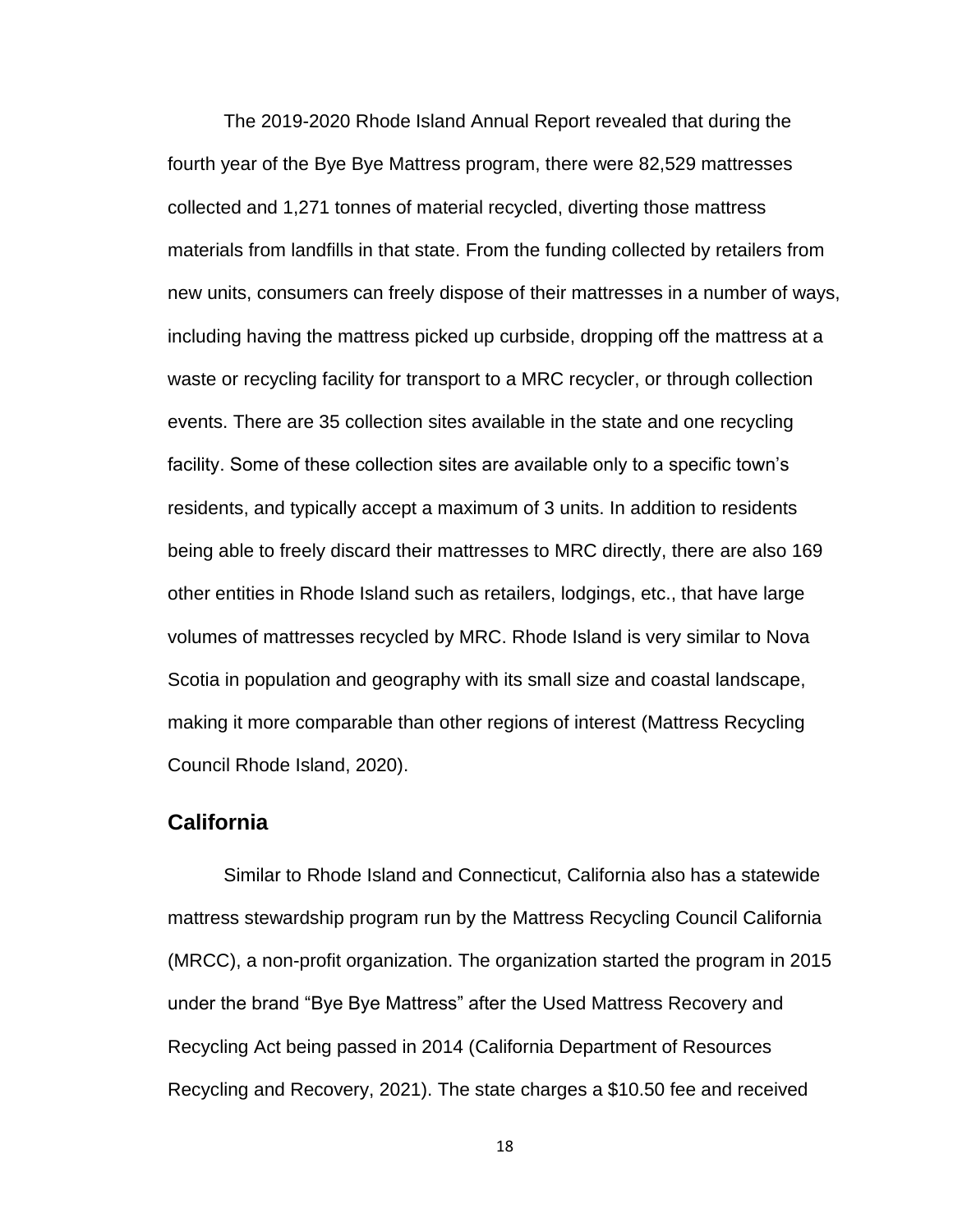\$44.5 million in revenues from the purchases of 4.2 million mattresses in 2020. This was a 7% increase in revenues compared to a year earlier even with the impact of the COVID-19 pandemic. Total expenses for the program in 2020 were just over \$49.9 million with the majority of expenses from operational costs totaling \$38.1 million (76%). The state had a total of 227 permanent collection sites in 2020 to receive mattresses and in that year almost 99% of residents lived within 15 miles of a collection site. In 2020, 1.5 million mattresses were collected, a yearly increase of 4.4% or 63,269 mattresses resulting in diverting approximately 65 million pounds of material from landfills. This diverted material was instead purposed for reuse, recycling, and biomass and representing just over 77% of the volume managed by MRCC contractors (Mattress Recycling Council California, 2021). As per the Used Mattress Recovery and Recycling Act, manufacturing's, renovators, and distributors are required to be registered with MRCC or be banned from selling mattresses. The state recycling authority, CalRecycle, is required to establish a list of compliant businesses who are registered and authorized to sell mattresses within the state (California Department of Resources Recycling and Recovery, 2021). California has demonstrated the effectiveness of their program with continual annual growth in volume of collected mattresses and with fee revenues covering almost 90% of total program expenses. However, given the large population of California and its density, the scale of its program may be difficult to apply to the jurisdiction of Nova Scotia.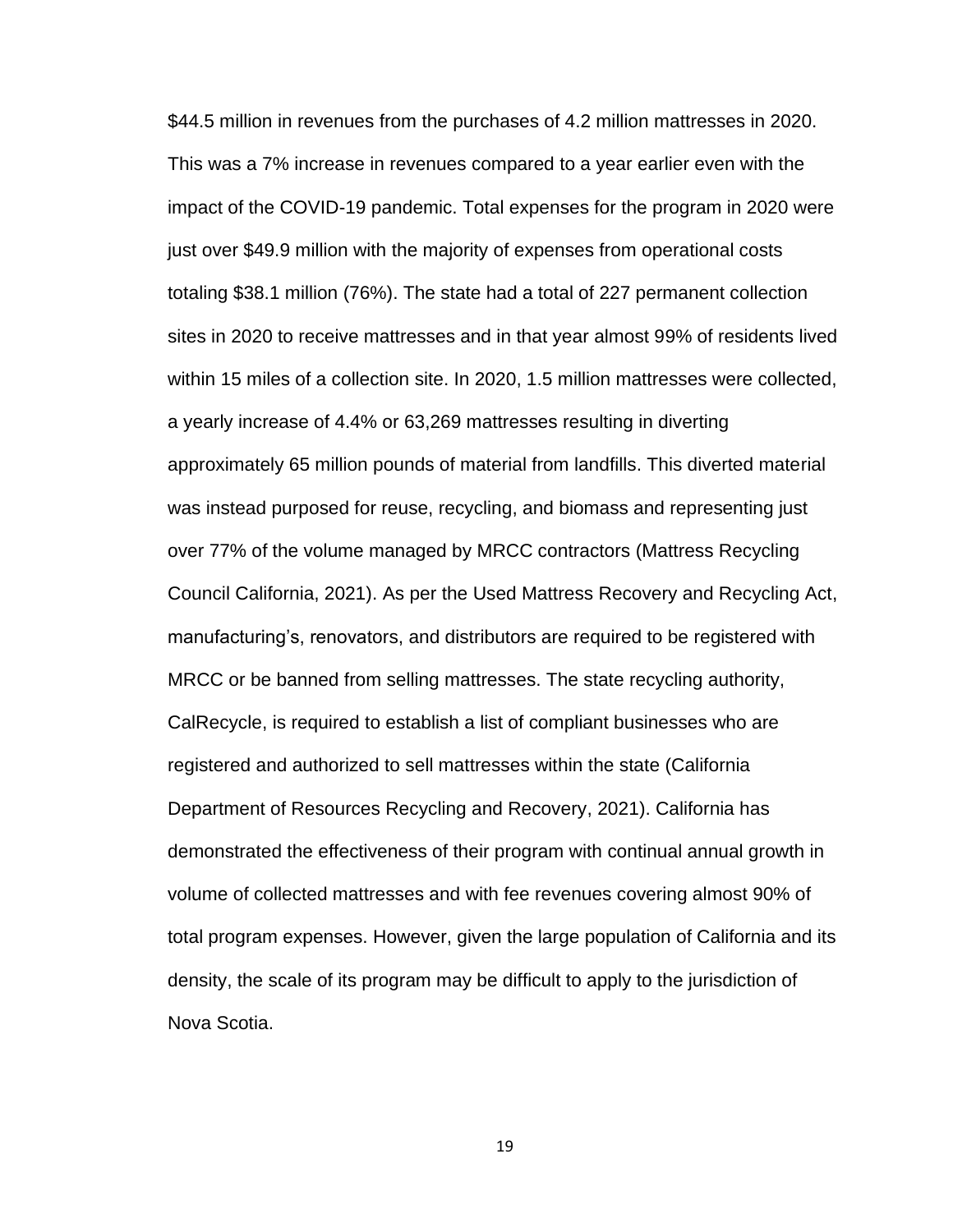## <span id="page-19-0"></span>**Maine**

A study by the Maine Department of Environmental Protection was completed in December 2019 to evaluate the feasibility of implementing a mattress stewardship program in Maine similar to other New England states. The report evaluates current waste practices for mattresses and compares current policy efforts in other American states and Canadian provinces. The report confirms that Maine currently has adequate recycling markets for steel recovered from springs, however, for other materials, recycling markets are either absent, distant, or niche. The study reached the conclusion that further research is needed to address further questions related to mattress waste management and recommends the pursuit of field trials and a pilot study (Maine Department of Environmental Protection, 2019).

In July 2021, Maine passed new legislation, LD 1541, starting an Extender Producer Responsibility (EPR) program, requiring producers of large packaging to pay fees to cover the cost of recycling packaging or end-of-life products (Sellers, 2021).

Producers must pay into the stewardship fund to cover the cost of running the recycling program in the state, or the cost of the fees may be offset if the producers implement their own means of recycling material (Maine Legislature, 2021). The payments received into the stewardship fund are then used to reimburse municipalities for the cost of operating recycling faculties and for recycling materials. This is the only EPR program in the United States for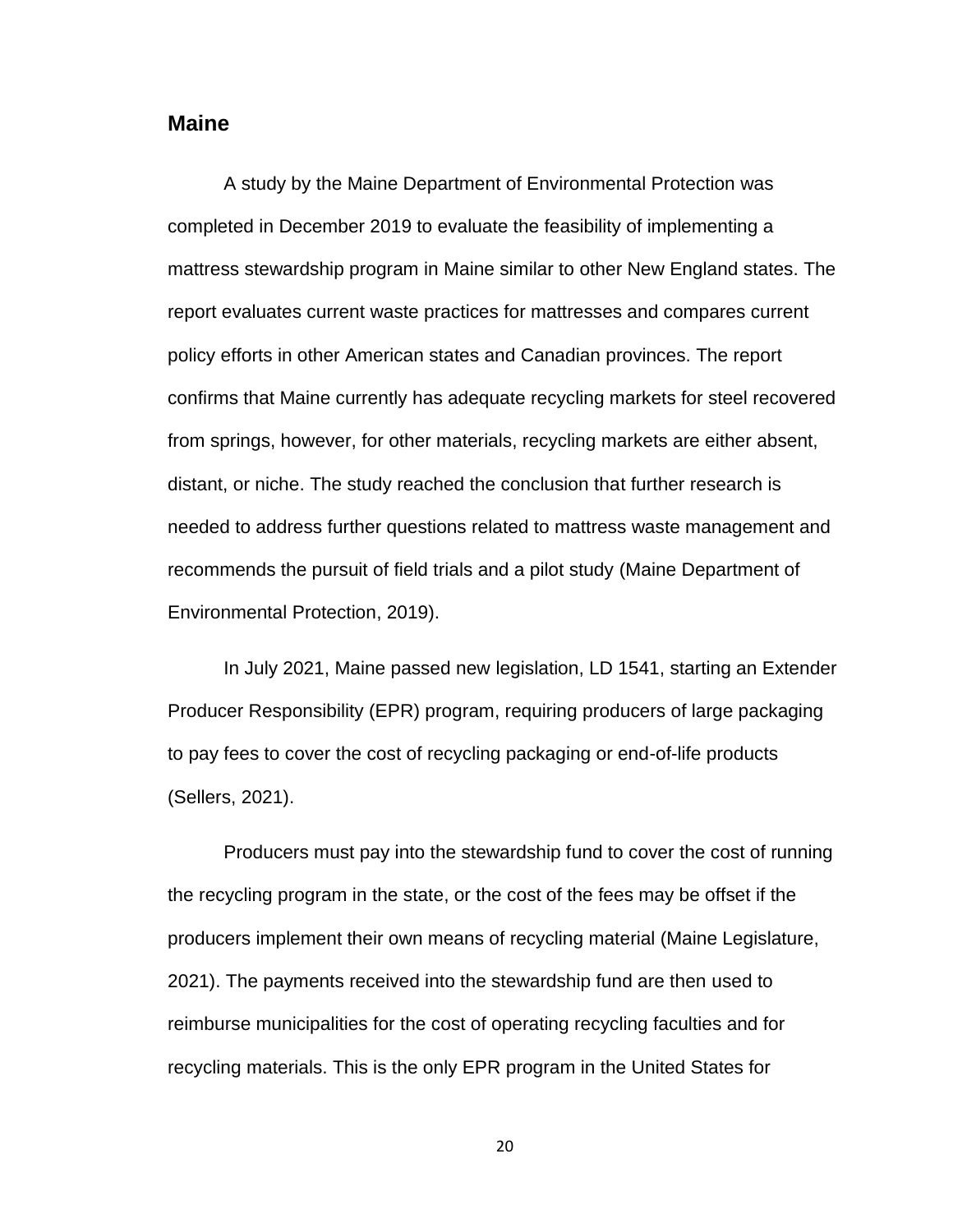packaging and shows potential for new recycling legislation for Maine. This new policy is expected to be fully-funded by 2024 (Nichols, 2021).

#### <span id="page-20-0"></span>**Massachusetts**

The state of Massachusetts has four companies under contract to recycle mattresses, three in MA and one in Rhode Island. In the state, municipalities can apply for a grant to cover the cost of having a disposal unit delivered and filled by residents. Residents and commercial businesses in the state currently dispose of an estimated 600,000 mattresses on an annual basis. Since the program began in 2016, more than 103,000 mattresses and box springs, or 2,835 tons has been recycled with the participation of 110 municipalities. Fees to process the mattresses for recycling range from \$10 to \$16 USD while incurring a \$19.55 per mattress cost to the state government. Mattresses are transferred using large shipping containers, either sea containers or trailer containers ranging in size from 20-feet to 52-feet, holding between 40-50+ mattresses and box springs to 125-180+ items. Municipal staff are required to ensure that items are efficiently stacked in order to optimize the space in the containers (Massachusetts Department of Environmental Protection, 2021).

Municipalities can offer drop-off services only where residents must drop off their mattress, or they can offer curb-side pickup. Both services require the resident to pay a fee to have the mattress accepted and it is recommended that the fee for curb-side pick-up be higher and operate via appointment-only.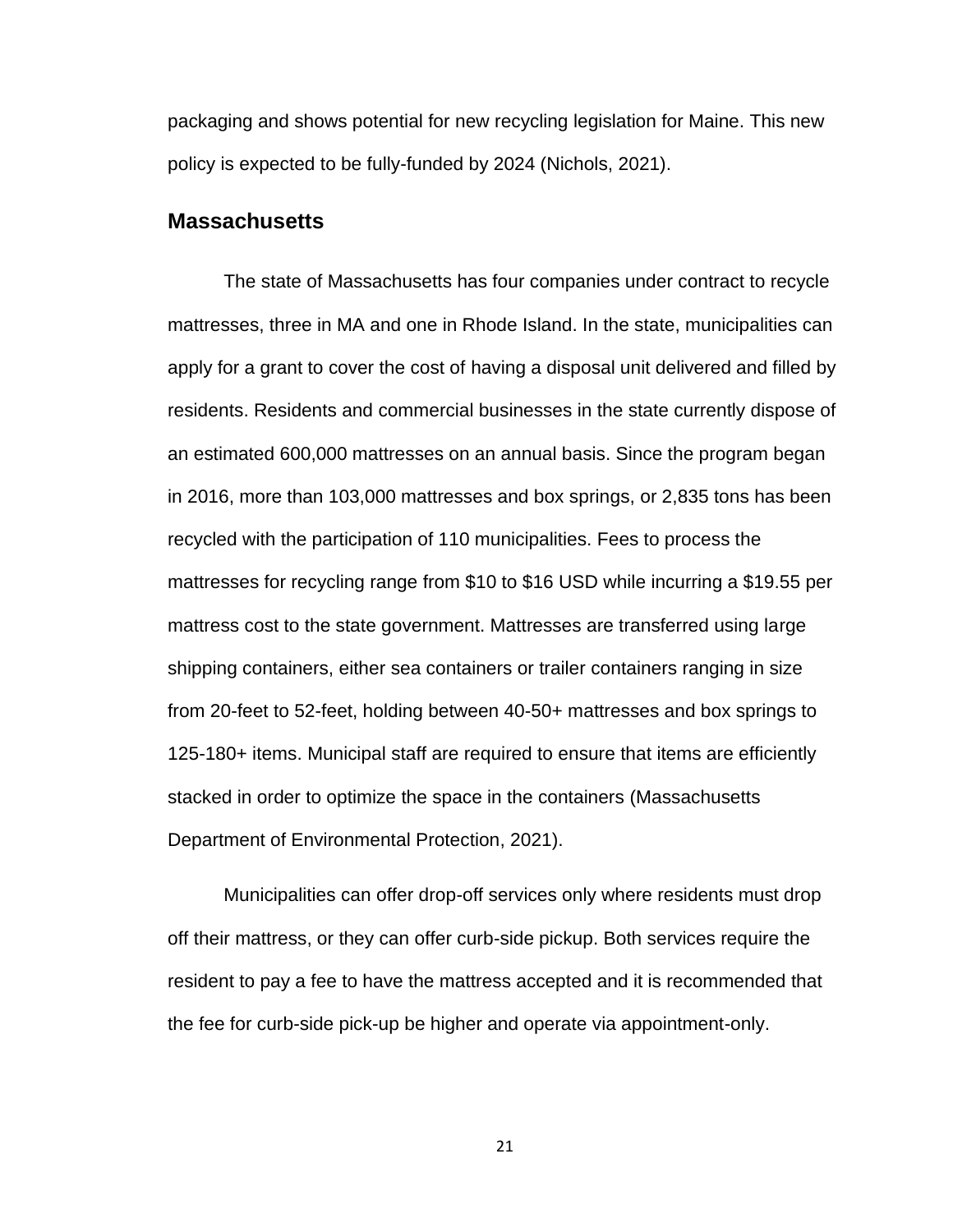While the goal is to recycle mattresses through the program, the municipalities should accept all mattresses at drop-off, and there is a separate container for mattresses that cannot be recycled due to damage, infestations, or being the wrong type of mattress (such as a mattress pad or air or water bed). The Massachusetts Department of Environmental Protection has spent just over \$2 million USD on the program with \$400,000 towards purchasing shipping containers, and the remaining funds towards transportation and processing of mattresses (Massachusetts Department of Environmental Protection, 2021).

### <span id="page-21-0"></span>**United Kingdom**

A paper on mattress recycling by the Institution of Civil Engineers (ICE) examines the material and composition of mattresses, as well as the process of recycling them specifically in the United Kingdom. They argue that to improve end market viability, manufacturers need to consider mattress destruction to ease the extraction of materials (Griffiths et al., 2013). Such considerations could include total redesigns for mattresses but current manufacturing procedures still dominate the market.

Oakdene Hollins prepared the "End of Life Mattress Report 2019" based on surveys of manufacturers and retailers of mattresses and current trends in the recycling sector in the United Kingdom (Bell et al., 2019). They find that over 7 million mattresses or 181,500 tonnes, were disposed of in 2017 by households and ICI generators and only 14,728 tonnes being recycled (Bell et al., 2019). This disposal costs residents, and ICI generators an estimated £20 million in 2017 not accounting for transport and handling costs (Bell et al., 2019). The recycling rate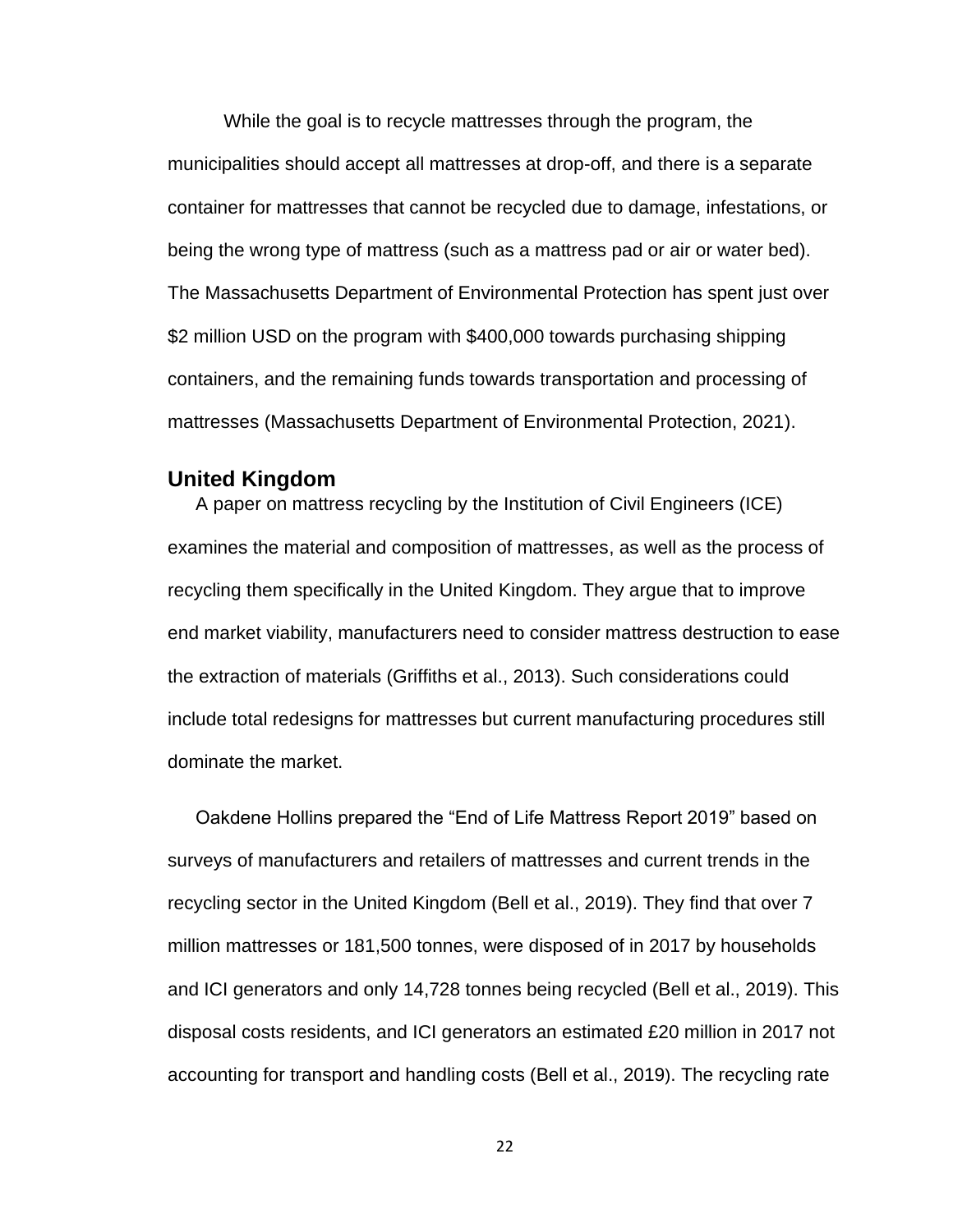of mattresses for the UK has grown from 10% in 2012 to 19% in 2019. They find that local authority (LA) sent the majority of mattresses to recyclers equating to 46% of the total in 2017 (Bell et al., 2019). Even though they sent the most, LA claim cost is the primary reason why they chose not to send mattresses to recyclers due to the fees costing double compared to other disposal methods (Bell et al., 2019). The authors found that they expect the number of mattresses to grow by the year 2020 and that there is optimism for the industry as recyclers continue to innovate and expand their capacities. They also found that there has been a 14% decrease in mattress recycling carried out by local authorities but find that the 19% recycling countrywide is enough for commercial viability (Bell et al., 2019). Similar to the previous paper, these authors recommend a redesign of mattresses incorporating eco-designs that make deconstruction easier. They also recommend an EPR scheme, as well as targeting research and development to improve the overall sustainability of mattresses. Further, they emphasize that the UK needs to improve trust and transparency with stakeholders (Bell et al., 2019). This paper is a great source due to its similar scope of capturing ICI generators.

# <span id="page-22-0"></span>**3. Data Sources & Methodology**

As previously mentioned, this research focuses on identifying all ICI generators and retailers in Nova Scotia and collecting vital information from them via questionnaire. Upon completion of data collection, data analysis was conducted using the responses from the questionnaire to establish stylized facts to represent the current state of ICI generators in terms of mattress disposal in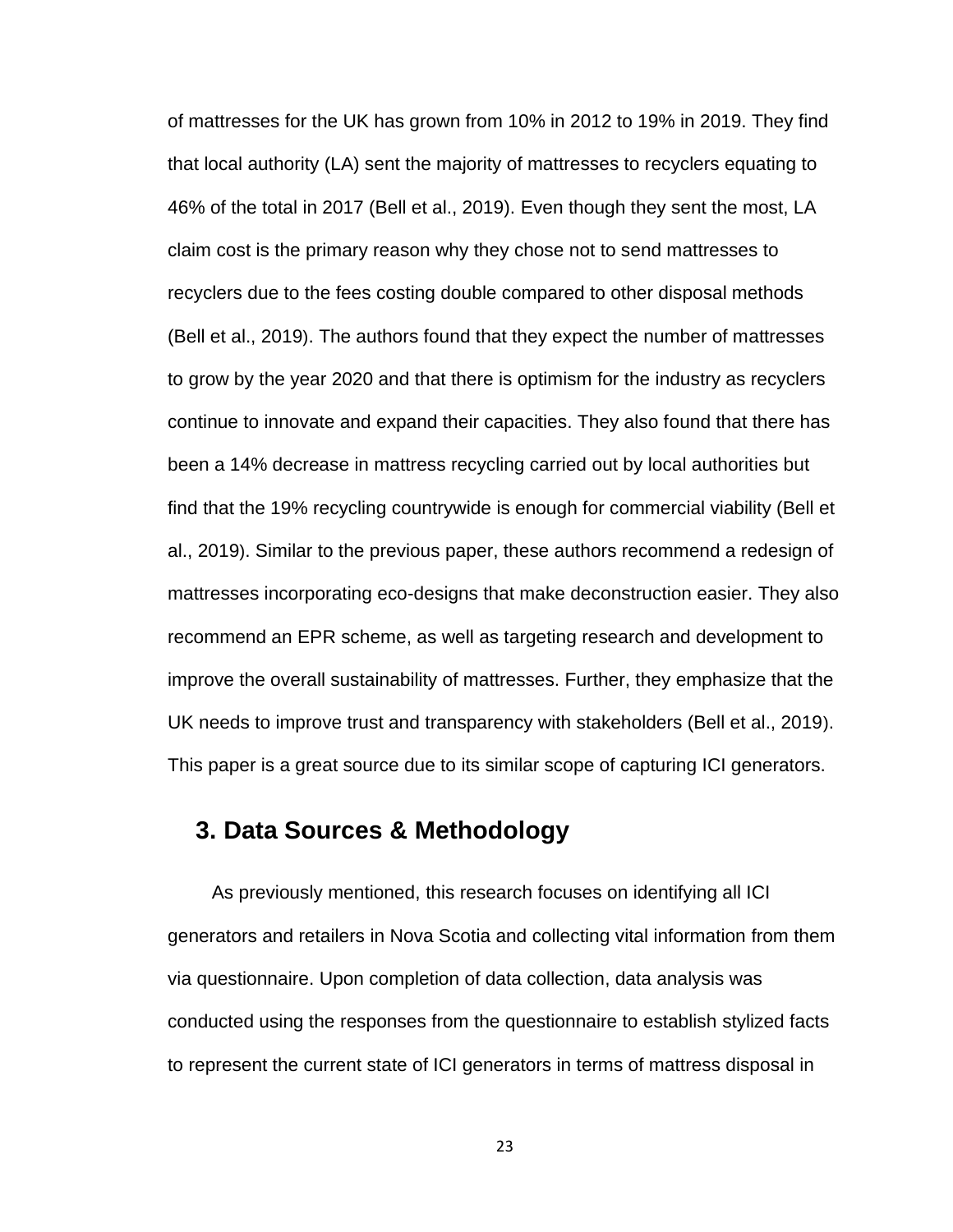Nova Scotia. These findings will assist in determining the best direction when it comes to disposing of mattresses.

### <span id="page-23-0"></span>**Data Sources**

Identifying all ICI generators and retailers in Nova Scotia was achieved by extensive research through multiple online sources. The first step was to define what a mattress generator is. In this case, a "mattress generator" is the following: "a business or organization that is active in the mattress market." From this definition, a wide scope of industries active in Nova Scotia was to be established that fit the definition to include as many potential mattress generators in the province as possible. The final scope consisted of the following industries/sectors:

- Hotels & Accommodations (hotels, inns, bed & breakfasts, etc.)
- Retailers
- Health Facilities (hospitals, rehabilitation, nursing, etc.)
- Educational Facilities (post-secondary, schools with room & boarding)
- Correctional Facilities
- Defense (military bases with barracks/accommodations)
- Camping Facilities for Children & Youth
- Shelters & Community Housing

With industries established, the next step involved searching for contact information for the businesses and organizations within these industries. Finding this information was done by using three methods. The first method involved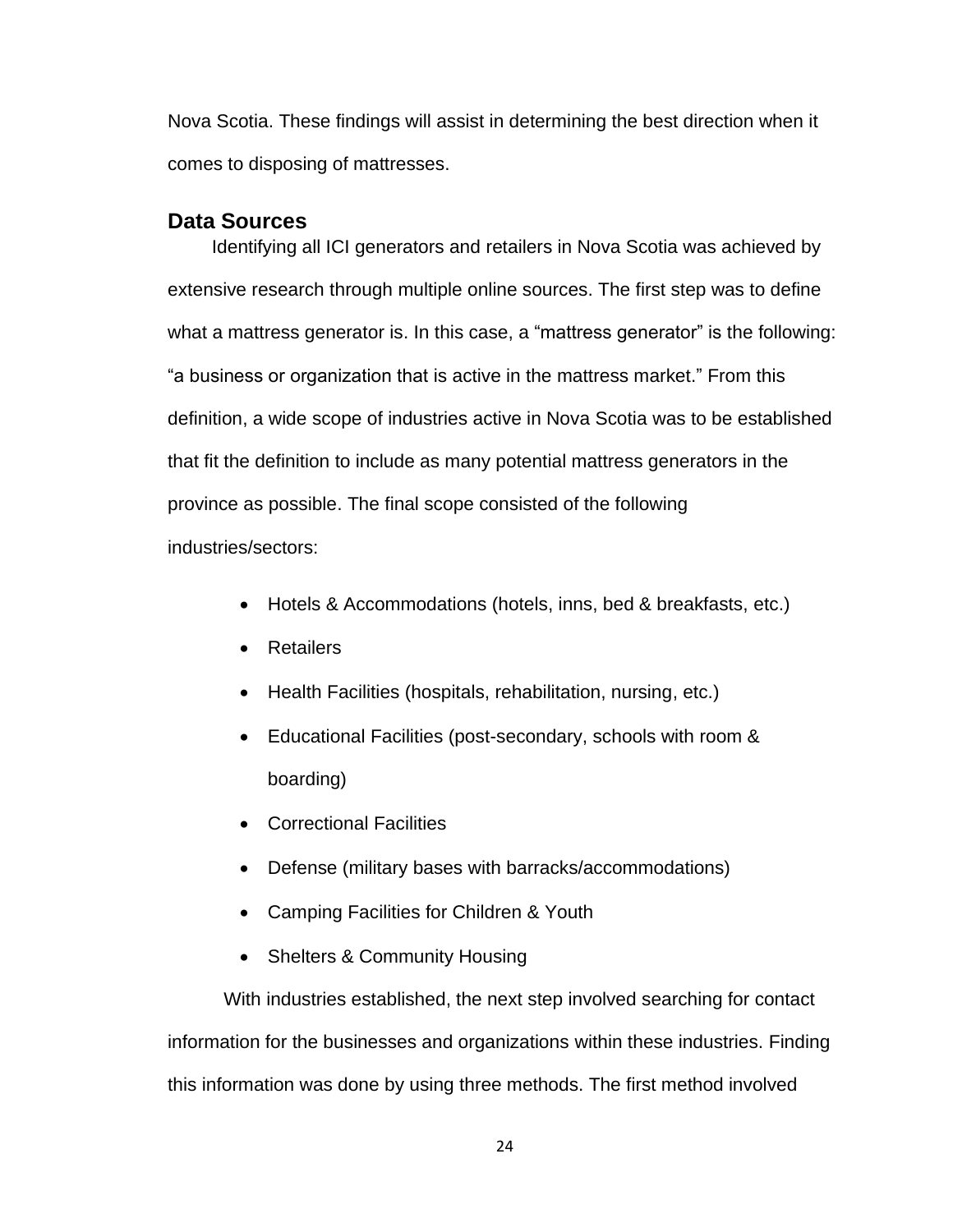getting official information from provincial and federal government websites (Tourism Nova Scotia, 2020; Nova Scotia Department of Health and Wellness, 2013; Nova Scotia Health Authority, 2020; Department of Justice Correctional Services, 2013a; Department of Justice Correctional Services, 2013b; Correctional Service Canada, 2019; Department of National Defence, 2020; Maritime Provinces Higher Educational Commission (MPHEC), 2019; Nova Scotia Office of Immigration, 2020). The second involved searching areas based on population across Nova Scotia using Google Maps for specific industries. Lastly, business information was found using Google's search engine to find businesses listed by Google and also to find business websites and social media pages.

| <b>Industry</b>                         | <b>Businesses</b> | <b>Market</b>         |
|-----------------------------------------|-------------------|-----------------------|
|                                         |                   | <b>Representation</b> |
| <b>Hotels &amp; Accommodations</b>      | 623               | 58.1%                 |
| <b>Retailers</b>                        | 128               | 11.9%                 |
| <b>Health Facilities</b>                | 232               | 21.6%                 |
| <b>Educational Facilities</b>           | 18                | 1.8%                  |
| <b>Correctional Facilities</b>          |                   | 0.65%                 |
| Defense/Military                        | 5                 | 0.47%                 |
| Camping Facilities for Children &       | 28                | 2.6%                  |
| Youth                                   |                   |                       |
| <b>Shelters &amp; Community Housing</b> | 32                | 3%                    |
| Total:                                  | 1073              | 100%                  |

<span id="page-24-0"></span>*Table 1,* total number of businesses and organizations by industry and percentages

Using these methods of online research, a comprehensive list identifying 1,074<sup>1</sup> businesses and organizations active in the Nova Scotia mattress market was established as shown in Table 1.

 $1$  There are 1074 businesses in total. Table 1 has 1073 businesses due to the removal of one business for confidentiality reasons.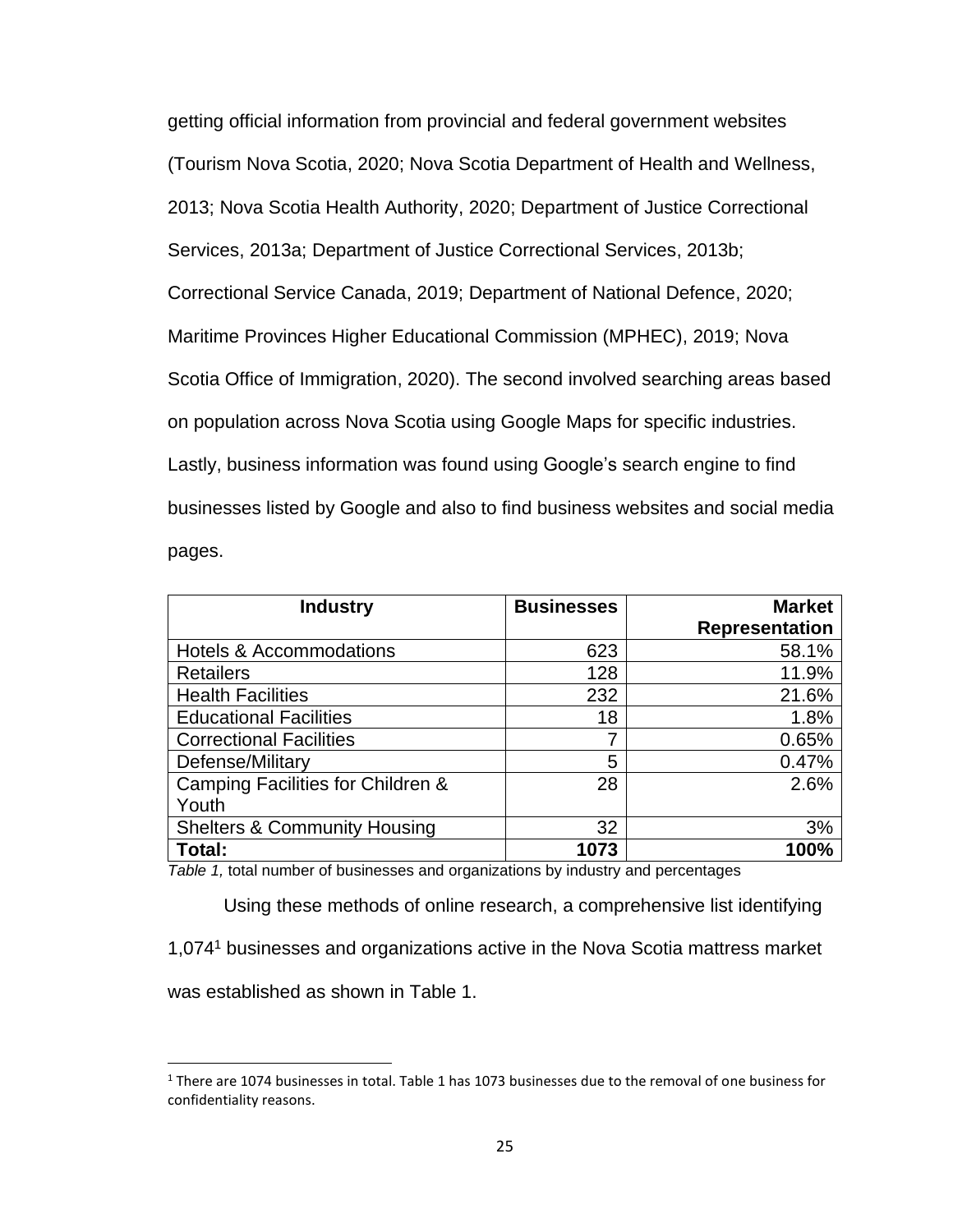## <span id="page-25-0"></span>**Methodology**

Upon establishing a list of potential respondents by identifying all businesses and organizations in Nova Scotia who were active in the mattress market, a questionnaire was created. Constructing the questionnaire was a collaborative process between the research funder, Divert Nova Scotia, and consultancy from Nova Scotia Environment.

The questionnaire contained the following criteria:

- Contact & Geographic Information
- Volume of Mattresses Disposed
- Method of Mattress Disposal
- Costs of Disposal
- Input Towards a Diversion Program
- Frequency of mattress disposal?

#### *Note: A full version of the questionnaire can be found in the appendix*

The distribution of the questionnaire could not commence until there was an approval from the Saint Mary's University Research Ethics Board (REB). Approval was granted on June 1st, 2020 and the distribution and contact phase began with respondents being contacted from the list of businesses and organizations established from the data sources described.

Attempts to reach respondents began exclusively by telephone inviting them to participate in the study with a deadline of July 10th, 2020. If contact was made with the initial call, respondents were introduced to the project by the researcher, informed of the purpose of the study, and invited to participate. If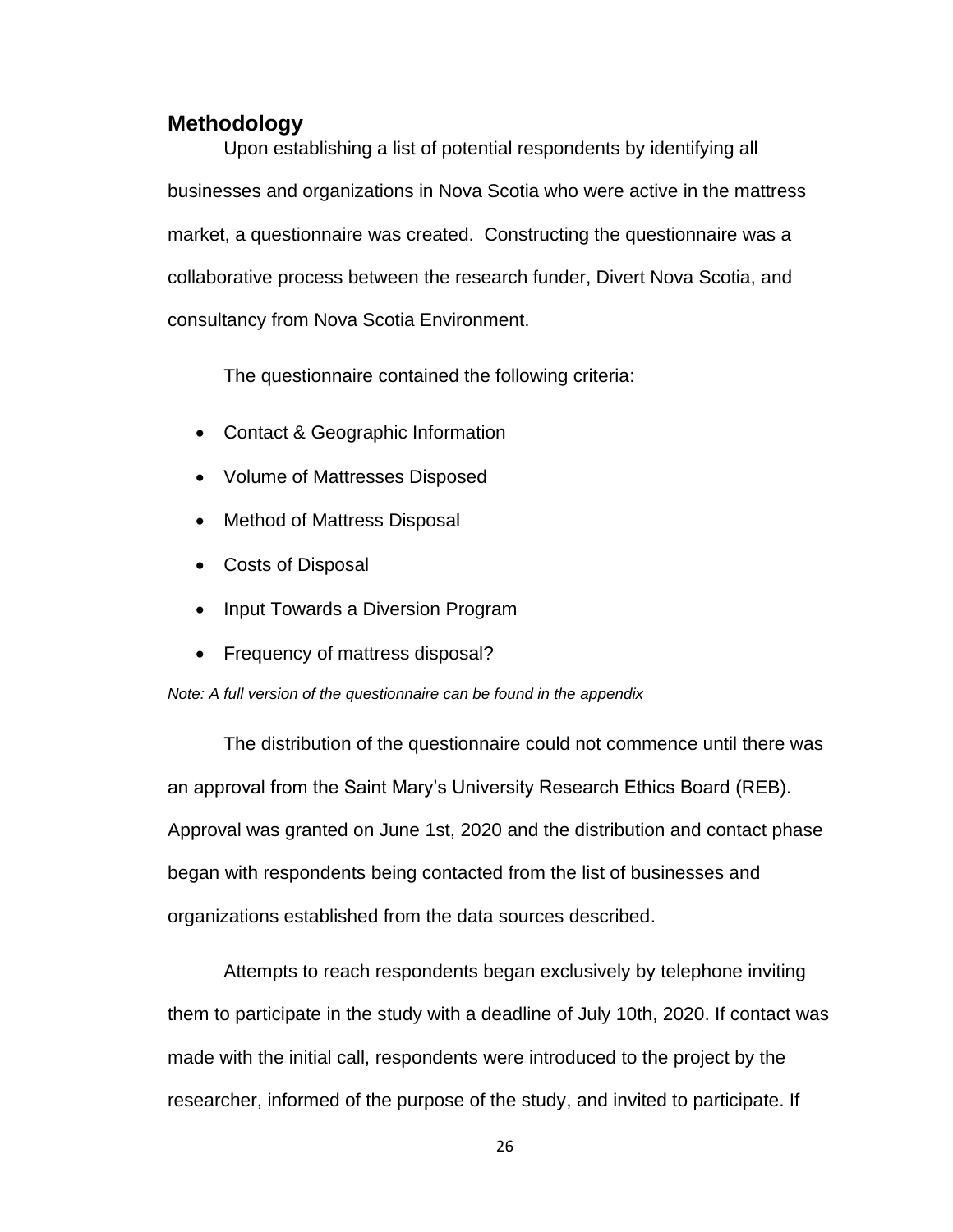interested, the respondents were given the choice of either completing the survey by phone interview or to be sent an electronic questionnaire via email. If the phone interview was preferred, the interview would either begin immediately or be arranged to be conducted at another time which was convenient for the respondent. Before starting the questionnaire, respondents were read the informed consent agreement and once understood and agreed, the survey would begin. This informed consent agreement can be viewed in the Appendix at the beginning of the questionnaire. Alternatively, if the respondents preferred to do the questionnaire online, they provided an email address to be added to the mailing list which would receive the survey by the end of the day. An additional email follow-up was sent to respondents one week before the deadline of June 10th, 2020 as a reminder to complete the survey. Due to time constraints, REB approved a bulk email invitation that was sent to publicly-available email addresses for the business and organizations selected for the study. Follow-up calls were provided for businesses who attempted the survey but had yet to fully complete it by the time of the call.

Determining whether a business was in scope was another critical step before proceeding with survey participation. Within Nova Scotia, only a fraction of the retailers have a company policy in which they take back mattresses from their customers for disposal. Any retailer who was contacted and said they do not take back mattresses were declared out-of-scope for the survey. Businesses who permanently closed were also deemed out-of-scope for the survey. Small businesses who did not dispose of mattresses on an annual basis or donated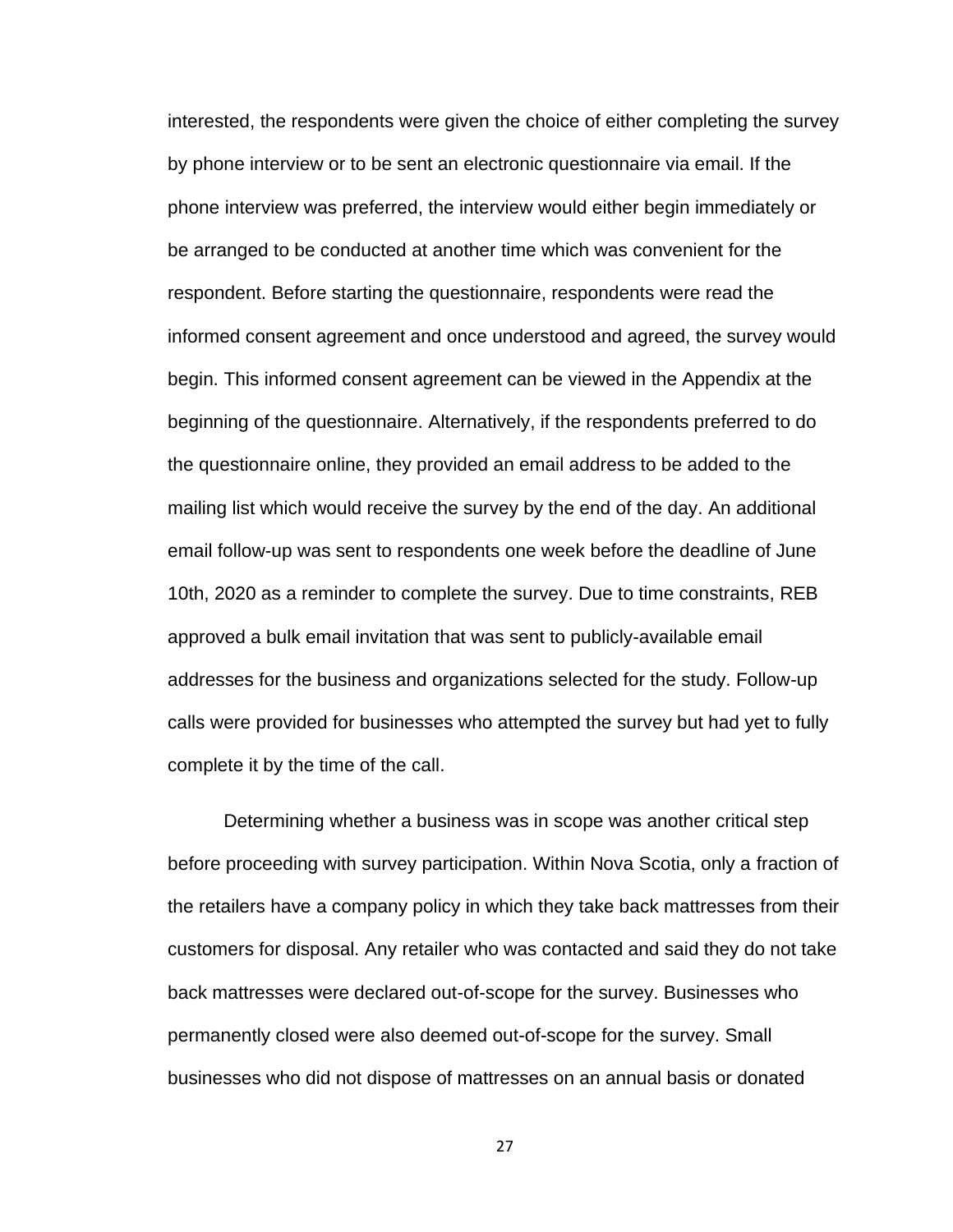their mattresses were still eligible for the survey. They were included since they will dispose of mattresses in the future and can provide feedback for a diversion program.

Conducting interviews and calling businesses and organizations was done strategically. For instance, certain businesses and organizations were given priority to be called during business hours of 8:00 am – 5:00 pm Atlantic time to reach the best contacts at the best possible time. For example, these considerations were taken for government institutions, larger businesses requiring personnel at the management level, and sites with maintenance staff since they are rarely available during evening hours. In the evening hours, smaller businesses and retailers who are open later hours were only called during this time. Additionally, priority calls and email invitations were made specifically for regions and industries where completed questionnaires were lacking or the best contact was yet to be found.

During the collection phase, the survey responses were collected either electronically or through a telephone interview and were electronically stored in PDF format. Once the collection phase was completed, the survey responses were then inputted onto a spreadsheet linked to demographic information such as postal code, waste collection region, respondent and business name, and unique identifier. It is very important to link the responses with location data as the findings from this study will be highly valued by waste management within municipalities as they can observe trends within the region they service. After the data was collected and compiled, data analysis to establish stylized facts, trends,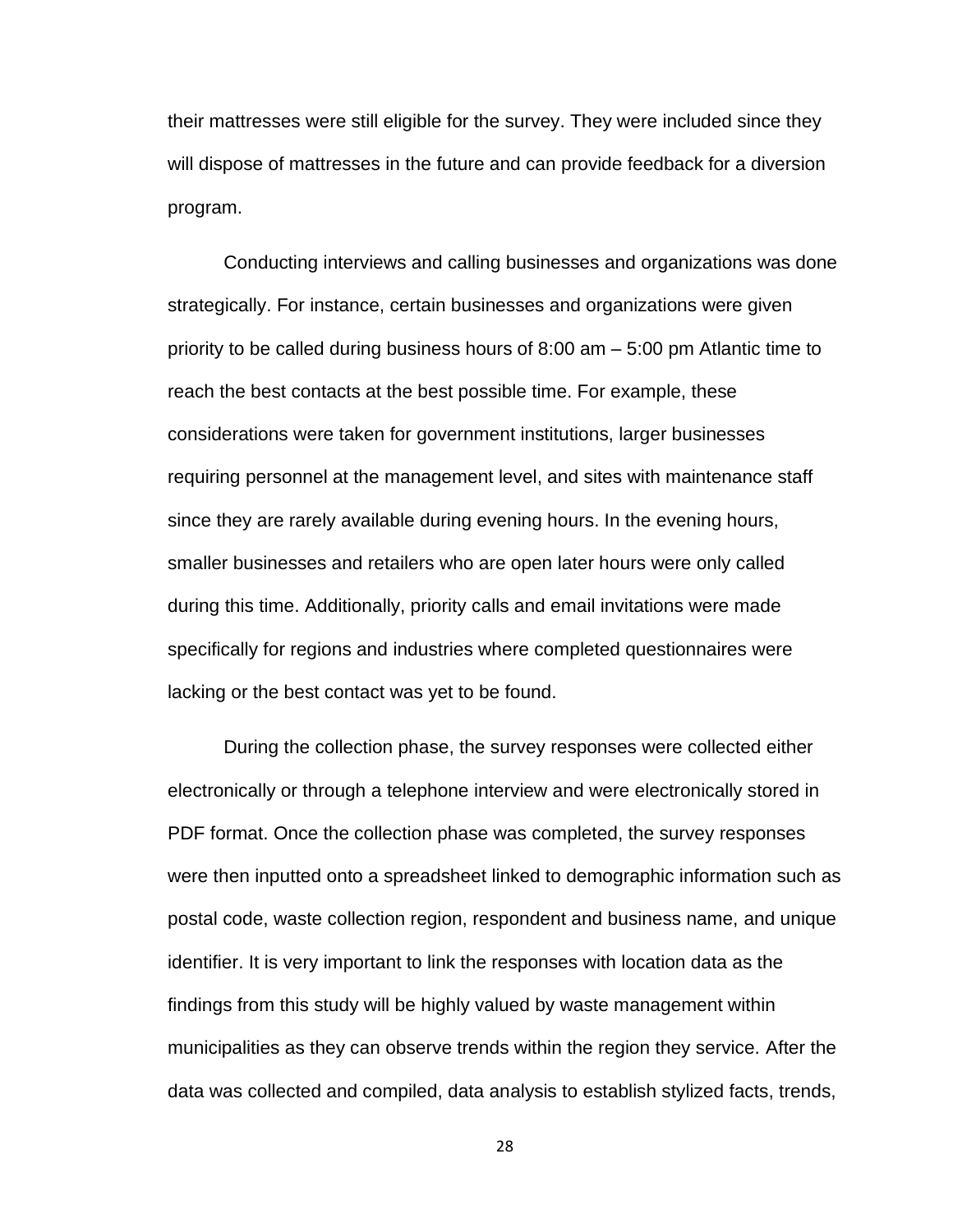and estimates was conducted on the collected responses and will be presented in the following chapter.

# <span id="page-28-0"></span>**4. Data**

# <span id="page-28-1"></span>**Location**

Using the above data sources and methodology, 104 surveys were

received for this study representing 130 business and organization locations

across Nova Scotia active in the mattress market.

| <b>Industry</b>                         |     | <b>Surveys   Locations</b> |
|-----------------------------------------|-----|----------------------------|
| <b>Hotels &amp; Accommodations</b>      | 54  | 56                         |
| <b>Retailers</b>                        |     |                            |
| <b>Health Facilities</b>                | 20  | 28                         |
| <b>Educational Facilities</b>           | 6   | 6                          |
| <b>Correctional Facilities</b>          |     |                            |
| Defense/Military                        |     |                            |
| Camping Facilities for Children & Youth | 9   | 9                          |
| <b>Shelters &amp; Community Housing</b> |     | 20                         |
| Total:                                  | 104 | 130                        |

<span id="page-28-2"></span>*Table 2,* number of surveys submitted and locations of participating businesses by industry. Note: Correctional facilities and defense/military have been suppressed due to confidentiality issues.

As shown above, in Table 2, some surveys were done by one respondent

for multiple operating locations. Due to confidentiality reasons, and to protect the

identity of the participants, the number of surveys and locations for

defense/military installations and correctional facilities has been suppressed.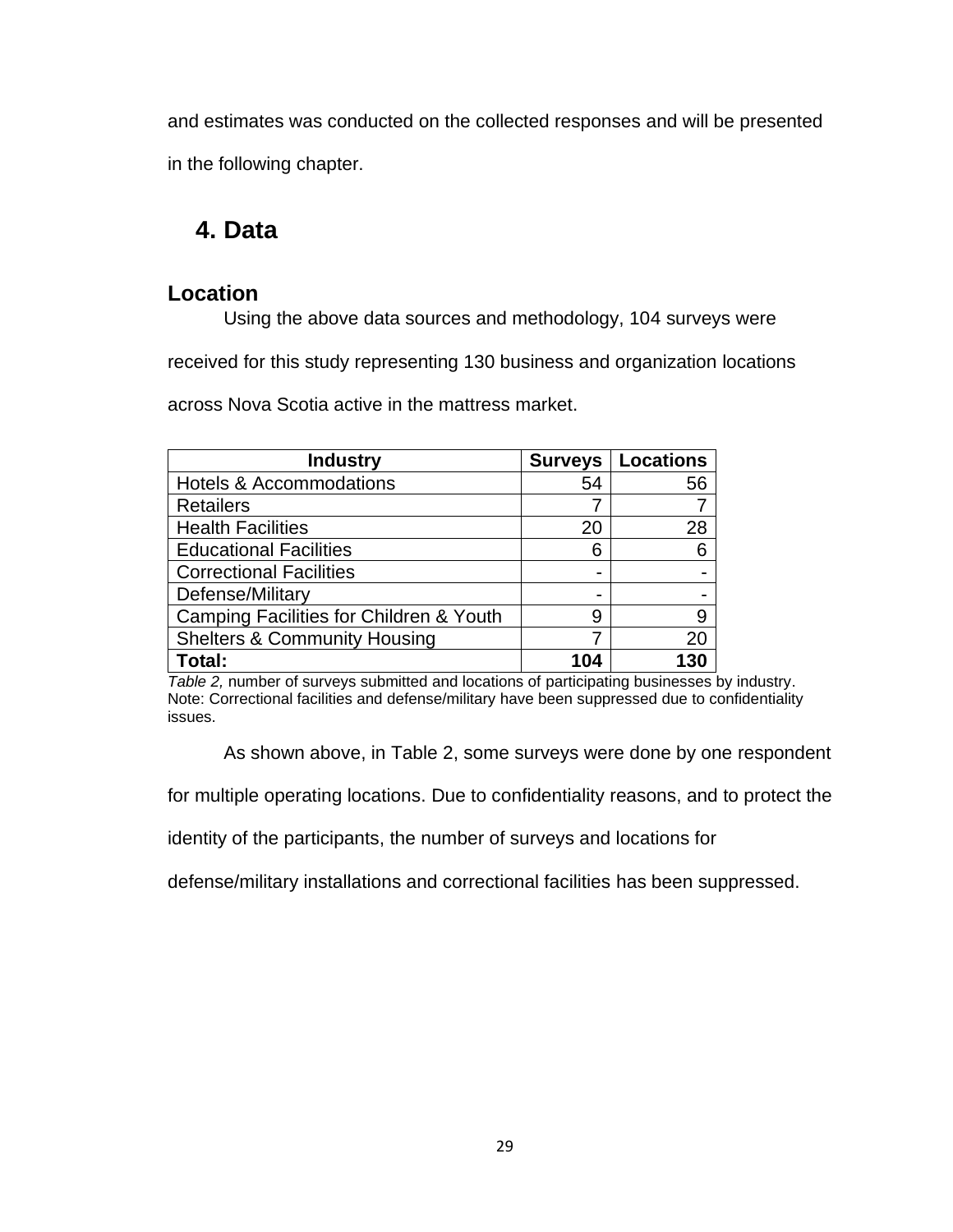<span id="page-29-0"></span>

*Figure 1,* map of municipal waste management regions in Nova Scotia. Source: Municipal Collection Information, Environment Nova Scotia, edited to include the number of active businesses in the NS mattress market in brackets below the name of each region

All businesses and organizations that were surveyed within the specified

industries in the province were divided into the seven provincial waste

management regions and they are:

- 1. Cape Breton (Cape Breton)
- 2. Antigonish, Guysborough, Pictou (Eastern)
- 3. East Hants, Cumberland, Colchester (Northern)
- 4. Halifax Regional Municipality (HRM)
- 5. Annapolis Kings (Valley)
- 6. South Shore, West Hants (South Shore)
- 7. Yarmouth, Digby (Western)

As shown below in Figure 2, we see that Cape Breton and Halifax Regional Municipality have the highest representation, this is reflective that these are the two highest populated regions in Nova Scotia and the two regions with the largest amount of businesses active in the Nova Scotia mattress market at 235 and 180 respectively. The Eastern and Northern regions are the third and fourth highest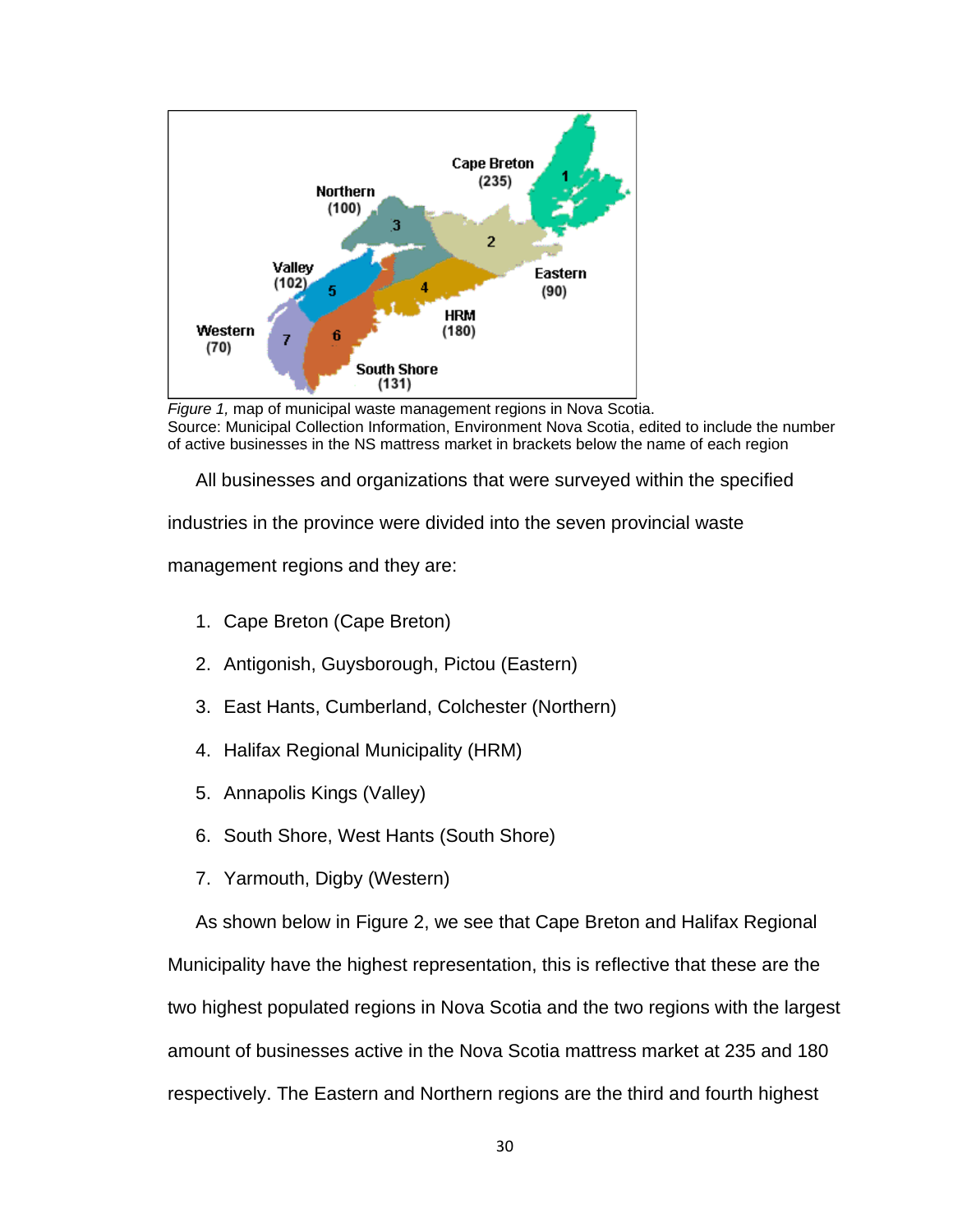represented at 15 and 18 businesses respectively. However, according to the map above in Figure 1, the South Shore region has the third-highest number of active businesses while the Eastern region is  $6<sup>th</sup>$  out of  $7<sup>th</sup>$ . This means there is less representation from the regions that rank higher in the number of active businesses.

<span id="page-30-0"></span>



Representation by industry can be shown below in Figure 3. Hotels and accommodations have the largest representation for the province while educational facilities have the lowest. This partially reflects the researched list of businesses showing that since hotels and accommodations are the vast majority at 58.1% market representation and educational facilities are the third lowest industry at 1.8% as shown in Table 1. As mentioned previously, only a fraction of retailers were eligible for this survey which could explain the lower representation. Additionally, representation from educational facilities was relatively low compared to other industries with 6 out of 18 participating in the study.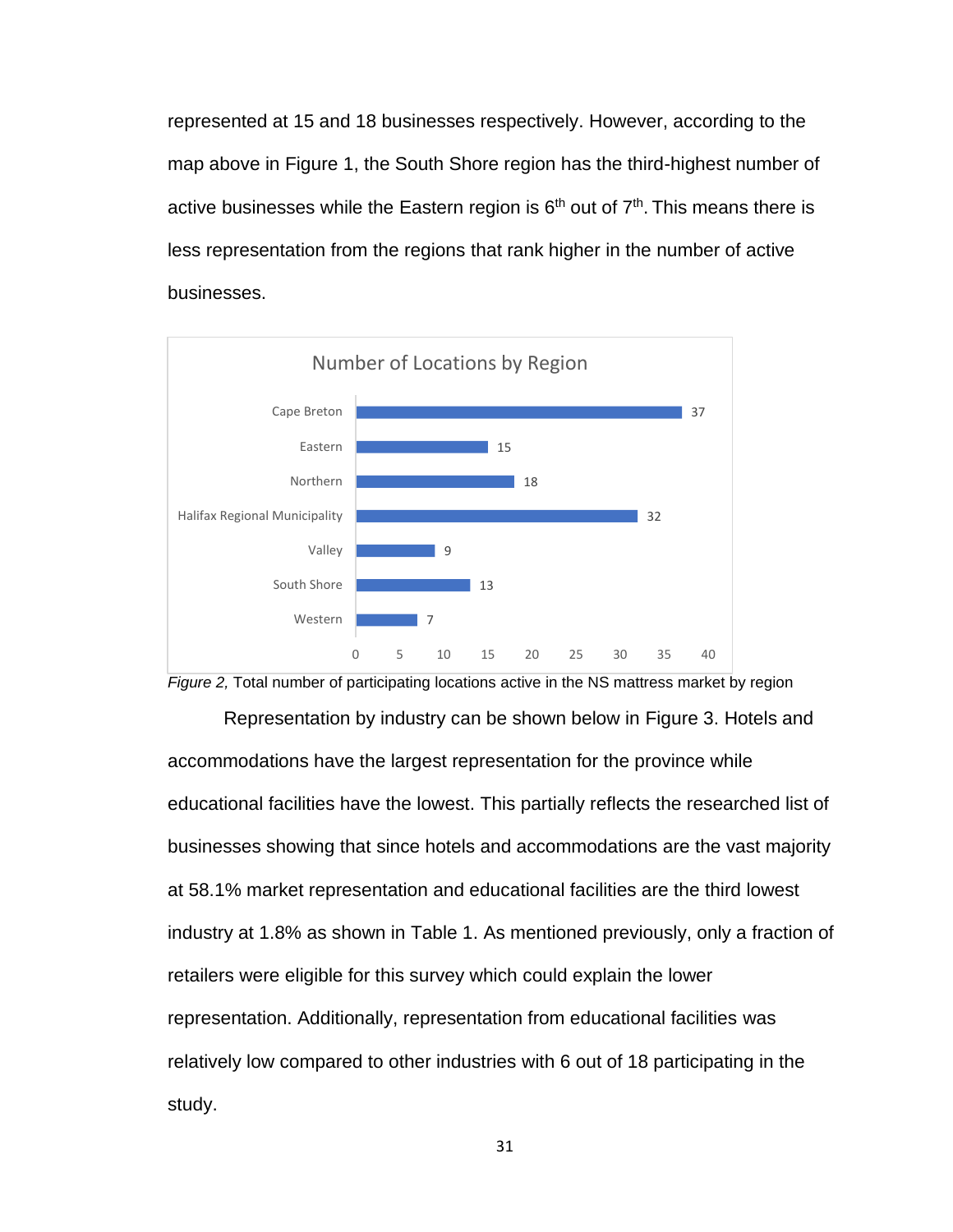<span id="page-31-2"></span>

*Figure 3,* number of locations active in the NS mattress market by industry

## <span id="page-31-0"></span>**Response Rate**

From the researched list of 1,074 active businesses and organizations within the mattress market in Nova Scotia, 164 were determined to be out of scope through contacting the business which left a total of 910 businesses in scope as summarized in Table 3.

| <b>Total Number of Businesses and Organizations</b> |              |                         |  |  |
|-----------------------------------------------------|--------------|-------------------------|--|--|
| <b>Initial Businesses</b>                           | Out of Scope | <b>Total Businesses</b> |  |  |
| 1,074                                               | 164          | 910                     |  |  |

<span id="page-31-1"></span>*Table 3*, total number of initial businesses and organizations researched, determined out of scope, and final count of active businesses in the NS mattress market

The response rate for completed surveys was 11.43%, with 104 of 910

respondents participating. When comparing response rates across industries as

shown in Figure 4, we see that correctional facilities had the largest response

rate with 66.67% followed by camping facilities for children and youth at 33.33%.

Although hotels and accommodations have the largest number of surveys

submitted, it has the second-lowest response rate at 9.05%.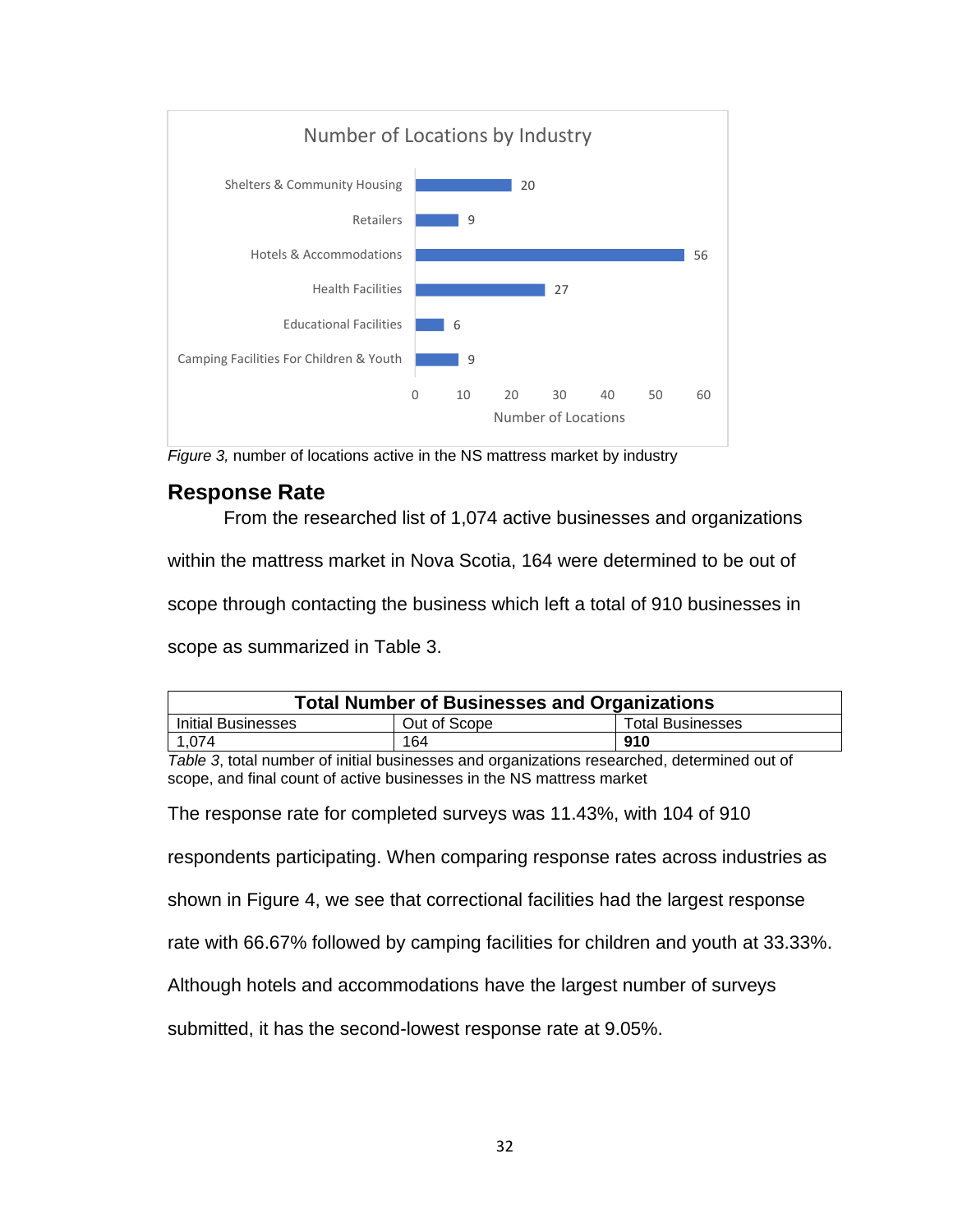<span id="page-32-0"></span>



<span id="page-32-1"></span>In regards to response rate by region, we see in Figure 5 that Region 2,

Eastern has the largest at 14.44% with Region 3, Northern close behind at 14%.

Region 7, Western has the lowest response rate at 8.57%.



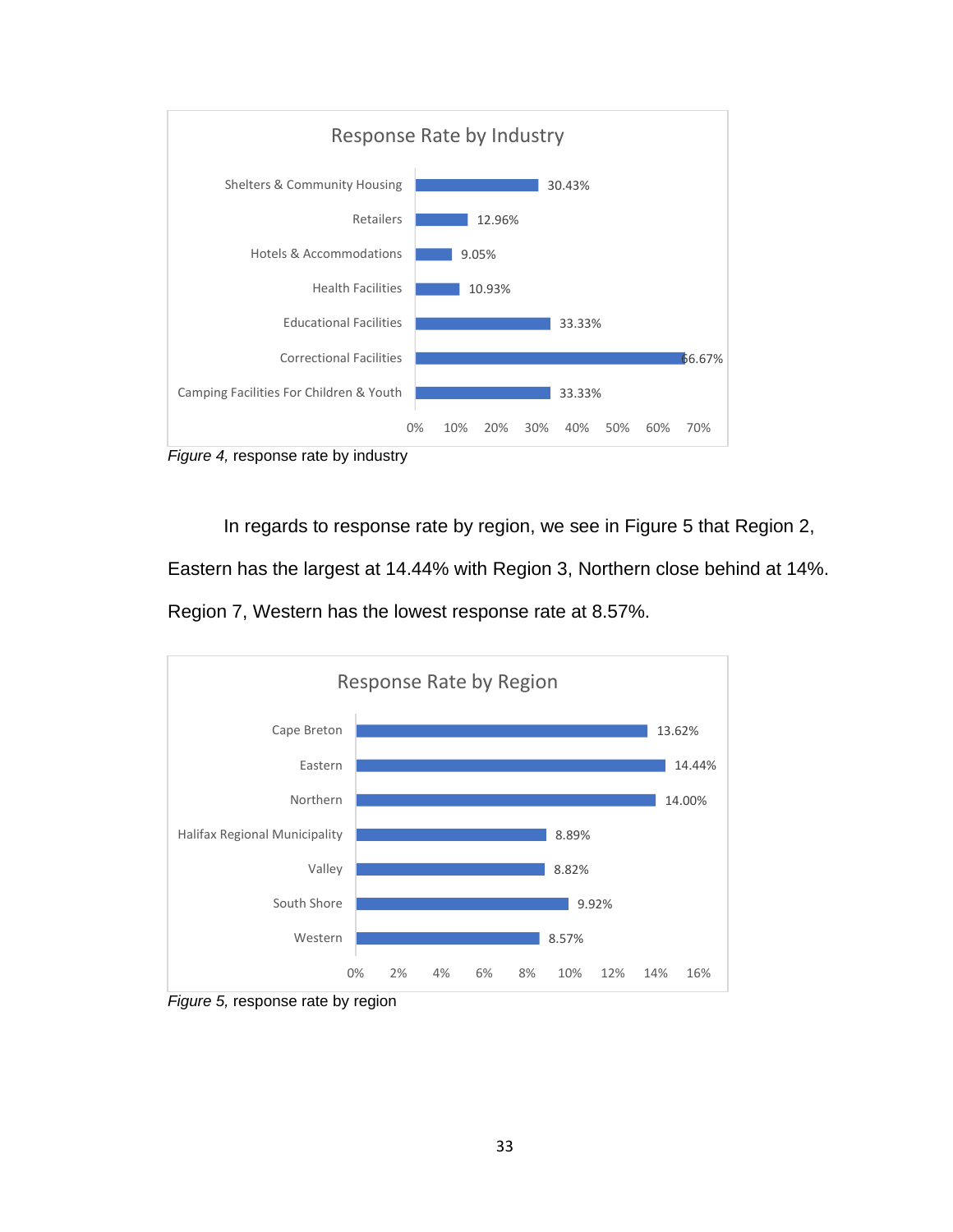The highest amount of surveys received was from the Cape Breton region but similarly to hotels and accommodations within industries it does not have the highest response rate.

#### <span id="page-33-0"></span>**Summary Statistics**

In terms of the volume of end-of-life mattresses disposed of annually, 93 of the 104 businesses surveyed were able to provide a figure or estimate. Within the 93 businesses, there was a total of 3,420 mattresses disposed of within Nova Scotia, giving an average of 36.77 mattresses disposed of per business annually. Additionally, the maximum amount disposed of by a business or organization was 800 on an annual basis and the minimum was 0 as shown in Table 4.

When it comes to the reuse of mattresses, we see that 36 mattresses in total were donated among seven businesses in Nova Scotia on an annual basis. This is an average of 5.14 mattresses among the seven businesses engaged in donating their mattresses. Within these seven businesses, the maximum donated on an annual basis is 20 and the minimum is 0 as shown in Table 4.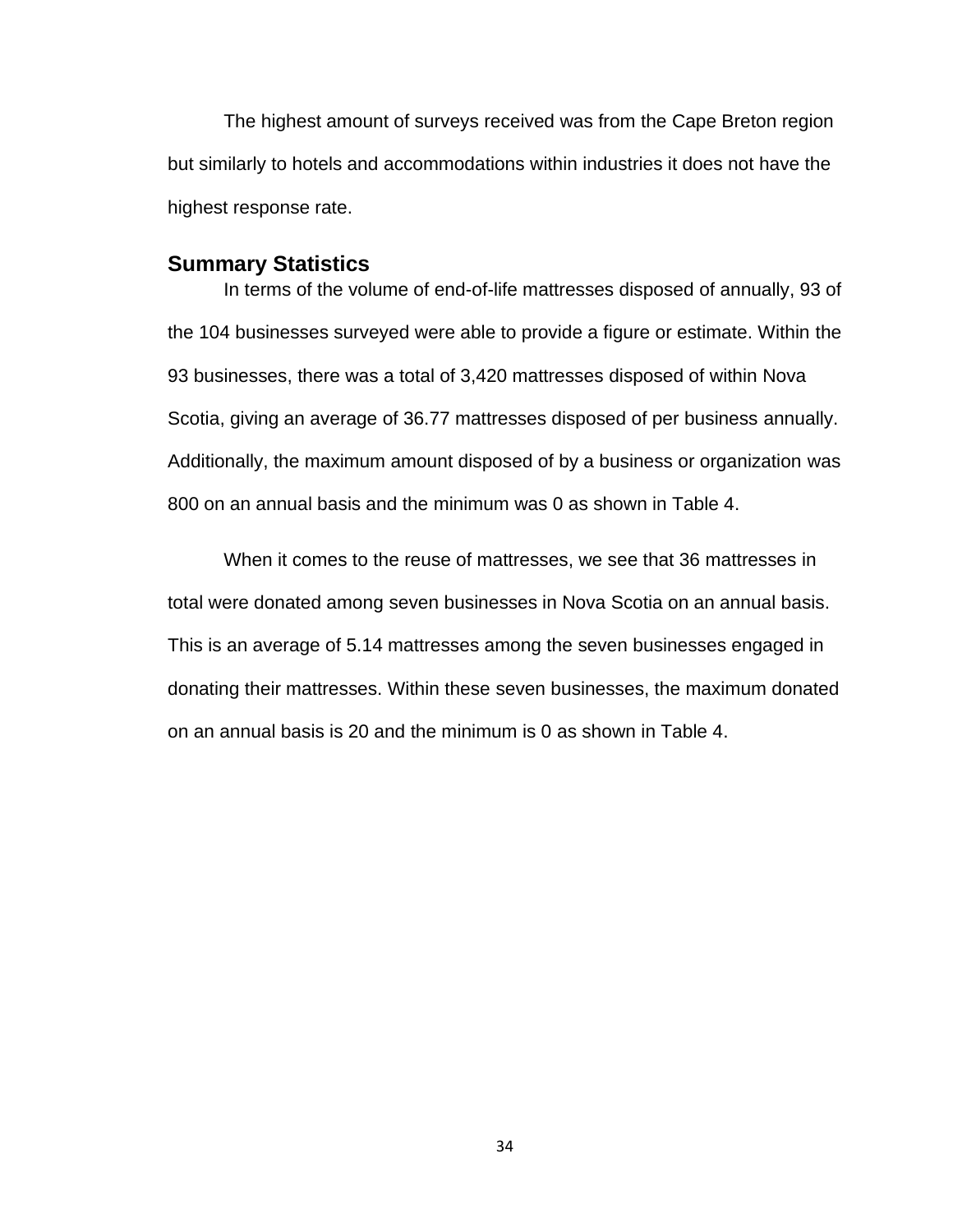| Variable                                    | Obs            | Mean     | Total    | Std.Dev.   | Min | Max     |
|---------------------------------------------|----------------|----------|----------|------------|-----|---------|
| <b>Mattresses</b><br>Disposed               | 93             | 36.77    | 3,420    | 107.85     | 0   | 800     |
| <b>Mattresses</b><br>Donated                | $\overline{7}$ | 5.14     | 36       | 7.03       | 0   | 20      |
| <b>Disposal Cost</b><br>per Mattress        | 51             | \$10.95  | ۰        | \$21.97    | \$0 | \$100   |
| <b>Total Annual</b><br><b>Disposal Cost</b> | 51             | \$311.01 | \$15,868 | \$1,290.01 | \$0 | \$7,000 |
| <b>Maximum Price</b><br>Willing to Pay*     | 80             | \$20.85  | ۰        | \$21.09    | \$0 | \$100   |

#### **Summary Statistics – ICI Generators & Retailers**

<span id="page-34-0"></span>*Table 4*, summary statistics for ICI generators and retailers. Obs = number of observations/businesses, mean = average, total = total mattresses or dollar amount, std dev = standard deviation, min = minimum number of mattresses or dollar amount, max = maximum number of mattresses or dollar amount Note: \*Maximum price willing to pay per mattress to participate in a diversion program.

To landfill their mattresses, it cost 51 Nova Scotia businesses and organizations a total of \$15,868 annually or an average annual cost of \$1,290 per business. The average cost per mattress to landfill mattresses was \$10.95. Some businesses paid a maximum of \$100 per mattress while others had no expense for landfilling. The maximum annual cost for one business was \$7,000.

Within the Nova Scotia mattress market, 80 businesses and organizations

would be willing to pay an average of \$20.85 per mattress to have their

mattresses recycled in Nova Scotia. The maximum price to recycle mattresses in

Nova Scotia for some businesses was \$100 per mattress while on the opposite

end, others thought it should be free and are not willing to pay anything.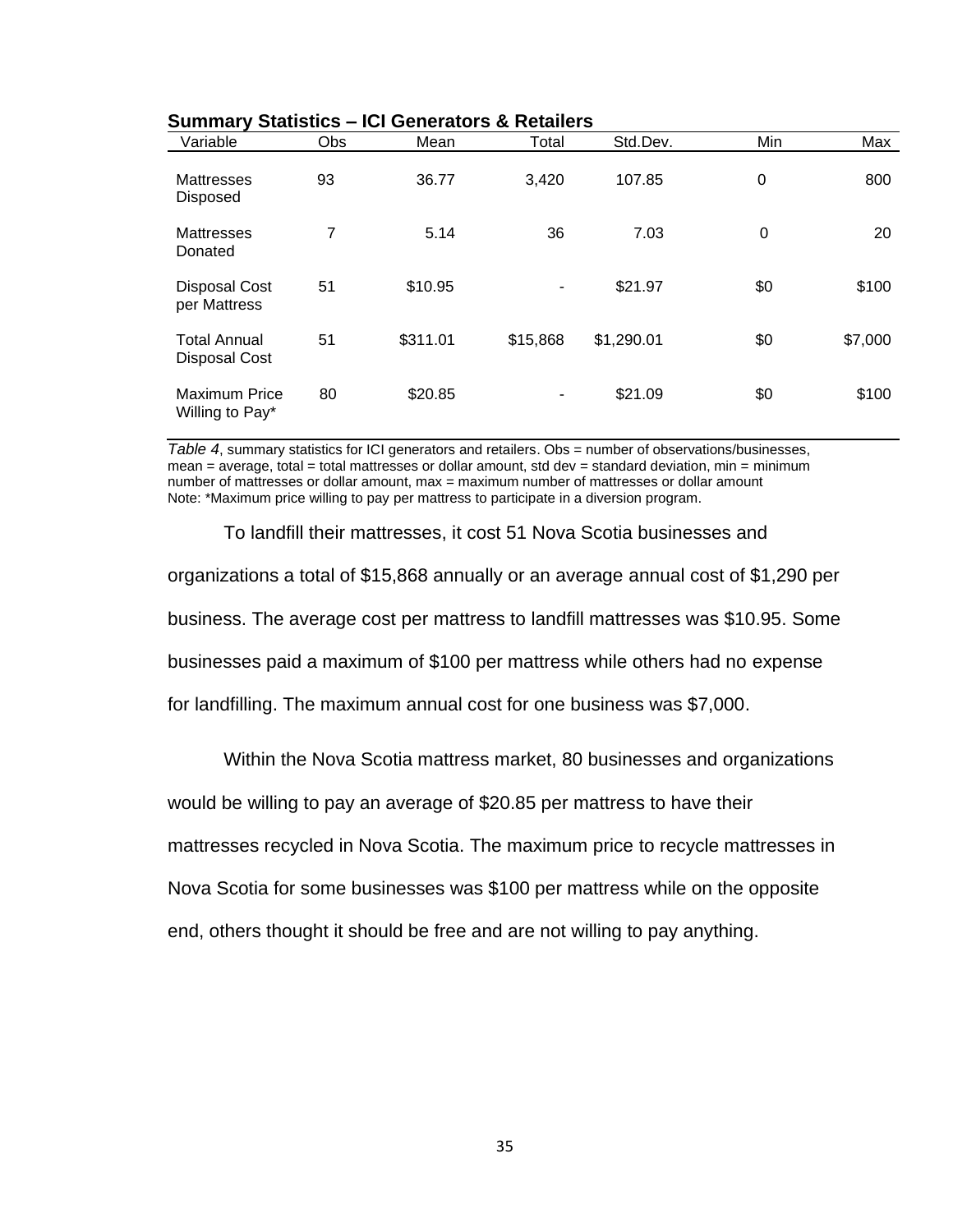## <span id="page-35-0"></span>**Volume of Mattresses in Nova Scotia**

<span id="page-35-1"></span>



As shown in Figure 6, we see that the volume of mattresses disposed of by businesses in Nova Scotia comes predominantly from hotels and accommodation as well as retailers. Among all participants, these two industries dispose of 2,532 mattresses annually or approximately 74% of all mattresses from businesses sampled. Furthermore, shelters and community housing disposed of the least number of mattresses while the remaining four industries were almost identical in mattress output.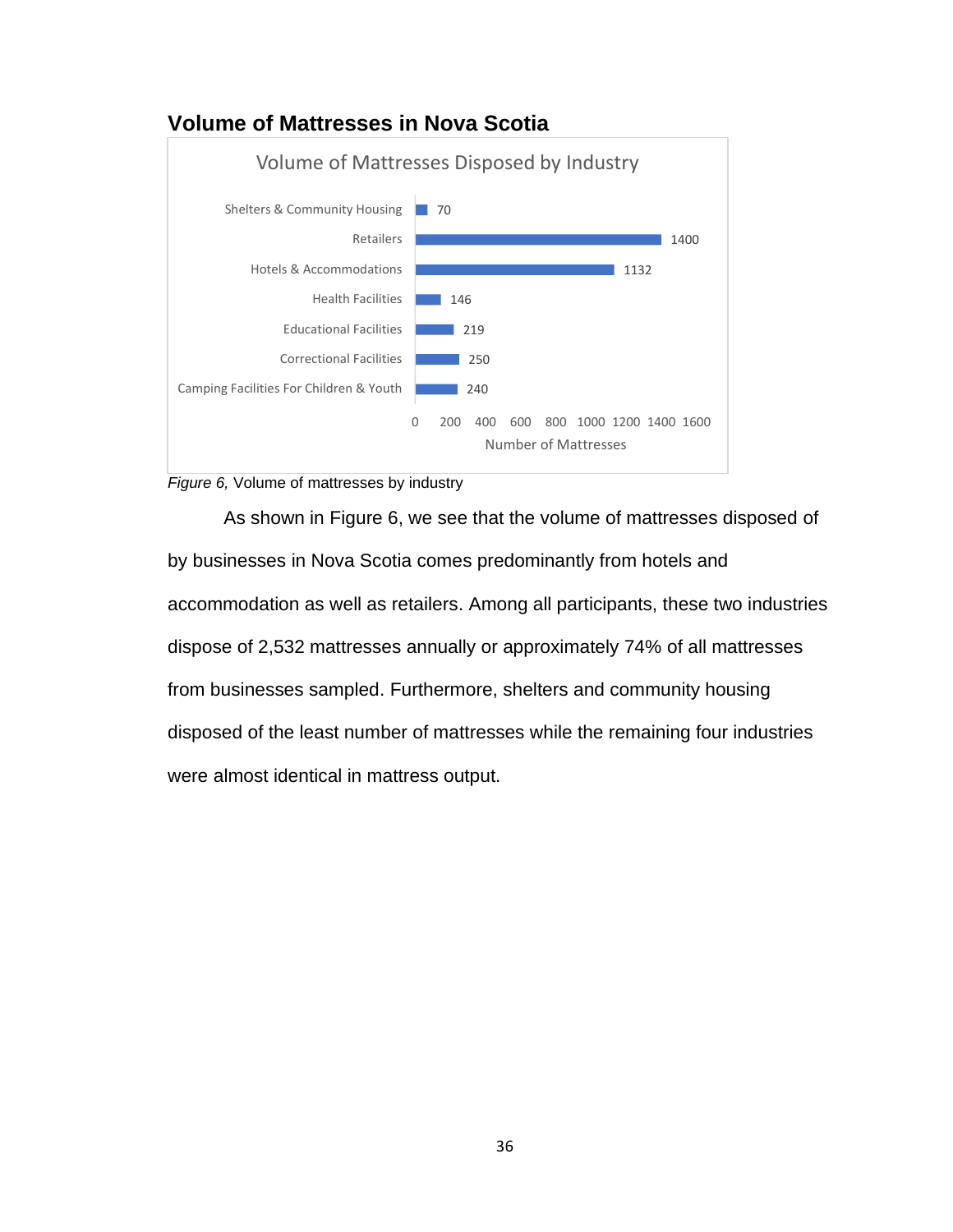



When it comes to the volume of mattresses disposed of, Regions 4, 3, 1, or Halifax Regional Municipality, East Hants, Cumberland Colchester, and Cape Breton respectively, are the three largest generators of mattresses disposed of in the province as shown in Figure 7. Together among these four regions, 2,531 mattresses were disposed or almost 75% of the sample surveyed in this study. Region 7, Yarmouth, Digby is a distant last with only 47 mattresses disposed of annually.

| Volume of Mattresses Disposed of -                        |                |                         |               |  |  |  |
|-----------------------------------------------------------|----------------|-------------------------|---------------|--|--|--|
| <b>Largest Three Regions &amp; Largest Two Industries</b> |                |                         |               |  |  |  |
|                                                           | Region 4 (HRM) | Region 3 (EH, CMB, COL) | Region 1 (CB) |  |  |  |
| <b>Retailers</b>                                          | 0              | 850                     | 300           |  |  |  |
| Hotels &                                                  | 849            | 10                      | 208           |  |  |  |
| Accommodations                                            |                |                         |               |  |  |  |

*Table 5,* volume of mattresses disposed of, total number of mattresses by industry and region HRM = Halifax Regional Municipality, EH = East Hants, CMB = Cumberland, COL = Colchester, CB = Cape Breton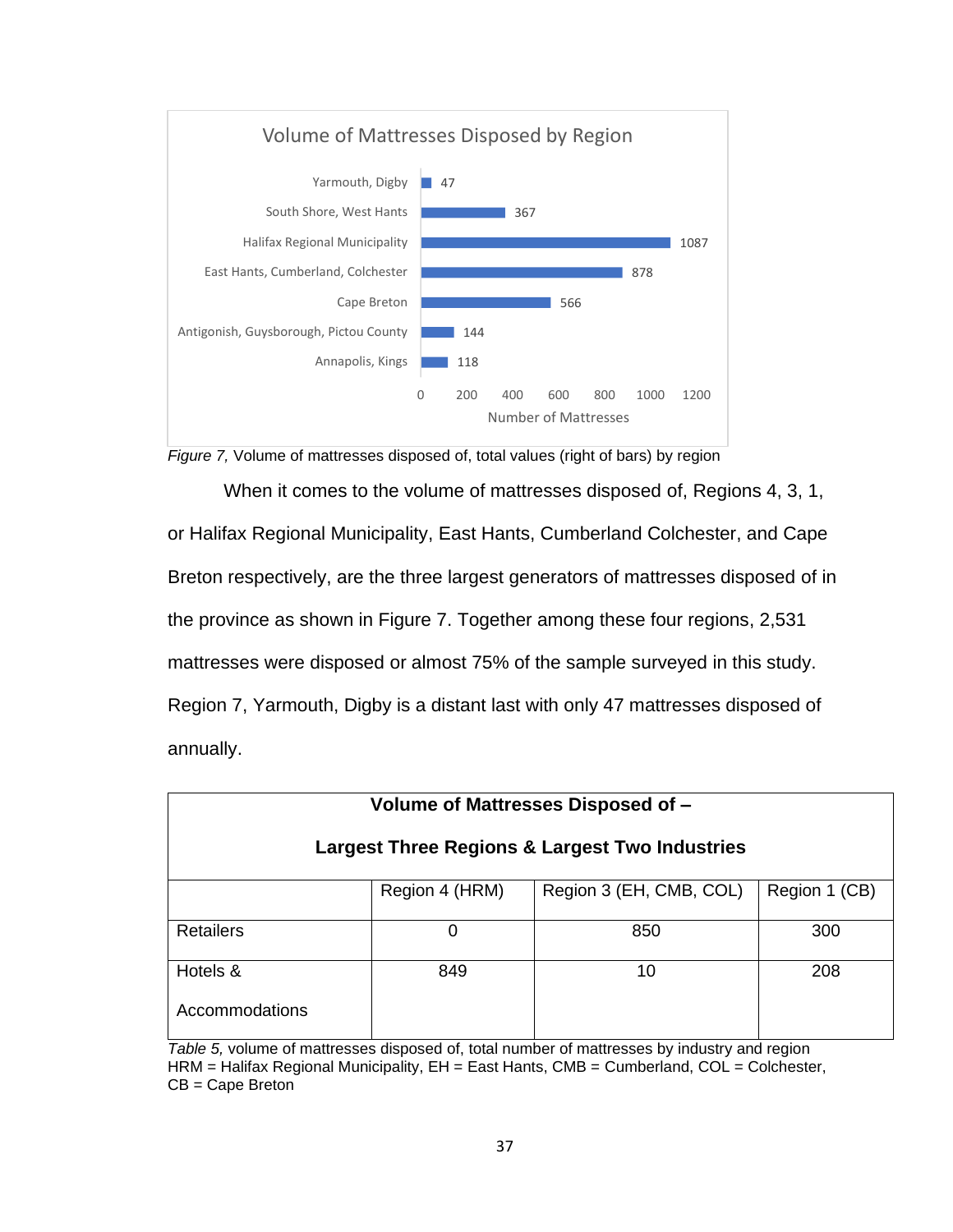Table 5 shows us that the two largest disposing industries operating in the two largest disposing regions generate 2,217 mattresses annually or approximately 65% of the sample surveyed. Within this sub-sample, hotels and accommodations within Region 4, Halifax Regional Municipality, and retailers within Region 3, East Hants, Cumberland, and Colchester together represent over 26% of all mattresses disposed annually within the surveyed businesses, or 52.4% when combined.



### **Methods of Mattress Disposal**

*Figure 8,* disposal methods, percentage of businesses

For disposal methods amongst all 104 respondents, 88% choose to landfill, 8% donate their mattresses, 3% provided no answer, and 1% recycled as shown in Figure 8. This is accurate of the current situation of mattress disposal in Nova Scotia as there are very limited alternatives to landfilling mattresses.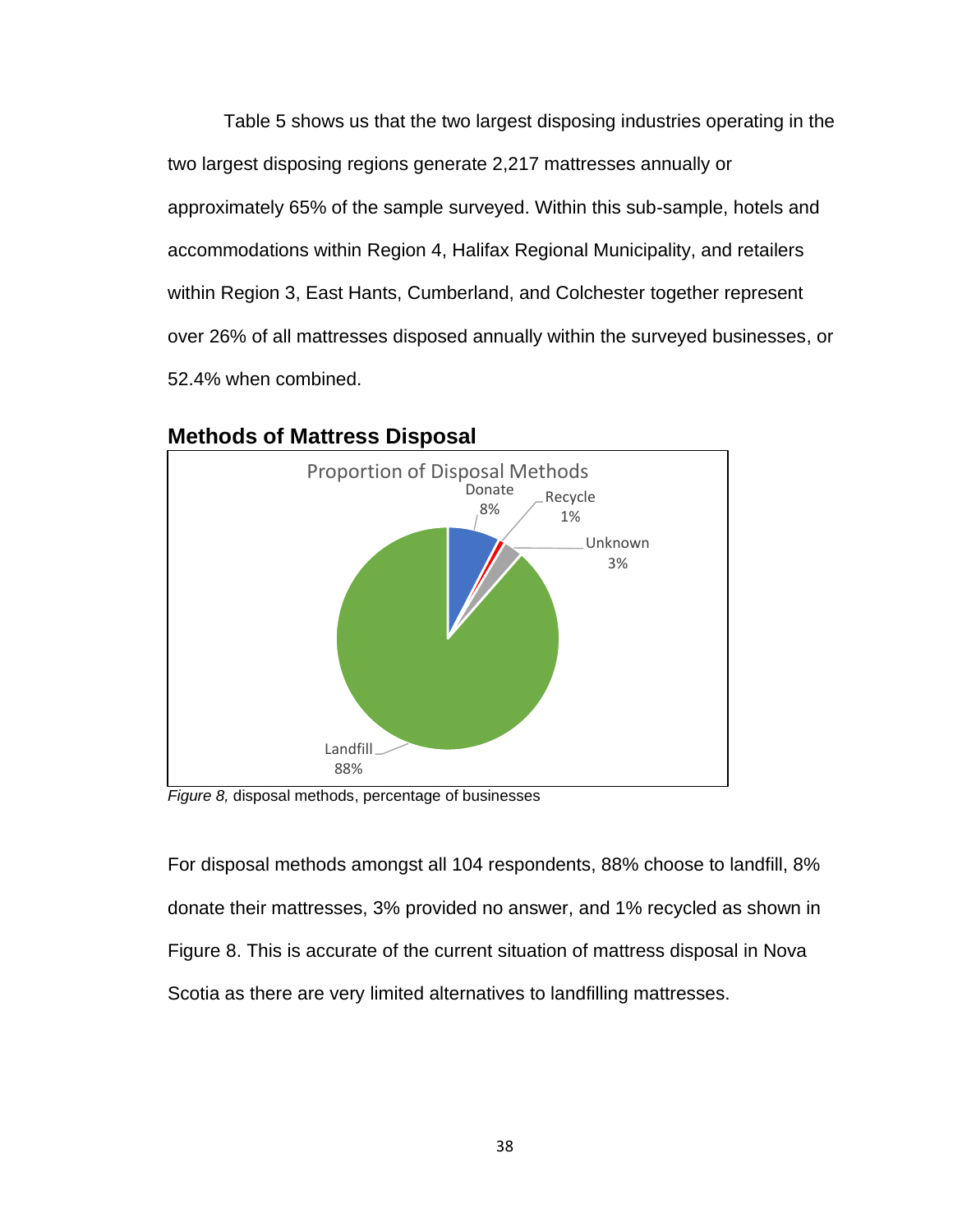| <b>Disposal Methods - Industries</b> |            |          |             |            |  |  |  |
|--------------------------------------|------------|----------|-------------|------------|--|--|--|
|                                      | Landfill   | Recycle  | Donate      | Unknown    |  |  |  |
| <b>Camping Facilities for</b>        | 8 (88.8%)  |          | $1(11.1\%)$ |            |  |  |  |
| Children & Youth                     |            |          |             |            |  |  |  |
| <b>Educational Facilities</b>        | $6(100\%)$ |          |             |            |  |  |  |
| <b>Health Facilities</b>             | 20 (100%)  |          |             |            |  |  |  |
| Hotels &                             | 45 (83.3%) |          | $6(11.1\%)$ | $3(5.6\%)$ |  |  |  |
| Accommodations                       |            |          |             |            |  |  |  |
| <b>Retailers</b>                     | 7 (87.5%)  | 1(12.5%) |             |            |  |  |  |
| <b>Shelters &amp; Community</b>      | 7 (100%)   |          |             |            |  |  |  |
| Housing                              |            |          |             |            |  |  |  |
| <b>Total</b>                         | 93         |          |             | 3          |  |  |  |

*Table 6,* Disposal methods, number of businesses and percentages by industry, total number of businesses and percentages

According to Table 6, the composition of business disposal methods equates to 93 businesses landfilling, one recycling, seven donating, and three who are not sure what method they use.

Among businesses that were interviewed, educational facilities, as well as shelters, and community housing, dispose of 100% of their mattresses to landfills. Hotels and accommodations dispose of 83.3% of their mattresses to landfills, donate 11.1% and 5.6% are unknown. Throughout the entirety of the data collected only one business, a retailer, participated in recycling to dispose of their mattresses. Responses that were labeled unknown may be due to leaving the question blank or not completing the rest of the questionnaire. Another possibility may be businesses are unaware of their method of disposal due to never having to dispose of mattresses which can be the case for if they are relatively new to the market. Additionally, for all of the businesses interviewed that did not landfill their mattresses, 80% did so for environmental reasons.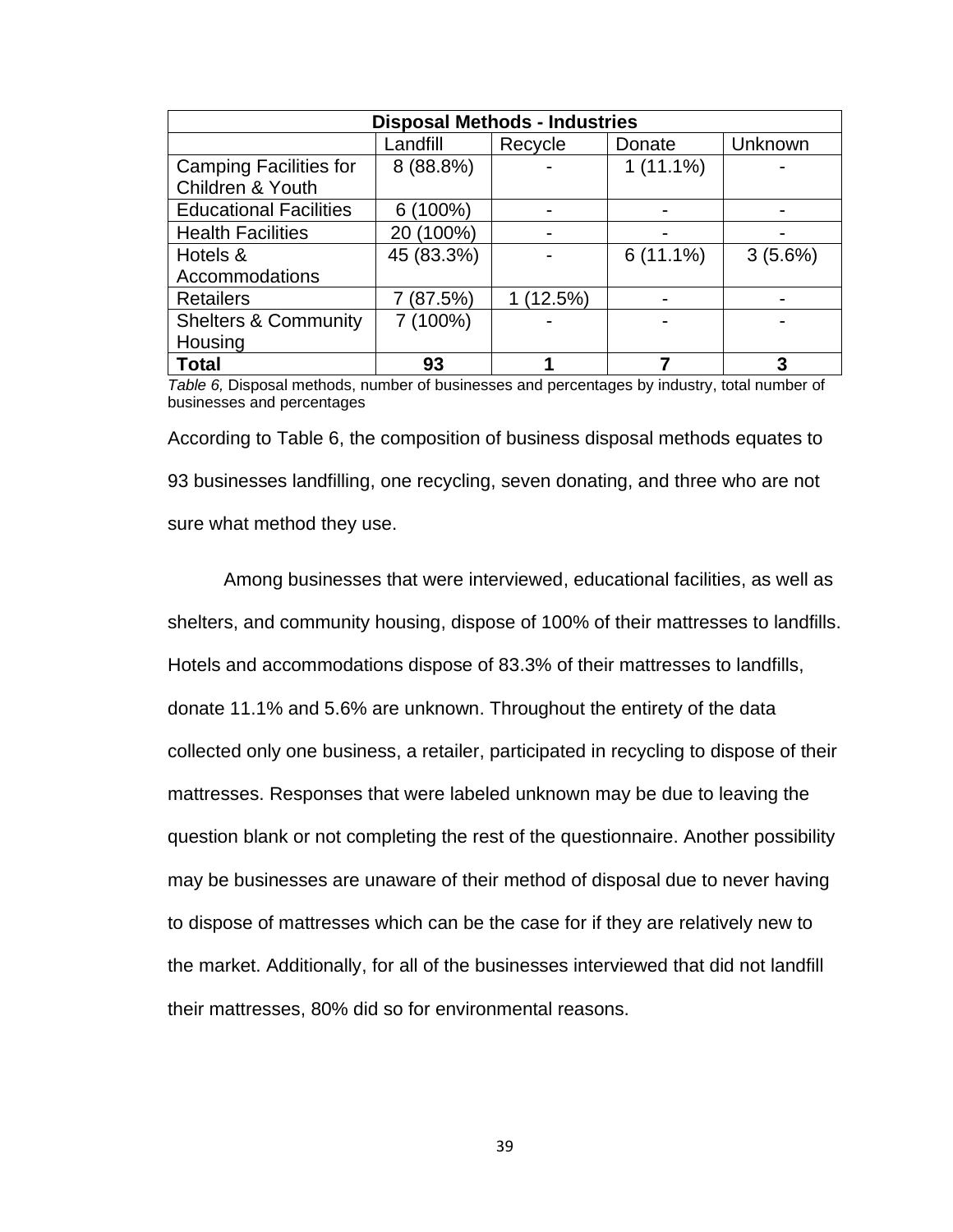### **Most Important Factors**

Of the 104 businesses that participated, 87 responded as to what their priorities were for managing end-of-life mattresses. When choosing between cost, environment, convivence of location, and other, 34 businesses of the 86, or approximately 40%, chose cost as the most important factor. The next largest was 30 out of 86 businesses, or approximately 35%, choosing the environment as most important. The third-largest was 19 out of 86 businesses, or 22% choosing convenience of location. Finally, three out of 86 businesses, or 3.4% chose other. Some of the reasons specified in the other option were health standards, availability of options, and mattresses to be taken back to vendors.

| Most Important Factor for Mattress Management*    |               |                  |                  |                |  |  |  |  |
|---------------------------------------------------|---------------|------------------|------------------|----------------|--|--|--|--|
| <b>Region</b>                                     | Cost          | Convenience      | Environment      | Other          |  |  |  |  |
| Cape Breton                                       | 13 (44.8%)    | 4 (13.8%)        | 12 (41.4%)       |                |  |  |  |  |
| Eastern                                           | $5(50\%)$     | 2(20%)           | $3(30\%)$        |                |  |  |  |  |
| Northern                                          | 7 (50%)       | 4 (28.6%)        | 2(14.3%)         | $(7.1\%)$<br>1 |  |  |  |  |
| <b>Halifax Regional Municipality</b>              | 4 (36.3%)     | 1(9%)            | 5(45.4%)         | 1(9%)          |  |  |  |  |
| Valley                                            | 1(14.3%)      | 3(42.9%)         | 3(42.9%)         |                |  |  |  |  |
| South Shore                                       | 4 (36.3%)     | 3(13.3%)         | 4 (36.3%)        |                |  |  |  |  |
| Western                                           | $0(0\%)$      | 2(50%)           | 1(25%)           | 1(25%)         |  |  |  |  |
| <b>Industry</b>                                   |               |                  |                  |                |  |  |  |  |
| <b>Camping Facilities for</b><br>Children & Youth | 2(25%)        | 2(25%)           | 3(37.5%)         | 1(12.5%)       |  |  |  |  |
| <b>Educational Facilities</b>                     | 1(20%)        | 1(20%)           | 3(60%)           |                |  |  |  |  |
| <b>Health Facilities</b>                          | 7 (43.8%)     | 4 (25%)          | 5(31.3%)         |                |  |  |  |  |
| <b>Hotels &amp; Accommodations</b>                | 20 (43.5%)    | 11 (23.9%)       | 13 (28.3%)       | 2(4.3%)        |  |  |  |  |
| <b>Retailers</b>                                  | 2(33.3%)      |                  | 4(66.6%)         |                |  |  |  |  |
| <b>Shelters &amp; Community</b><br>Housing        | 2(40%)        | 1(20%)           | 2(40%)           |                |  |  |  |  |
| Total                                             | 34<br>(39.5%) | 19<br>$(22.1\%)$ | 30<br>$(34.9\%)$ | 3<br>$(3.4\%)$ |  |  |  |  |

*Table 7,* most important factors for mattresses management, number of businesses and percentages by region and industry, total number of businesses and percentages.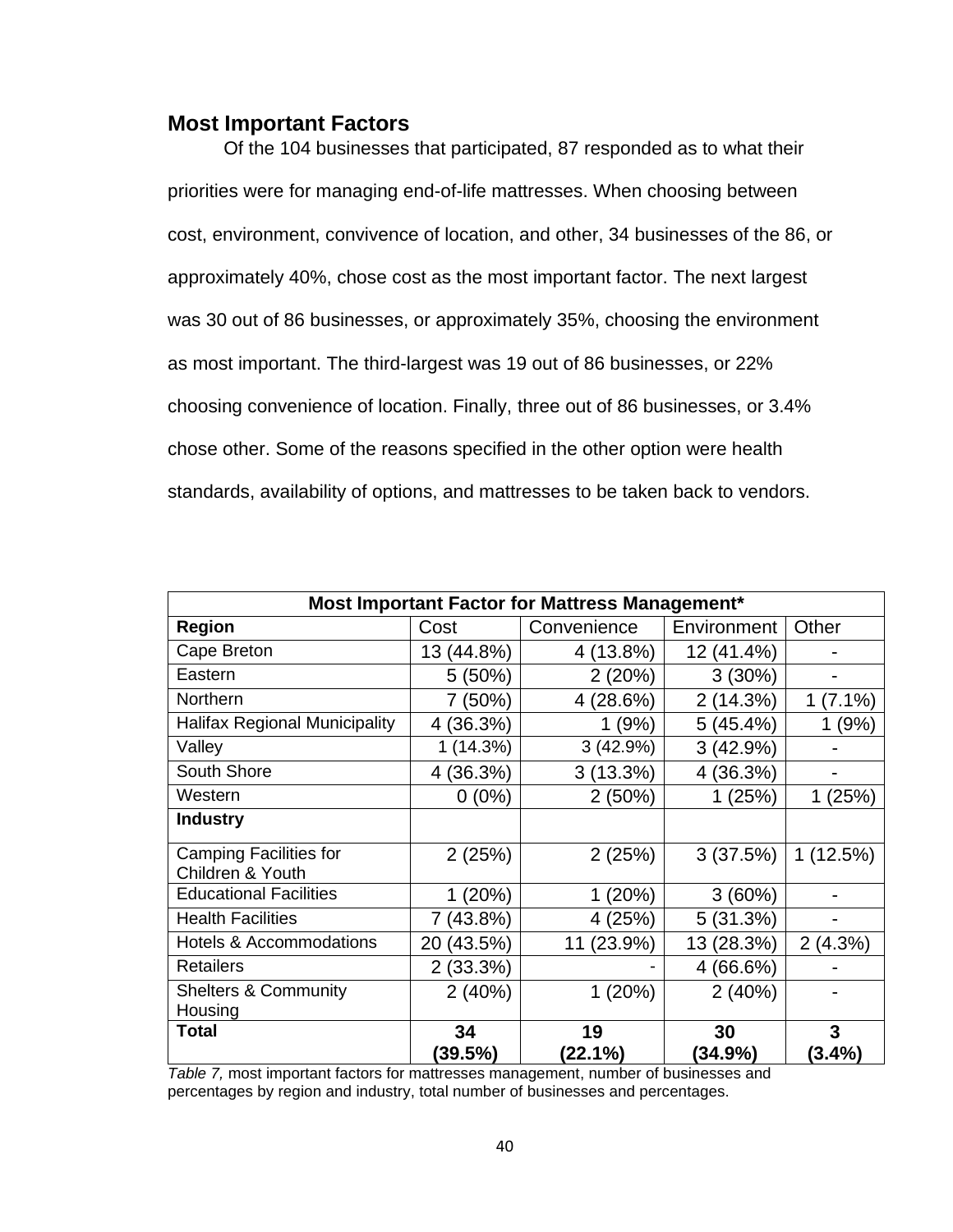Note: **\***Respondents were asked to order the four options in terms of importance, this chart shows which option was chosen as first priority

Table 7 above shows distributions of each region and industry for their most important factors for mattress management: cost, convenience, environment, or other. In terms of choosing cost as the top priority, the East Hants, Cumberland, Colchester region had the highest percentage prioritizing cost at 50% or seven out of 14 businesses who answered from the region. This was followed by Cape Breton at 44.8% or 13 out of 19 businesses surveyed declaring it the most important. Yarmouth, Digby region on the other hand had no businesses claiming cost is the most important factor for mattress management among the four who answered.

The health facilities industry had the highest percentage of businesses that placed cost at the most important for mattress management, at 43.8% or seven out of 16 businesses surveyed in this industry. The hotels and accommodations industry were nearly identical with 20 out of 46 or 43.5% of businesses surveyed in this industry prioritizing cost over all other options. Other industries remained relatively the same ranging from 20% to 33.3% of businesses surveyed.

When it comes to having convenience as the most important factor in endof-life mattress management, participants within the Yarmouth region had the highest percentage at 50%, or two out of four businesses. Alternatively, the Halifax Regional Municipal had the least with only one business among the 11 surveyed in the region who put convenience has the highest priority.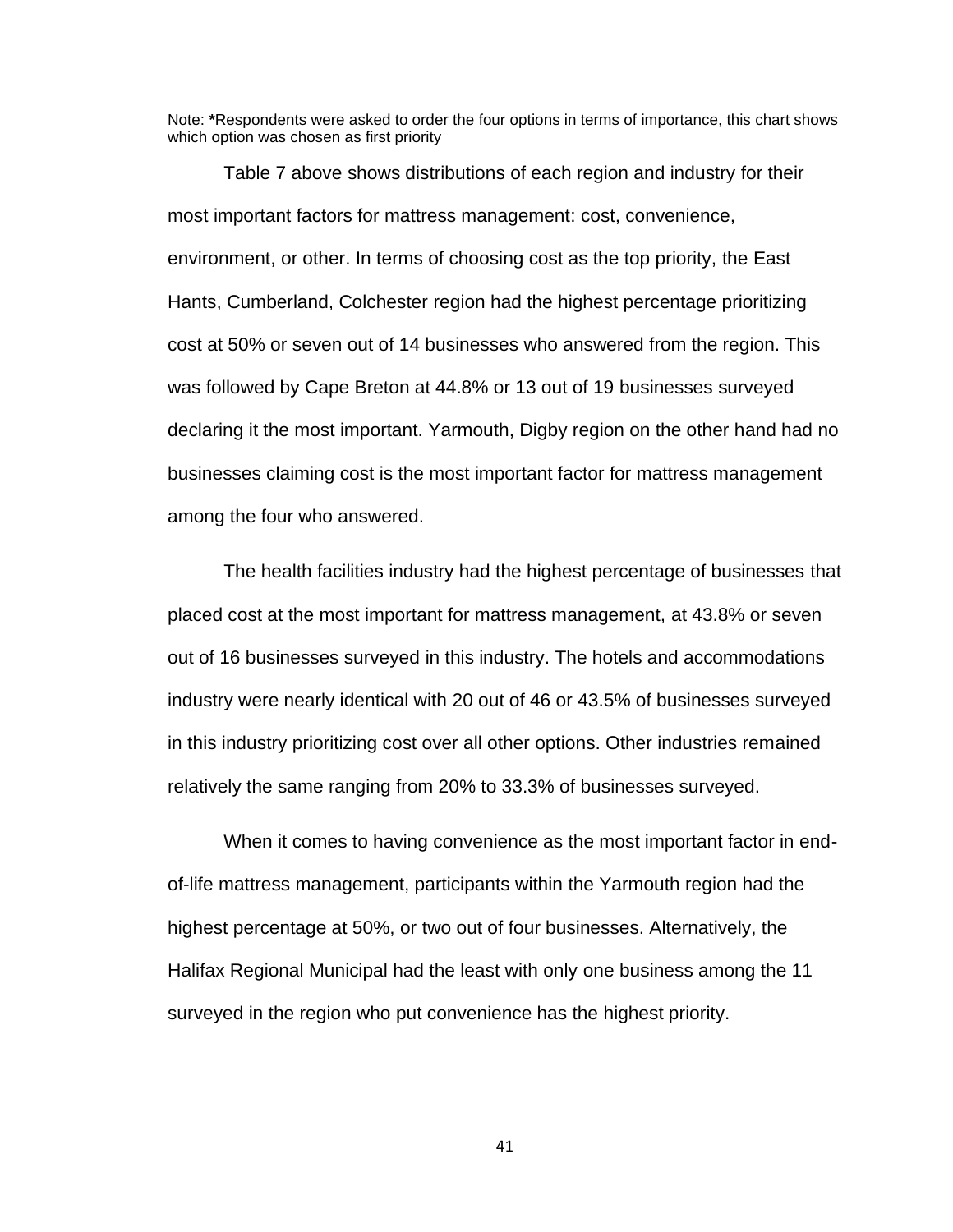Industries that set convenience as their top priority for end-of-life mattress disposal had relatively the same percentage of surveyed businesses ranging from 20% to 25%.

For surveyed businesses where the environment was the most important factor, the Halifax Regional Municipality had the highest percentage within its region at 45.4% or five out of 11 businesses. Both Annapolis, Kings, and the Cape Breton regions were also close at 42.9%, and 41.1% of businesses surveyed within their regions respectively. The East Hants, Cumberland, Colchester region had the lowest percentage prioritizing environment first at 14.3% or two out of 11 of businesses surveyed in the region.

Within the retailer industry, 66.6% or four out of six businesses surveyed answered the environment as their most important factor for end-of-life mattress management. Educational facilities were almost the same at 60% or three out of five businesses surveyed within the industry. The remaining industries were relatively the same ranging from a percentage of 28.3% to 37.5% of surveyed businesses within their industry prioritizing environment.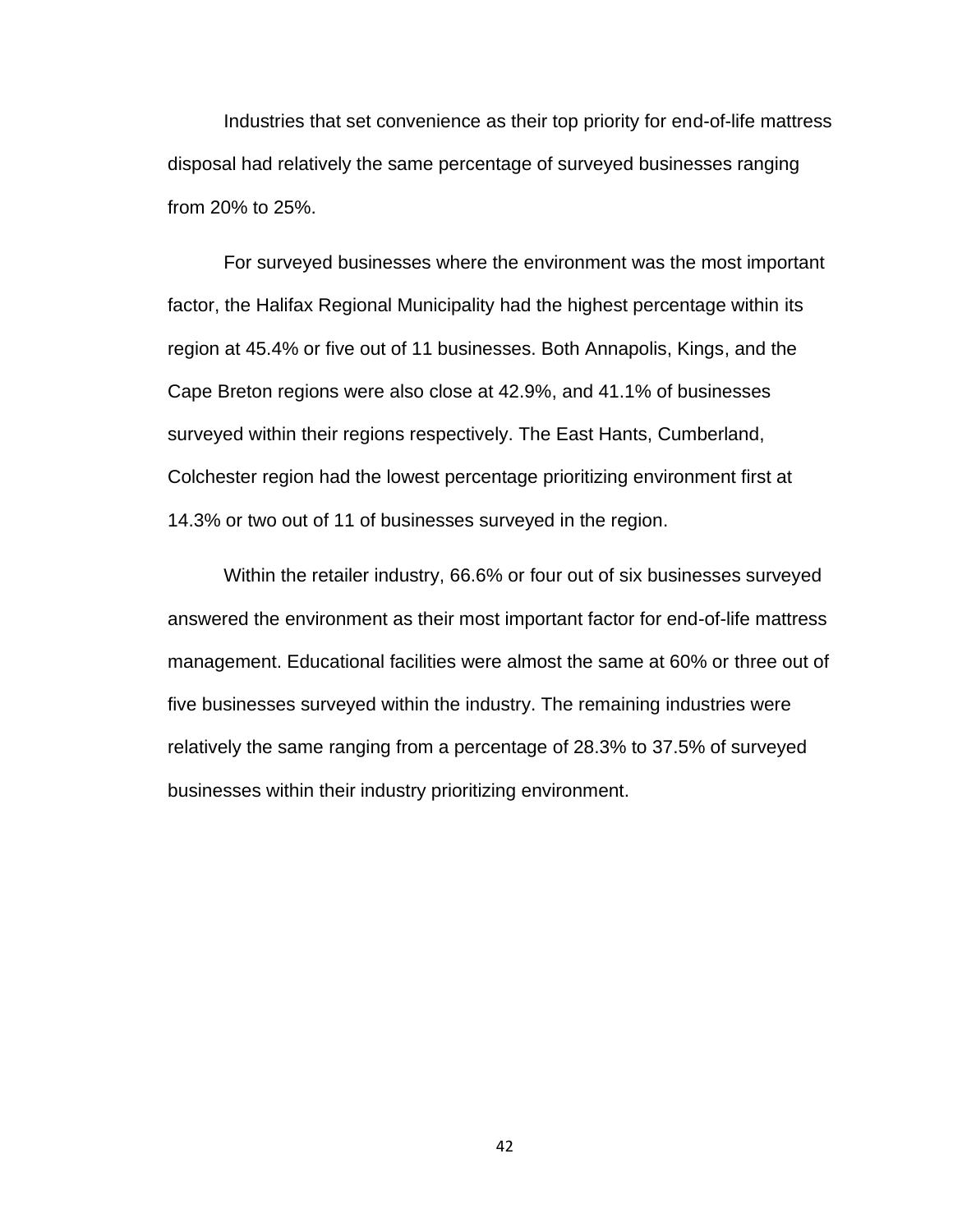### **Diversion Program Participation**

| <b>Willingness to Participate - Diversion Program</b> |             |               |                |                |                          |  |
|-------------------------------------------------------|-------------|---------------|----------------|----------------|--------------------------|--|
| <b>Region</b>                                         | VL          | <b>SL</b>     | <b>IND</b>     | <b>SUL</b>     | <b>VUL</b>               |  |
| Annapolis, Kings                                      | 75%         | 25%           |                |                |                          |  |
| Antigonish, Guysborough, Pictou<br>County             | 30%         | 50%           |                | 10%            | 10%                      |  |
| Cape Breton                                           | 59.3%       | 25%           | 6.3%           |                | 9.4%                     |  |
| East Hants, Cumberland, Colchester                    | 57.1%       | 28.6%         | 7.1%           |                | 7.1%                     |  |
| <b>Halifax Regional Municipality</b>                  | 33.3%       | 40%           | 26.7%          |                |                          |  |
| South Shore, West Hants                               | 41.7%       | 25%           | 16.7%          |                | 16.7%                    |  |
| Yarmouth, Digby                                       | 60%         | 20%           |                |                | 20%                      |  |
| <b>Industry</b>                                       |             |               |                |                |                          |  |
| Camping Facilities for Children &<br>Youth            | 55.6%       | 22.2%         | 22.2%          |                |                          |  |
| <b>Educational Facilities</b>                         | 60%         | 20%           | 20%            |                |                          |  |
| <b>Health Facilities</b>                              | 61.1%       | 27.8%         | 11.1%          |                |                          |  |
| <b>Hotels &amp; Accommodations</b>                    | 44%         | 34%           | 2%             | 4%             | 16%                      |  |
| <b>Retailers</b>                                      | 71.4%       | 28.6%         | $\blacksquare$ | $\blacksquare$ |                          |  |
| <b>Shelters &amp; Community Housing</b>               | 42.8%       | 28.6%         | 28.6%          | -              | $\overline{\phantom{a}}$ |  |
| <b>Total</b>                                          | 49<br>(51%) | 29<br>(27.1%) | 9<br>(9.4%)    | 1<br>(1%)      | 8<br>$(8.3\%)$           |  |

*Table 8,* Willingness to participate in a diversion program, percentage of businesses by region and industry, total number of businesses and percentages. VL = very likely, SL = somewhat likely,  $IND = indifferent$ ,  $SUL = somewhat unlikely$ ,  $VUL = very unlikely$ 

Table 8 shows the willingness of businesses and organizations to participate in a diversion program by region and industry. In total, 96 out of the 104 businesses participating responded to this question. For the entirety of the 96 businesses, 51% were very likely, 27.1% were somewhat likely, 9.4% were indifferent, 1% were somewhat unlikely, and 8.3% were very unlikely. This shows that 78.1% of the sample surveyed was, at a minimum, likely to participate in a cost-effective diversion program given all factors are favourable.

When comparing regions in terms of willingness to participate in a diversion program, the Annapolis, Kings had the highest percentage. 75% of the businesses surveyed within that region were very likely to participate and the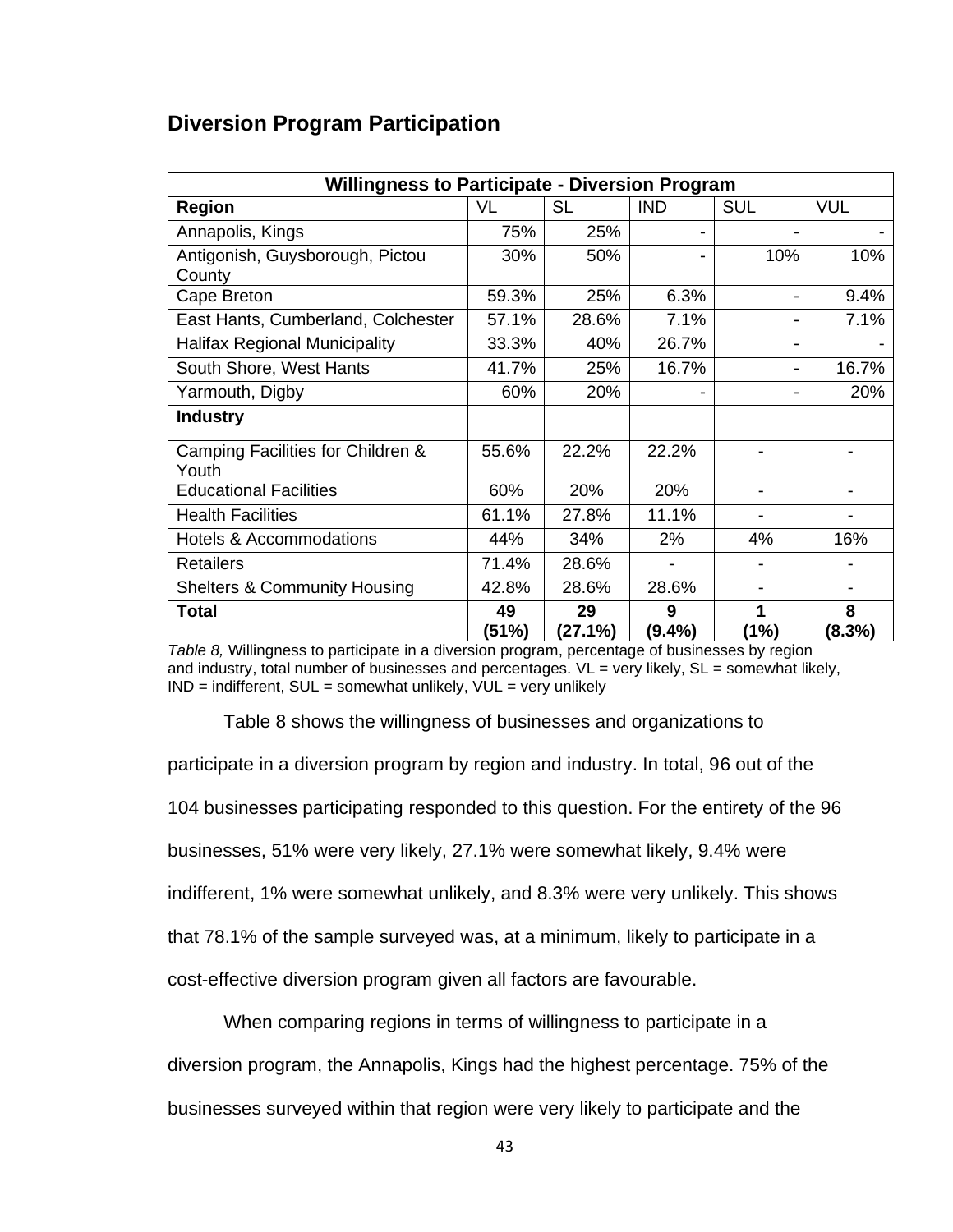remaining 25% were somewhat likely. 60% of businesses surveyed in Yarmouth, Digby were very likely to participate and 20% were likely to participate. However, 20% of the businesses in that region were very unlikely to participate in a diversion program. Similarly, the South Shore, West Hants region had 16.7% of businesses surveyed within the region who were very unlikely to participate but 41.7% and 25% who were very likely and likely to participate respectively. At least 66% of all businesses within any region were likely or very likely to participate.

Comparing industries shows us that retailers are most willing to participate due to 71.4% of the surveyed businesses in this industry claiming they are very likely to participate in a diversion program. The remaining 28.6% of businesses surveyed in this industry said they were somewhat likely to participate. The only opposition to participating came exclusively from the hotels and accommodations industry with 20% of businesses surveyed saying they are somewhat or very unlikely to participate. However, this industry has 44% and 34% who are very likely and somewhat likely to participate as well. According to the data, at least 71% of all businesses within any industry are likely or very likely to participate in a diversion program.

### **Special Requirements**

In terms of special requirements for a diversion program in Nova Scotia, 95 out of the 104 businesses surveyed provided an answer. 67 out of the 95, or just over 70%, said they did not have any special requirements. 28 out of the 95 or approximately 30% said they had a special requirement. Among the 28, over 50% claimed a pick-up arrangement for the mattresses would be a necessary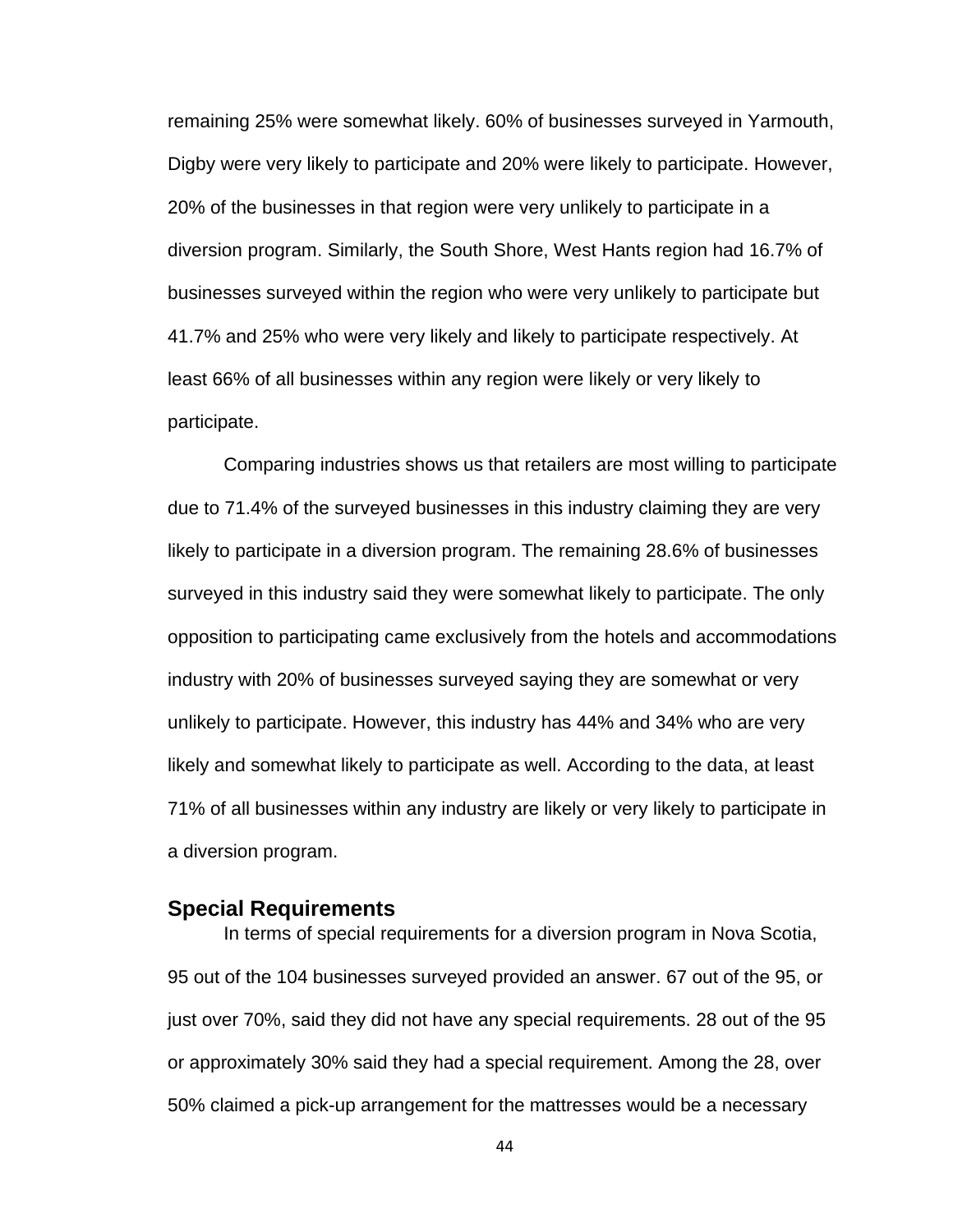special requirement. Other responses included storage and transportation solutions.

| <b>Special Requirements - Mattress Disposal</b> |            |            |  |  |  |
|-------------------------------------------------|------------|------------|--|--|--|
| <b>Region</b>                                   | Yes        | No         |  |  |  |
| Annapolis, Kings                                | 3(37.5%)   | 5(62.5%)   |  |  |  |
| Antigonish, Guysborough, Pictou                 | 1(9%)      | 10 (91%)   |  |  |  |
| County                                          |            |            |  |  |  |
| Cape Breton                                     | 9(29%)     | 22 (71%)   |  |  |  |
| East Hants, Cumberland,                         | 3(21.4%)   | 11 (78.6%) |  |  |  |
| Colchester                                      |            |            |  |  |  |
| <b>Halifax Regional Municipality</b>            | 5(35.7%)   | 9(64.3%)   |  |  |  |
| South Shore, West Hants                         | 4 (33.3%)  | 8(66.7%)   |  |  |  |
| Yarmouth, Digby                                 | 3(60%)     | 2(40%)     |  |  |  |
| <b>Industry</b>                                 |            |            |  |  |  |
| Camping Facilities for Children &<br>Youth      | 3(33.3%)   | 6(66.7%)   |  |  |  |
| <b>Educational Facilities</b>                   | 3(60%)     | 2(40%)     |  |  |  |
| <b>Health Facilities</b>                        | 5(31.2%)   | 11 (68.8%) |  |  |  |
| <b>Hotels &amp; Accommodations</b>              | 14 (27.5%) | 37 (72.5%) |  |  |  |
| <b>Retailers</b>                                | 1(14.3%)   | 6(85.7%)   |  |  |  |
| <b>Shelters &amp; Community Housing</b>         | 2 (28.6%)  | 5(71.4%)   |  |  |  |
| <b>Total</b>                                    | 28 (29.5%) | 67 (70.5%) |  |  |  |

*Table 9*. Need for special requirements, number of businesses and percentages by region and industry, total number of businesses and percentages

When examining specific regions in terms of needs for special

requirements, Table 9 shows the regions of Annapolis, Kings, Halifax Regional Municipality, and South Shore, West Hants have almost the same percentage of surveyed businesses within their regions needing special requirements, ranging from 33.3% to 37.5%. The Yarmouth, Digby region had the highest percentage at 60% or three out of five businesses needing special requirements within the region - this was the only region with a majority of businesses needing special requirements. Among the other six regions who have a majority not needing special requirements, the Antigonish, Guysborough, Pictou County region had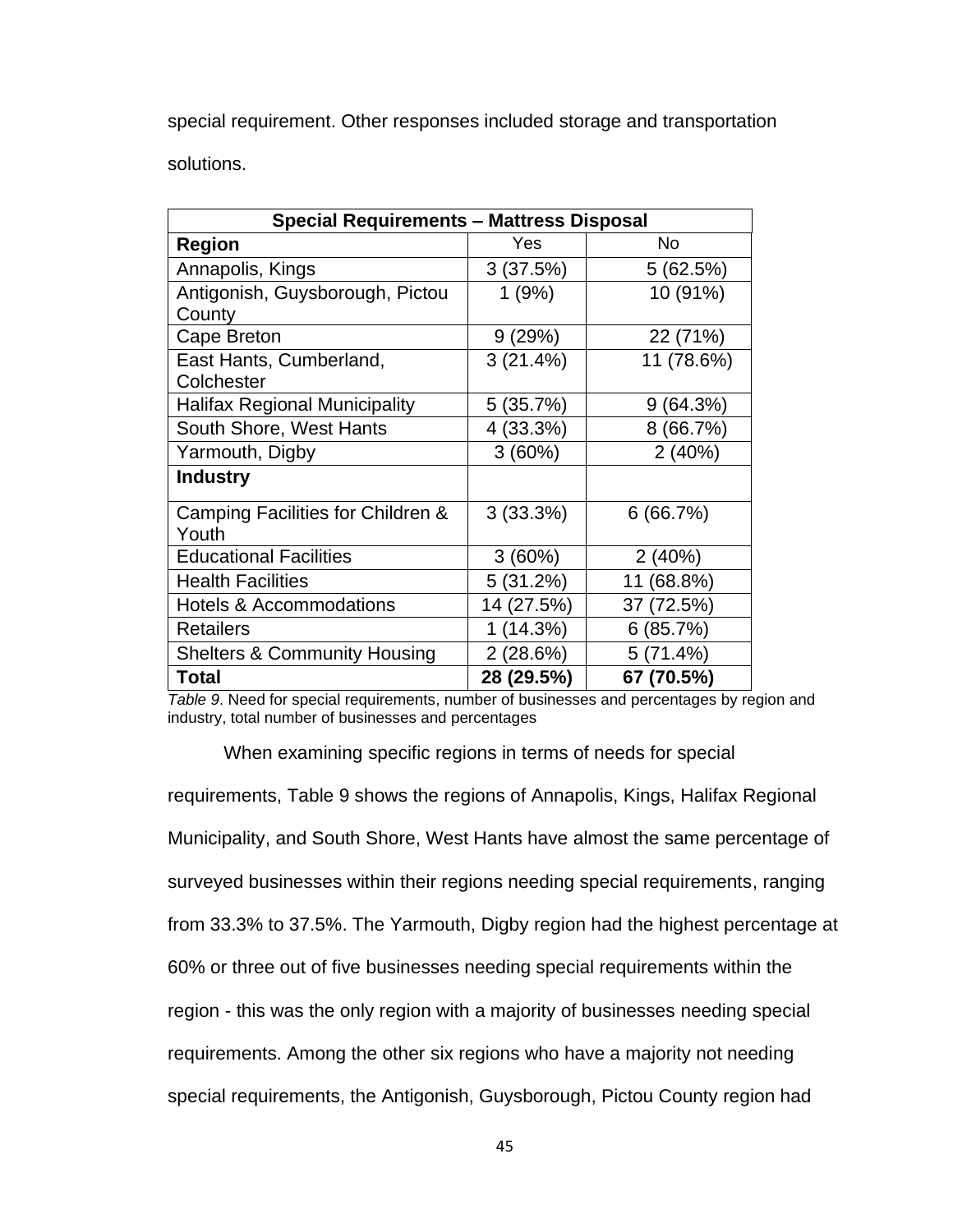the highest response for no with 91% or 10 out of 11 businesses surveyed within this region not needing special requirements. The remaining five regions with a majority not requiring special arrangements all ranged between 62.5% and 78.6% of businesses within their regions not needing any special arrangements.

Within industries requiring special requirements for disposal, only educational facilities had a majority of businesses surveyed within their industry who needed such arrangements at 60% or three out of five. Retailers had the least amount of businesses requiring special arrangements at 14.3% or one out of seven participating businesses. The remaining four industries with a majority not requiring special arrangements fell within the range of 66.7% and 71.4% of businesses within their industries not needing any special arrangements.

#### **COVID-19 Impact**

Table 10 shows the impact of mattress contamination on businesses by industry and region. Out of the 94 respondents who answered this question, a vast majority of 80.2% respondents representing 75 businesses saw no impact on mattress contamination due to COVID-19<sup>2</sup>. Furthermore, thirteen businesses had a large or small decrease, while six had a small or large increase in mattress contaminations.

 $2$  This would be mattresses that would need to be disposed of due to COVID. This would have been before we knew about contact transmission being minimal.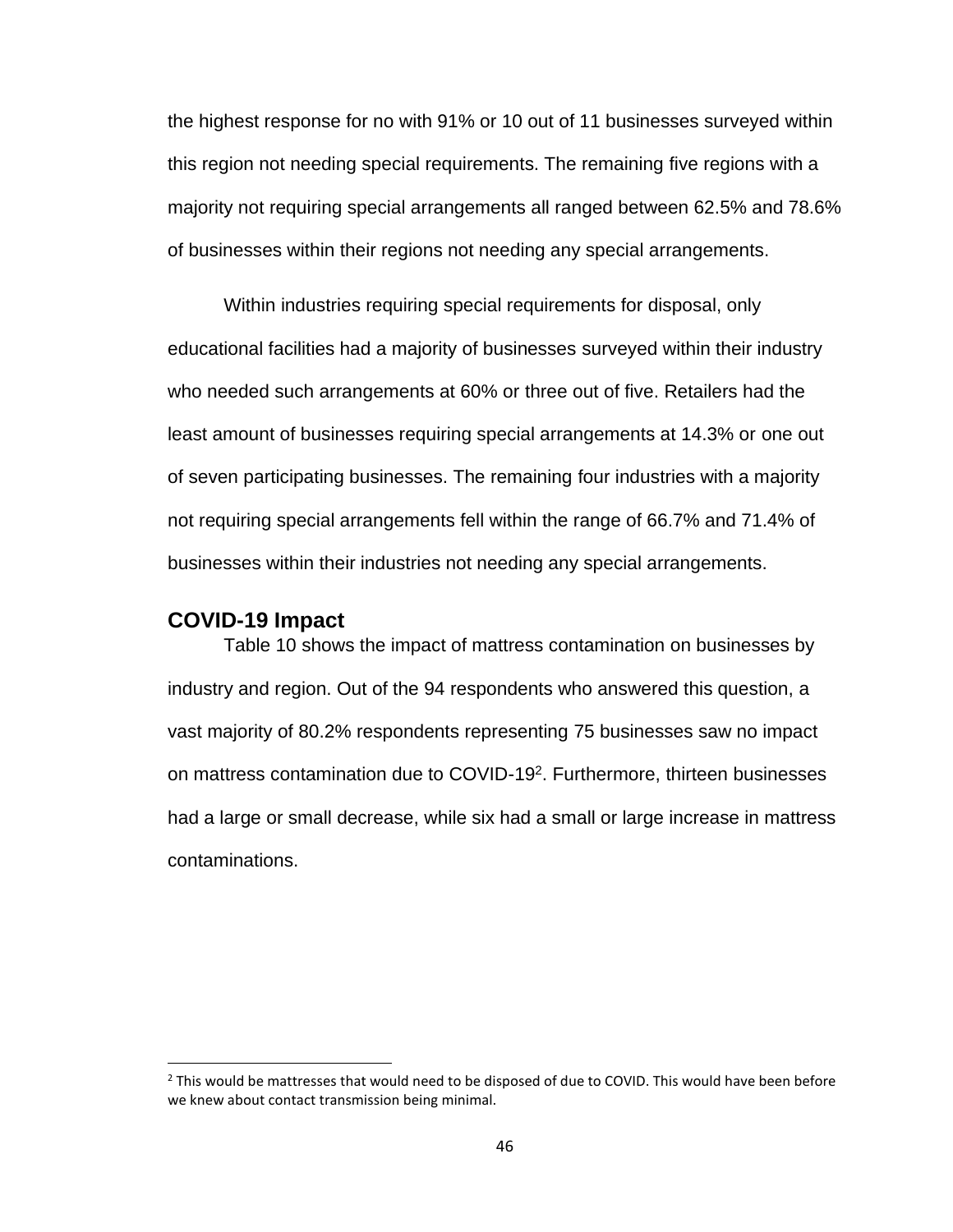| <b>COVID-19 Impact for Mattress Contaminations</b> |                |                |               |                             |                |  |
|----------------------------------------------------|----------------|----------------|---------------|-----------------------------|----------------|--|
| <b>Region</b>                                      | LD             | <b>SD</b>      | NI            | SI                          | LI             |  |
| Annapolis, Kings                                   | 28.6%          | 14.7%          | 57.1%         |                             |                |  |
| Antigonish, Guysborough, Pictou<br>County          | 20%            | 10%            | 70%           |                             |                |  |
| Cape Breton                                        | 9.4%           | 6.25%          | 78.1%         | 3.1%                        | 3.1%           |  |
| East Hants, Cumberland, Colchester                 |                |                | 91.7%         | 8.3%                        |                |  |
| <b>Halifax Regional Municipality</b>               |                | -              | 85.7%         |                             | 14.3%          |  |
| South Shore, West Hants                            |                | -              | 12.2%         |                             | 25%            |  |
| Yarmouth, Digby                                    |                | -              | 91.7%         |                             | 8.3%           |  |
| <b>Industry</b>                                    |                |                |               |                             |                |  |
| Camping Facilities for Children &<br>Youth         | 22.2%          |                | 66.7%         |                             | 11.1%          |  |
| <b>Educational Facilities</b>                      |                | $\blacksquare$ | 100%          |                             |                |  |
| <b>Health Facilities</b>                           |                |                | 83.3%         | 11.1%                       | 5.6%           |  |
| <b>Hotels &amp; Accommodations</b>                 | 14.6%          | 2.1%           | 83.3%         |                             |                |  |
| <b>Retailers</b>                                   |                | 42.9%          | 57.1%         |                             |                |  |
| <b>Shelters &amp; Community Housing</b>            |                |                | 66.7%         |                             | 33.3%          |  |
| <b>Total</b>                                       | 9<br>$(9.6\%)$ | 4<br>$(4.3\%)$ | 75<br>(79.8%) | $\overline{2}$<br>$(2.1\%)$ | 4<br>$(4.3\%)$ |  |

*Table 10,* COVID-19 impact on mattress contaminations, percentage of businesses by region and industry, total number of businesses and percentages. LD = Large decrease, SD = Small decrease,  $NI = no$  impact,  $SI = small$  increase,  $LI = large$  increase

Only the regions of Annapolis, Kings, Cape Breton, Antigonish

Guysborough, Pictou County saw a decrease of contaminations within their

region due to COVID-19. The largest number of surveyed businesses claiming

large decreases in contaminations occurred due to COVID-19 in the region of

Annapolis, Kings and Antigonish, Guysborough, Pictou County with 28.6%, and

20% respectively. The regions of Cape Breton, East Hants, Cumberland,

Colchester, Halifax Regional Municipality, South Shore, West Hants, and

Yarmouth, Digby, saw an increase in contaminations within their region due to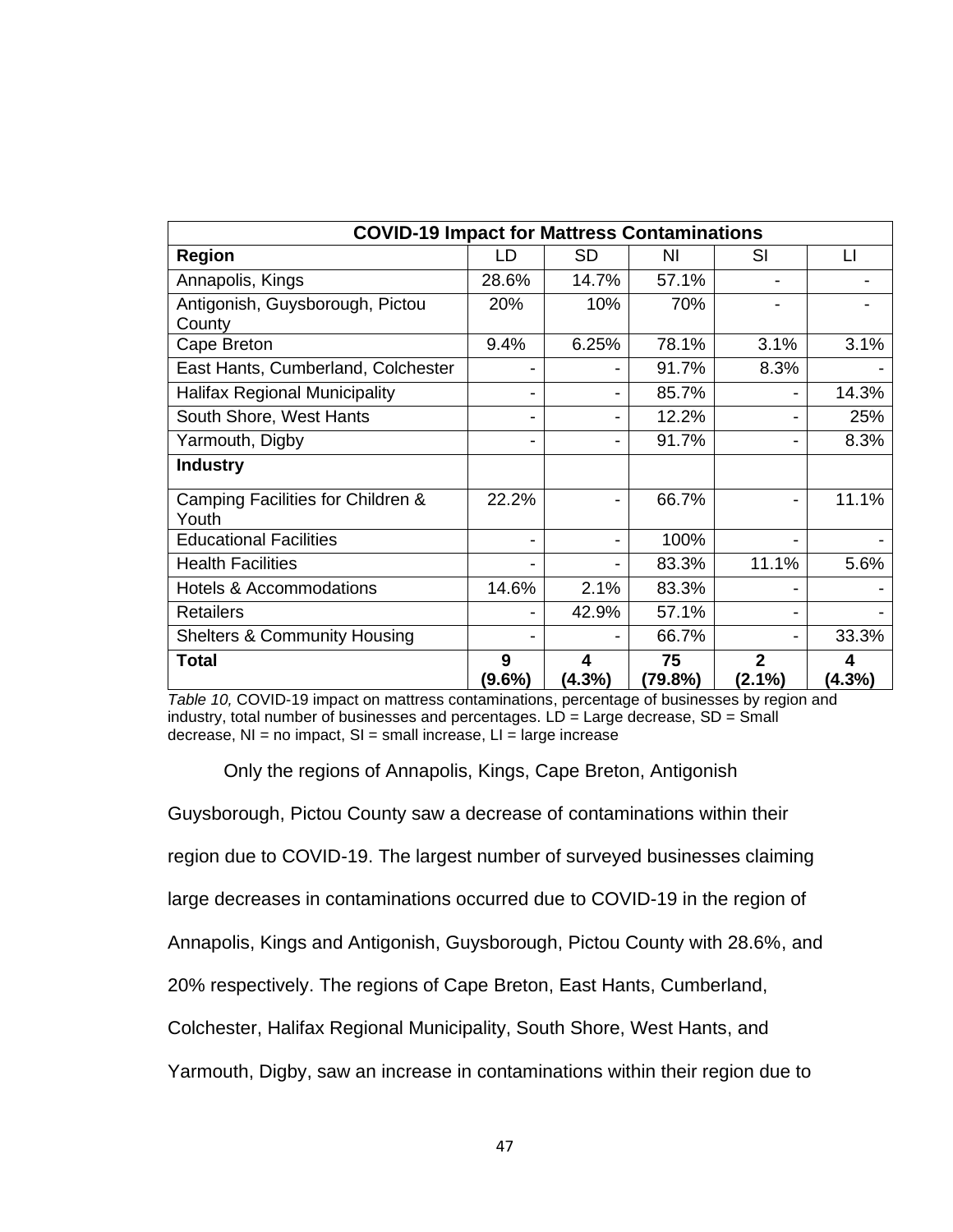COVID-19. Halifax Regional Municipality and South Shore, West Hants had the largest amount of businesses surveyed claiming they had large increases in contaminations in their regions at 14.3% and 25% respectively. One common trend among regions is that they all have some businesses that claim no impact of the number of mattress contaminations due to COVID-19.

When looking at individual industries, three industries: camping facilities for children and youth, retailers, and hotels and accommodations had any number of businesses that saw a decrease in mattress contaminations due to COVID-19. Camping facilities for children and youth had 22.2% of businesses surveyed in their industry claim there was a large decrease in contaminations due to COVID-19, whereas, retailers claimed 42.9% of businesses surveyed within their industry saw a small decrease. Hotels and accommodations had 16.7% of participating businesses in its industry claim at least a small decrease in contaminations. Only the industries of camping facilities for children and youth, shelters, and community housing and health facilities saw an increase in contaminations due to COVID-19. Shelters and community housing had 33.3% of surveyed businesses within its industry claim they saw a large increase in contaminations, while for camping facilities for children and youth, 11.1% surveyed claimed a large increase and for health facilities, 16.7% of businesses surveyed saw at least a small increase in contaminations. All industries had some businesses which saw no impact with a minimum of 57.1% of their businesses reporting no impact. Lastly, 100% of businesses within educational facilities reported no impact from COVID-19 on mattress contaminations.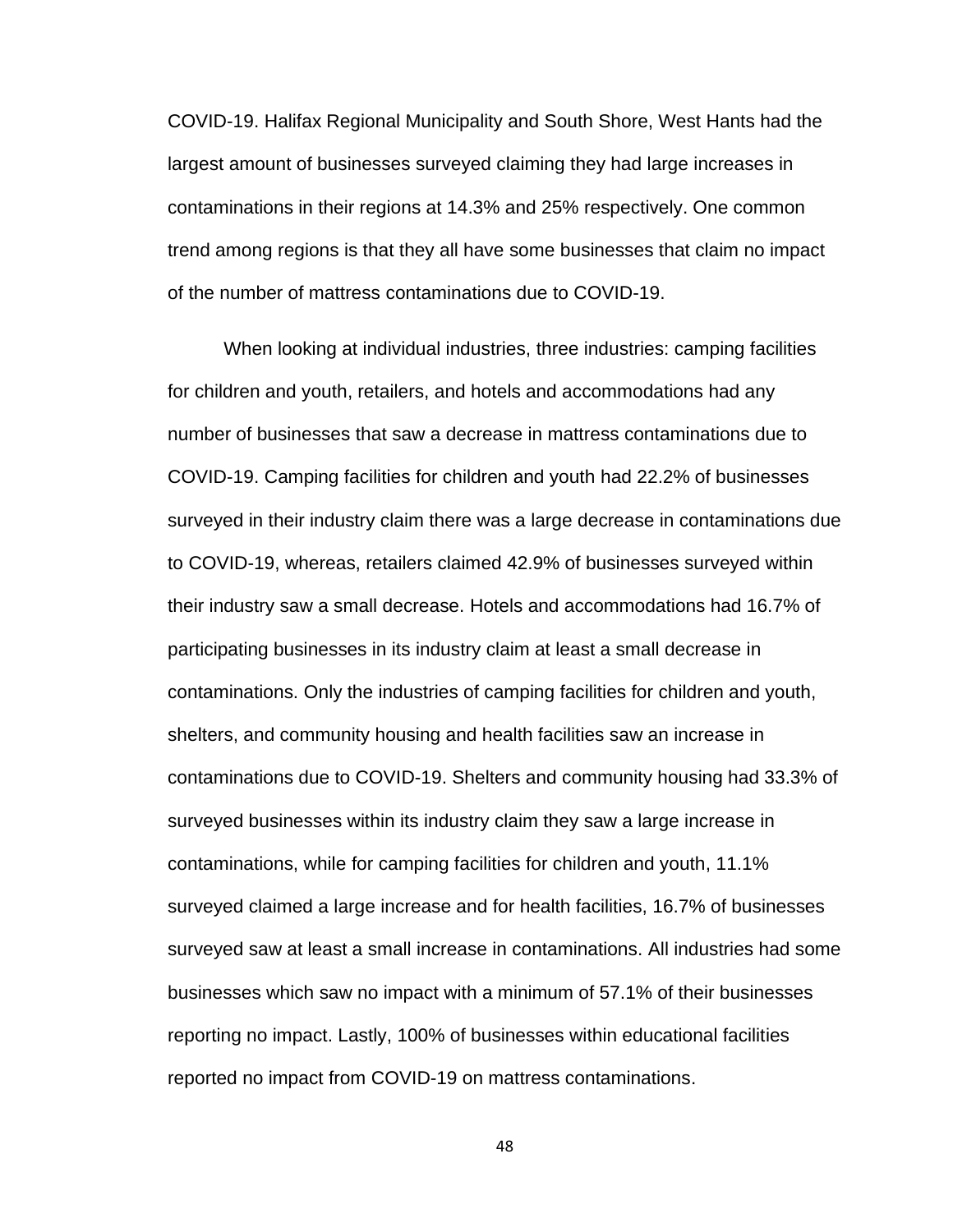96 businesses were able to provide responses determining the impact of COVID-19 on their purchases and/or sales of mattresses. As shown in Table 11, among the 96, approximately 54% did not see any impact on mattress purchases or sales. Additionally, 38.6% of businesses overall saw a large decrease or small decrease while only 7.3% saw a small increase or large increase in purchases or sales of mattresses due to COVID-19.

| <b>COVID-19 Impact for Mattress Sales/Purchases</b> |               |               |               |                |                |  |
|-----------------------------------------------------|---------------|---------------|---------------|----------------|----------------|--|
| <b>Region</b>                                       | LD            | <b>SD</b>     | ΝI            | SI             | LI             |  |
| Annapolis, Kings                                    | 25%           | 37.5%         | 37.5%         |                |                |  |
| Antigonish, Guysborough, Pictou<br>County           | 11.1%         | 11.1%         | 77.8%         |                |                |  |
| Cape Breton                                         | 25%           | 15.6%         | 50%           | 6.25%          | 3.1%           |  |
| East Hants, Cumberland, Colchester                  | 50%           | 7.1%          | 35.7%         | 7.1%           |                |  |
| <b>Halifax Regional Municipality</b>                | 20%           | 6.7%          | 60%           |                | 13.3%          |  |
| South Shore, West Hants                             | 33.3%         | -             | 66.7%         |                |                |  |
| Yarmouth, Digby                                     | 20%           | -             | 60%           |                | 20%            |  |
| <b>Industry</b>                                     |               |               |               |                |                |  |
| Camping Facilities for Children &<br>Youth          | 33.3%         | -             | 55.6%         |                | 11.1%          |  |
| <b>Educational Facilities</b>                       | 40%           |               | 60%           |                |                |  |
| <b>Health Facilities</b>                            | 5.3%          | 5.3%          | 78.9%         |                | 10.5%          |  |
| <b>Hotels &amp; Accommodations</b>                  | 37.5%         | 12.5%         | 47.9%         |                | 2.1%           |  |
| <b>Retailers</b>                                    | 14.3%         | 57.1%         |               | 28.6%          |                |  |
| <b>Shelters &amp; Community Housing</b>             | 14.3%         |               | 71.4%         | 14.3%          |                |  |
| <b>Total</b>                                        | 26<br>(27.1%) | 11<br>(11.5%) | 52<br>(54.1%) | 3<br>$(3.1\%)$ | 4<br>$(4.2\%)$ |  |

*Table 11,* COVID-19 impact for mattress sales and purchases, percentage of businesses by region and industry, total number of businesses and percentages.  $LD =$  Large decrease,  $SD =$ Small decrease,  $NI = no$  impact,  $SI = small$  increase,  $LI = large$  increase

In terms of the impact of mattress sales or purchases for regions, only Cape

Breton, East Hants, Cumberland, Colchester, and Yarmouth, Digby have any

businesses claiming an increase whereas, every region has some businesses

reporting a decrease in sales or purchases due to COVID-19. East Hants,

Cumberland, Colchester had 50% of businesses within its region reporting a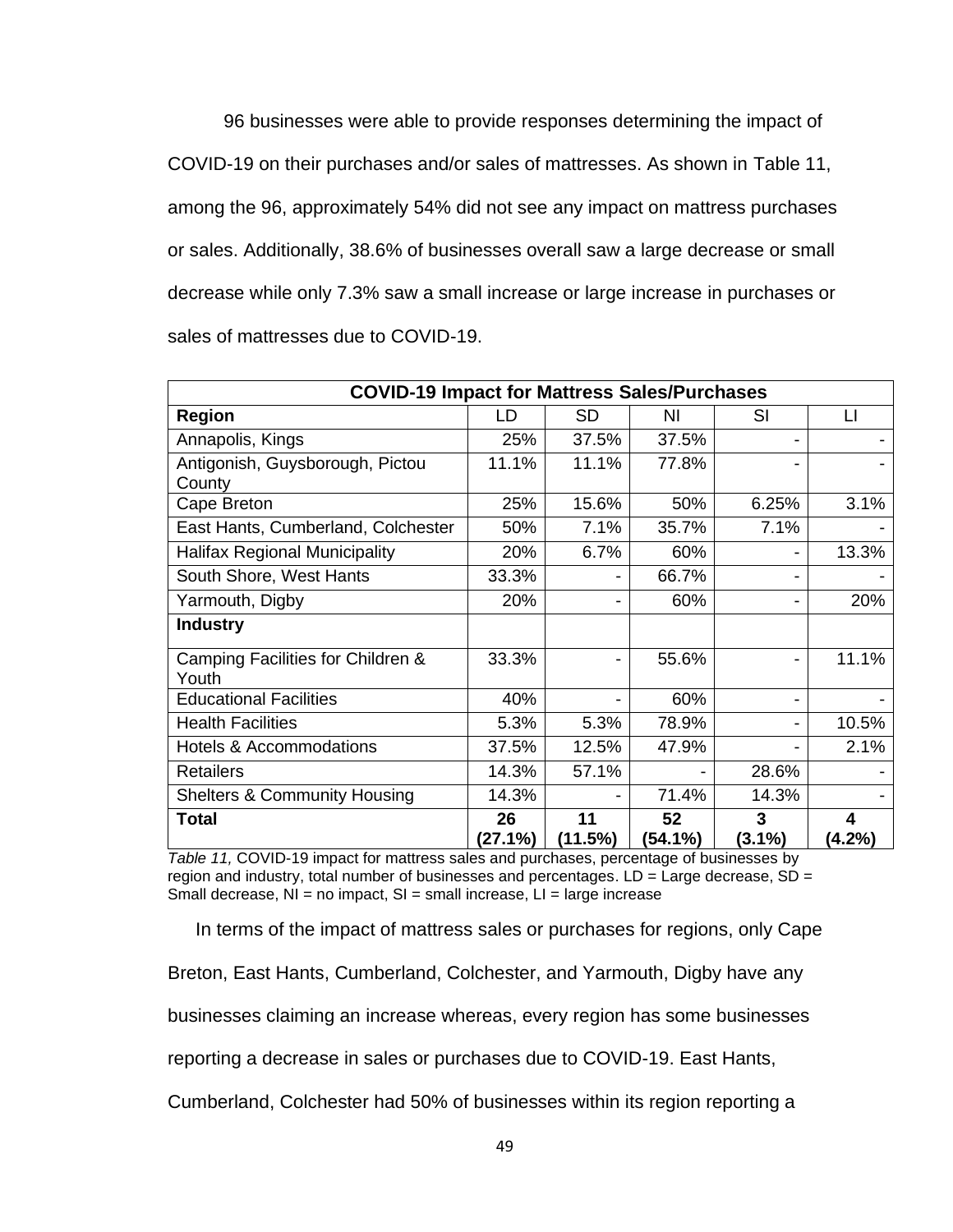large decrease in sales or purchases which is the largest among all regions. All regions reported had at least 20% of surveyed businesses reporting that there was a small or large decrease within their region. Five out of seven regions had at least 50% of surveyed businesses reporting no impact on sales or purchases.

For industries, all except educational facilities had businesses reporting an increase in sales or purchases due to COVID-19. Every business that was surveyed in retail felt some impact from COVID-19 on sales and this industry saw the largest percentage of business reporting a decrease with 71.4% of businesses surveyed reporting at least a small decrease in sales and purchases due to COVID-19. However, retailers also saw the largest increases when comparing individual industries. 28.6% of businesses surveyed in the retail industry said there was a small increase in sales or purchases of mattresses. The remaining five industries had a minimum of 47.9% of participating businesses within their industry report no impact on sales and purchases due to COVID-19.

## **5. Data Validity & Challenges**

Upon looking at the entirety of the data gathered from respondents there are clear questions on the validity of the data. This is mostly due to the small response rate of 11.43% or 104 responses out of 910 who were selected for the study. The small response rate from this sample may inaccurately represent the population of businesses and organizations due to inadequate sample size. The cause of the small sample size is due to many factors and challenges encountered during the collection phase. For instance, COVID-19 delayed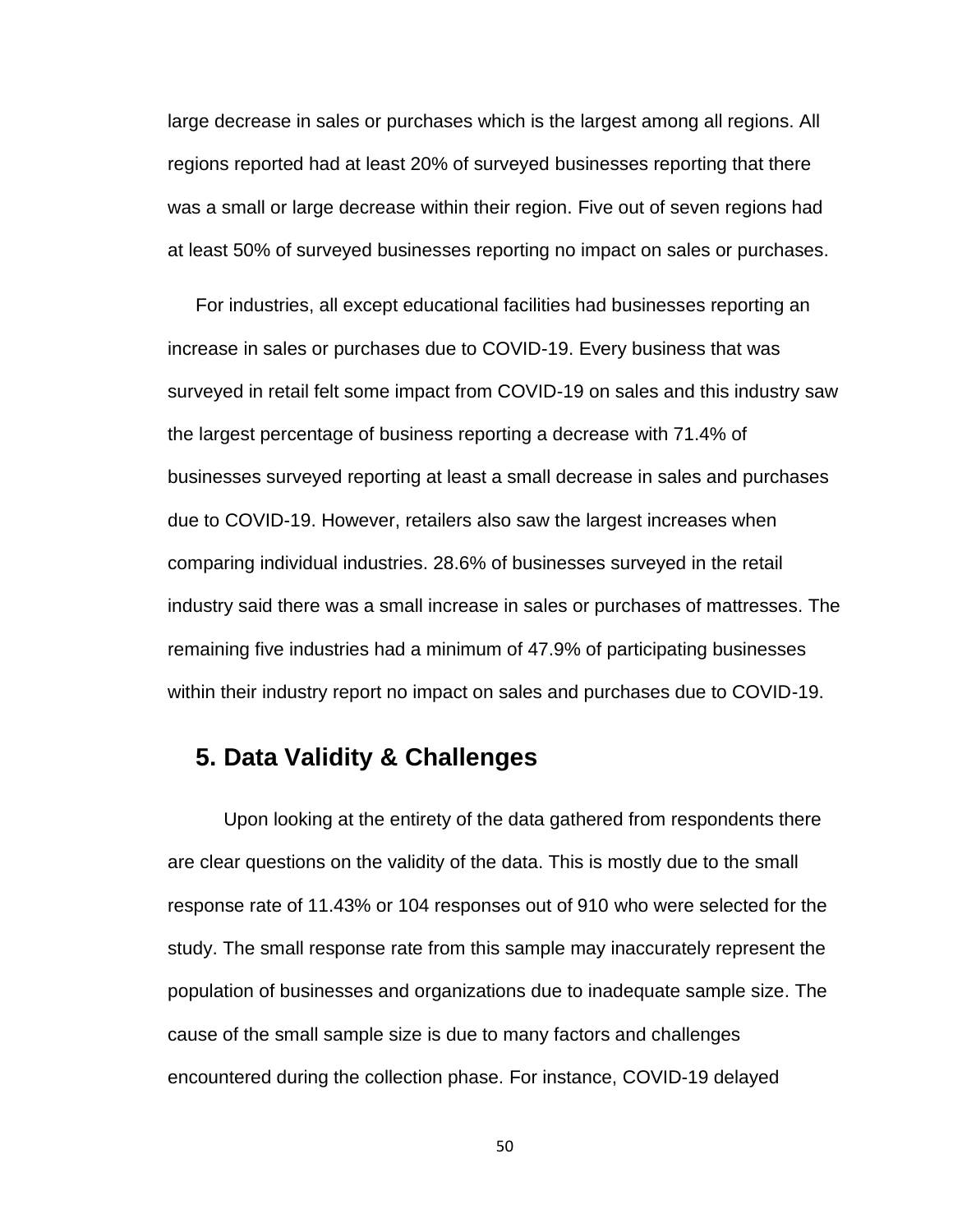research phases and limited the time permitted for the collection phase, resulting in some respondents only being contacted once and/or by email. Additionally, the ongoing pandemic made finding the best contact for businesses and organizations challenging for the research team due to work-at-home arrangements and business closures. This is especially true when seeking the best contacts for underrepresented groups such as educational facilities and retailers. The absence of retailers is especially problematic since they are the only industry within the province that are engaged with recycling mattresses. This makes their data unique and lacking data from retailers may offer a poor representation of the trends for the mattress market as a whole. The inability and struggle to find the best contact cost valuable time which was already strained due to delays. This lack of contact also prevented the research team from clarifying whether certain businesses were in scope or not. Determining whether a business is in scope was done either by investigation through the company website or by reaching a contact. If neither option was possible, there could still be businesses within the 910 selected who are not in scope. This means that our sample size may lower than 910 and our response rate could potentially be higher than the 11.43% calculated.

Another issue that was present was the questions asked for respondents and their inability to answer some of them. This problem was a combination of not accommodating all aspects of the mattress industry and their different circumstances, as well as businesses themselves either not recording the information requested or not knowing of an individual who possessed said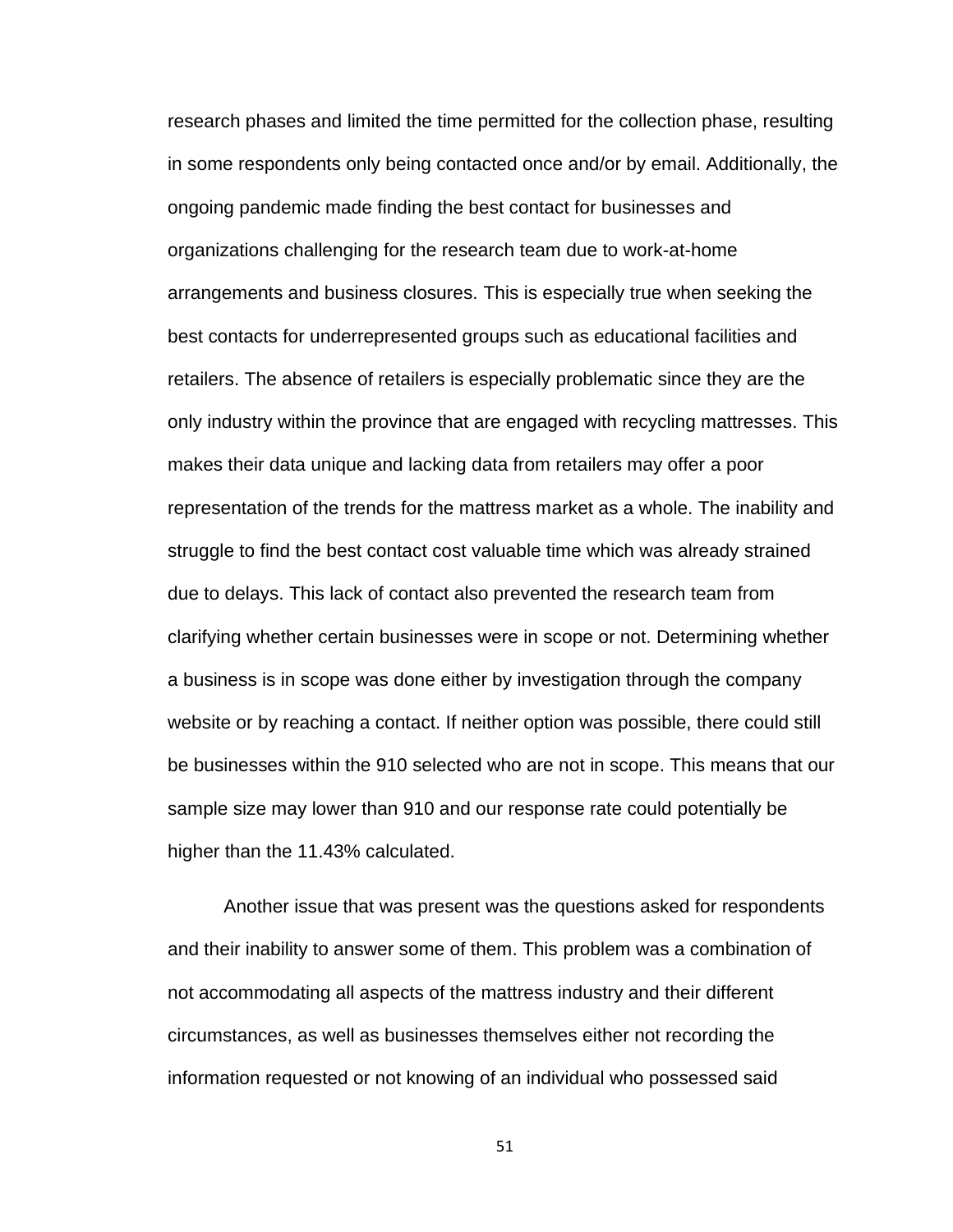information. Not accommodating different business practices resulted in fewer optional answers within the questionnaire which made it difficult to record alternative answers. For example, in terms of disposal methods, there were only two options recycle and landfill; however, many businesses and organizations do neither but still dispose of mattresses through donations. Fortunately, this was identified either through phone interviews or the comments section and the data was recorded. However, it is reasonable to assume that many businesses that use alternative disposal methods who did not see the option that applied to them may have decided the study was not for them and decided to not participate.

Even with a small response rate, the data collected is still relatively diverse, meaning there is decent representation from regions, as well as from industries. For instance, regions tend to have a small number of hospitals, and as a result, one hospital could represent an entire region for that industry. Similarly, the size of businesses is also important as we tend to assume the size of the business would have a positive relationship on the volume of mattresses disposed of. With the data acquired from the study, there is some representation from businesses of different sizes within each industry but is still lacking in some areas. For example, it is established that the only industry that is actively recycling mattresses to be sent out of province are retailers. Within the data acquired, there is only one retailer who recycles mattresses who participated in the study. This lack of participants who actively recycle mattresses (1 versus 103) negatively affects the diversity of the data.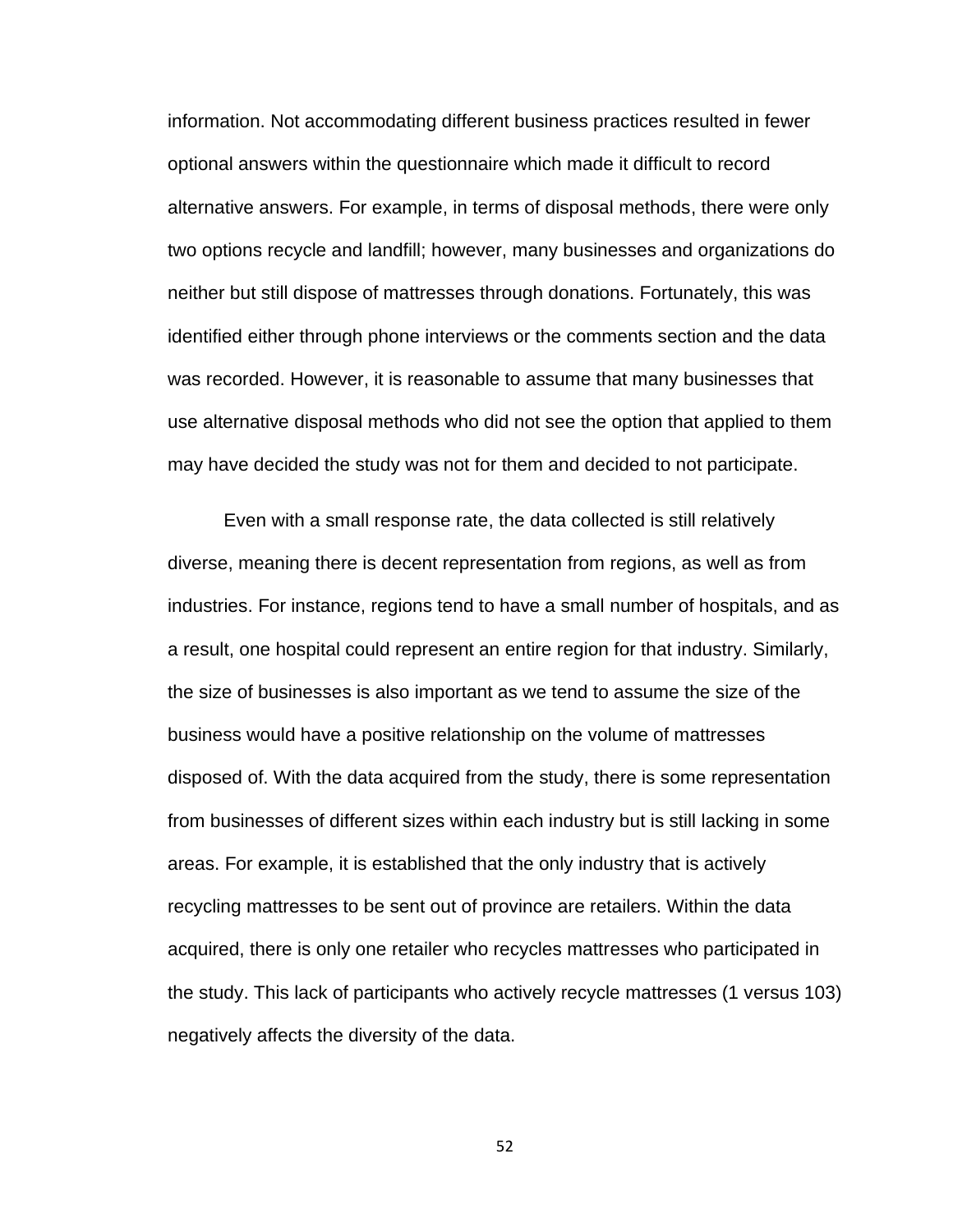Overall, the data acquired has some validity in which stylized facts can be established and some insight on mattresses in Nova Scotia can be obtained. However, with the small response rate and the less than desirable diverse sample, there are still issues in which the sample data can be applied to the population.

### **6. Results**

With a survey response rate of 11.43%, we have a small sample size representing mattress disposal in Nova Scotia. These responses indicate there is strong support for change when it comes to recycling mattresses in the provinces.

These results are similar to the majority of the literature we have reviewed. It shows that there is optimism similar to the United Kingdom, and general approval for a new method of handling mattresses. Respondents are not in favour of new methods for landfills and are instead looking for recycling options. There may also be a possibility that municipalities may hesitate and wait for new data from current programs in Rhode Island & Connecticut in addition to this research before taking action as a sign of caution (Giroux, 2014).

Additionally, due to the 11.43% of participation from businesses selected for the study and a total number of 3,420 mattresses disposed of from these businesses, we can provide a rough estimate of the impact from ICI generators and retailers in Nova Scotia on Nova Scotia landfills due to mattress disposal. This rough estimate shows that businesses and organizations in the mattress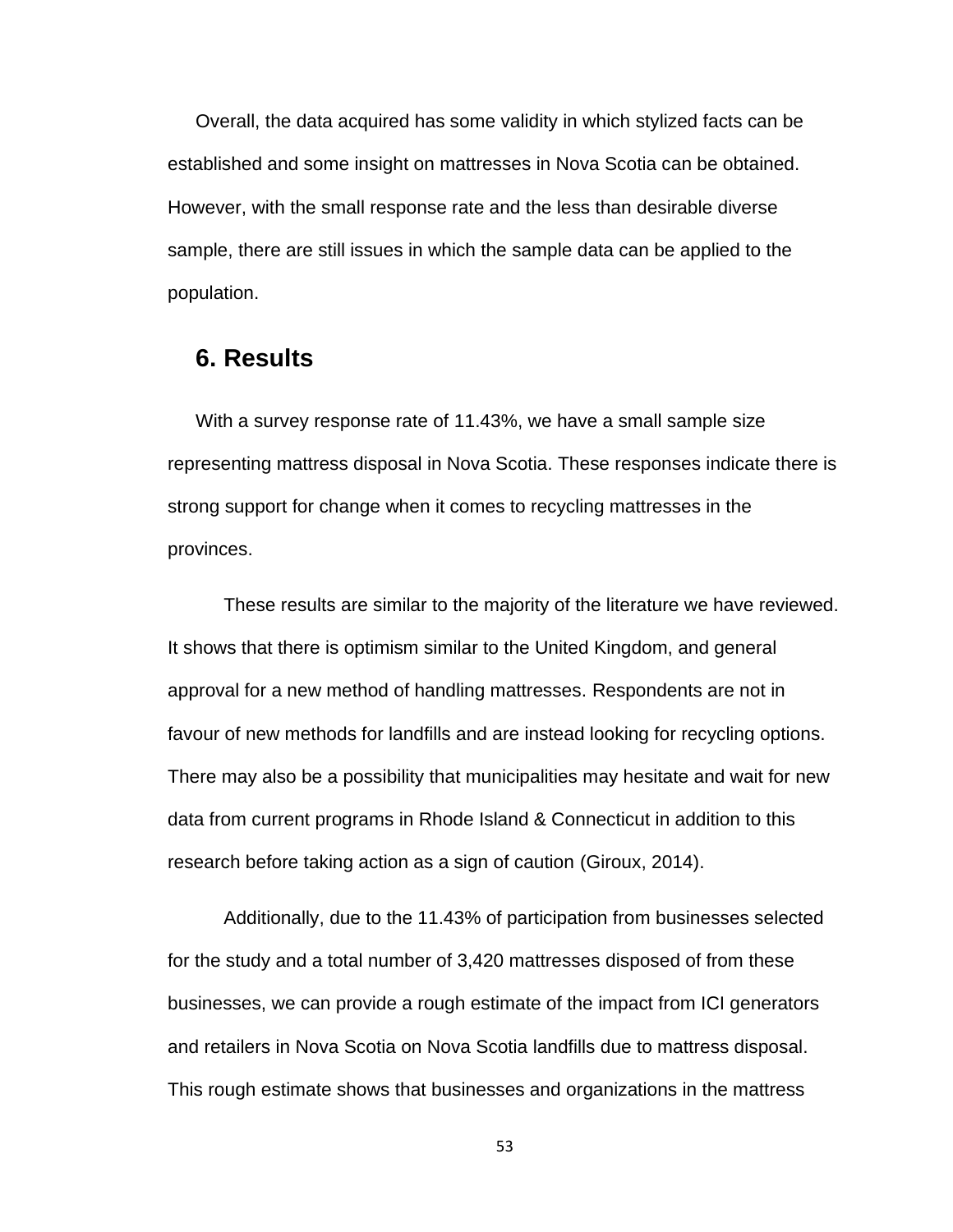market in Nova Scotia in total dispose of 29,925 mattresses on an annual basis. When compared with Dillon Consulting (2019)'s estimate that approximately 95,000 mattresses end up in landfills we can see that not even one-third of that amount is from ICI generators and retailers. Therefore, we can assume with confidence that consumers are the largest generators of mattresses that end up in landfills and speculate they contribute an estimated 70%.

Further, not only is there a positive sentiment towards a diversion program within the business community, but overall, they are willing to pay for it. According to the data, we see the overall average cost of disposing mattresses is \$10.95 per mattress. Whereas, the maximum average price for a business willing to participate in a diversion program is \$20.85 per mattress. This means that businesses are willing to almost double the cost of disposing of mattresses to enroll in a new diversion program for the province. Therefore, either businesses in the mattress market are not price-sensitive when it comes to disposing of their mattresses, or mattress disposal is potentially a small cost when it comes to the entirety of their operations. Considering many of the businesses, 39%, claimed cost as the most important factor in mattress disposal, the latter option is most likely.

Another consideration regarding the maximum price of participation is that 10 out of the 80 responses indicated they would not be interested in paying anything, meaning 12.5% of the respondents thought that this should be a free service at no charge. Additionally, 65% of the businesses were willing to pay above the average cost per mattress of \$10.95 to participate. As a result, the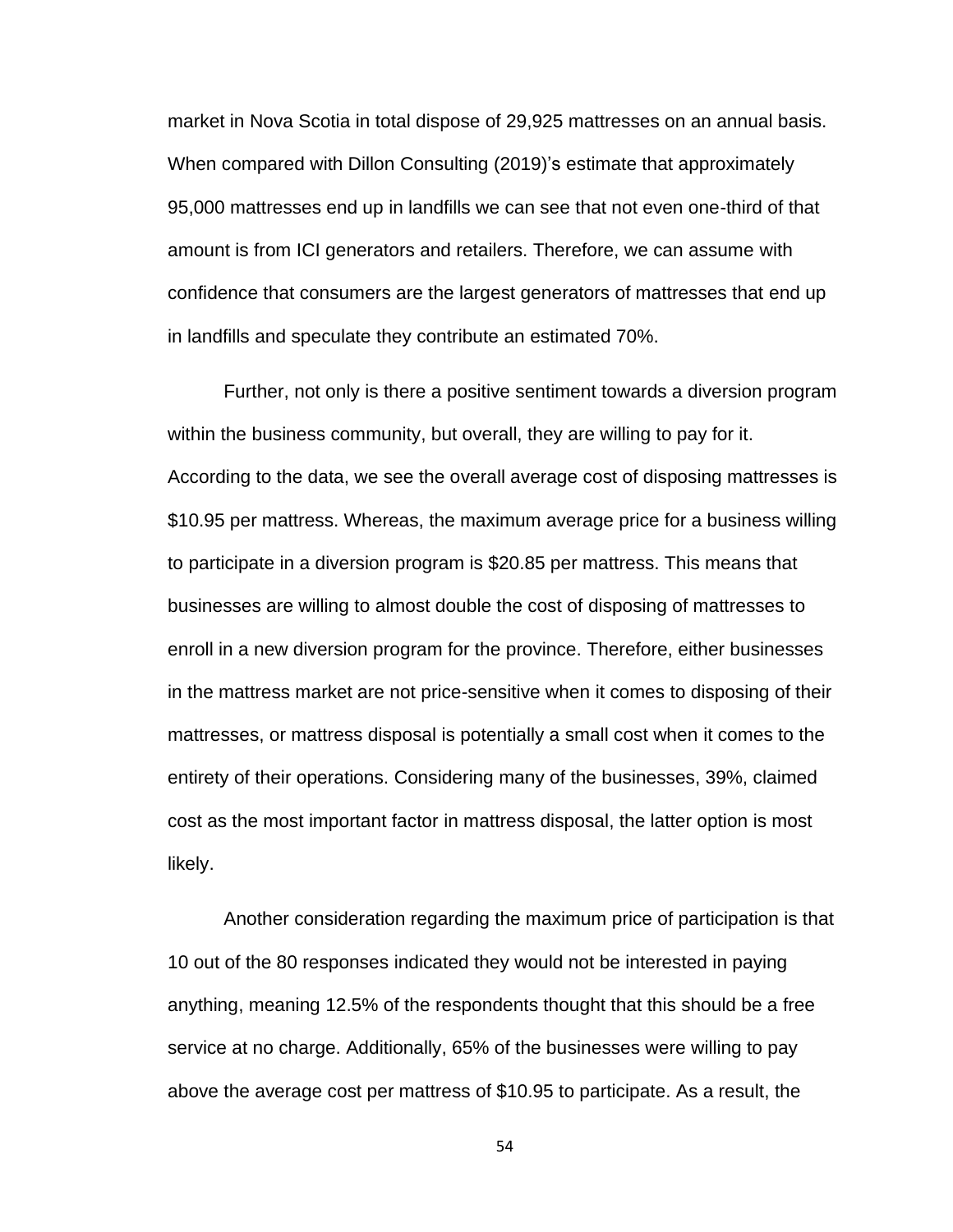businesses that are willing to pay for a program are willing to pay a considerable amount relative to current mattress disposal costs, and the ones that are below the average cost want no charge.

Anecdotally, during the interviews and collection phase, many comments were made by respondents on the topic of mattress disposal. An overwhelming majority of contacts across industries such as shelters and community housing, camping facilities for children and youth, health facilities, and hotels and accommodations claim that they keep their mattresses for many years, and disposal is not a common occurrence, especially among smaller businesses.

Camping facilities for children and youth tend to be comprised mostly of summer camps which are only open seasonally and, as a result, their mattresses get very little use and last quite a while. Many shelters and community housing commonly give their mattresses to the occupant who has used their mattress when they move out of the residence. A common practice for some health facilities such as nursing homes is that their mattresses are given away to staff who have a high demand for mattresses for their cottages and other uses.

Many businesses within the hotel and accommodations industry donate their mattresses since they are not yet at the end-of-life stage. The primary reason being is that they are dependent on their star rating which is determined by inspections. To get a positive inspection their mattresses need to be a higher than normal standard to maintain their star rating. Furthermore, some larger establishments in the hotel and accommodation industry only replace mattresses at a minimum of seven years. In addition to infrequent disposal across industries,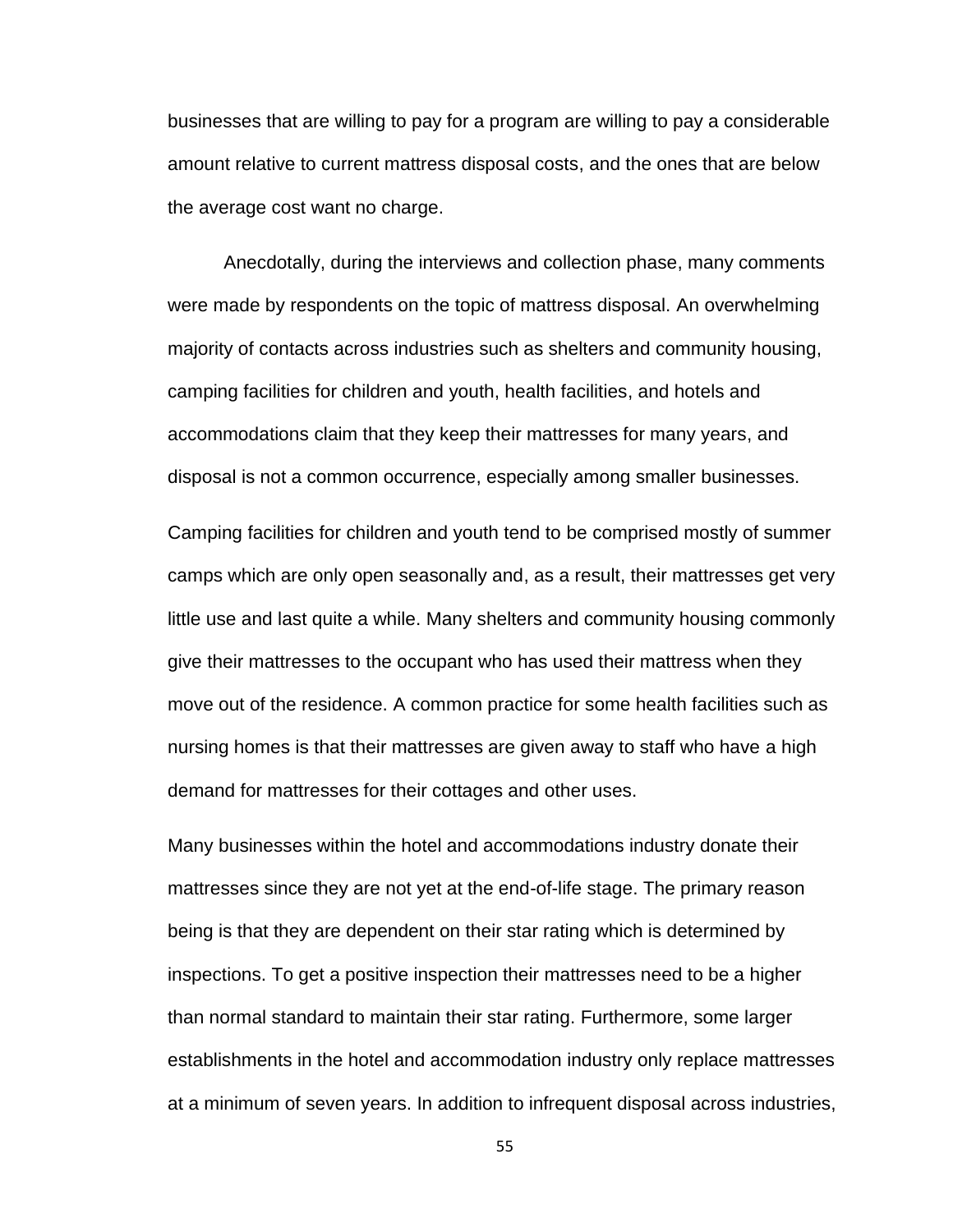many respondents also mention that mattresses themselves have improved over the years and the innovations towards protecting them have also helped extend mattress life. Overall, these comments from respondents across industries reinforce the previous conclusion that businesses and organizations are the minority when it comes to mattress disposal for landfills and that consumers are the primary disposers in Nova Scotia.

Overall, these results show inconsistency across many factors within ICI generators and retailers, but it is clear that the overwhelming majority of stakeholders want a transition from landfill disposal and that businesses are small contributors to mattress disposal.

# **7. Conclusion**

The purpose of this research project was to identify ICI generators and retailers active in the Nova Scotia mattress market and gather important data from them regarding mattress disposal. The acquired data was then to be used to determine the optimal policy of handling mattress disposal within Nova Scotia by expanding the scope of the Mattress Management Options Evaluation report by Dillon Consulting. By expanding the scope, we have an up-to-date examination which in addition to municipal landfill sites, now includes all ICI generators and retailers. This inclusion, unlike previous literature, provides more representation of mattress disposal preferences in Nova Scotia. Furthermore, the results of this examination show that stakeholders within the province want new methods that divert mattresses from landfills and are willing to pay for them.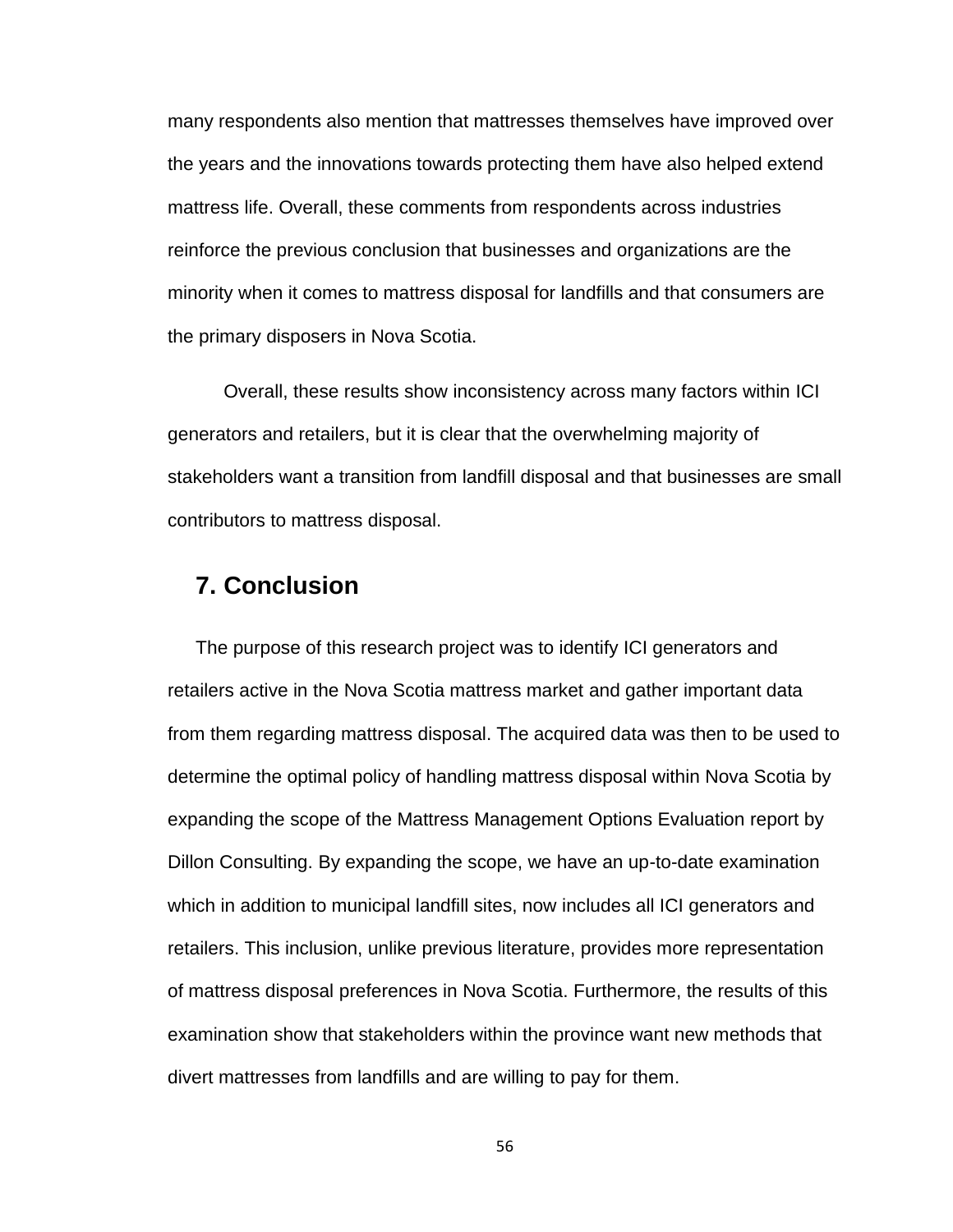Furthermore, the majority of literature available is mostly through municipal annual reviews, consultant reports, and is overwhelmingly not peer-reviewed. This means that this study provides data on a topic which currently is lacking in available research.

The global pandemic of COVID-19 has presented challenges for researching with respondents. Some respondents may not even be able to work at their positions given the current crisis and could be unavailable for contact. The results of the survey may lack some external validity for other developed nations and regions showing interest in diversion programs due to the unique nature of Nova Scotia's population, economy, and geography.

It is worth interviewing stakeholders involved in the programs mentioned in the literature review to better understand their unique challenges and strengths undergoing policy implementation. Furthermore, it may be useful to seek and request data from government institutions such as Statistics Canada, Environment Canada, and Nova Scotia Department of Environment to get more supporting information to the research. Additionally, involvement from academic departments of engineering, waste management, and environmental studies would prove valuable as they have been associated with numerous studies and could have further insight into mattress disposal.

Due to the number of businesses and organizations that were unable to participate in the study, there needs to be more research done before policies can be implemented. To optimize the effectiveness of future research, survey participation rates must be maximized. It is especially important to increase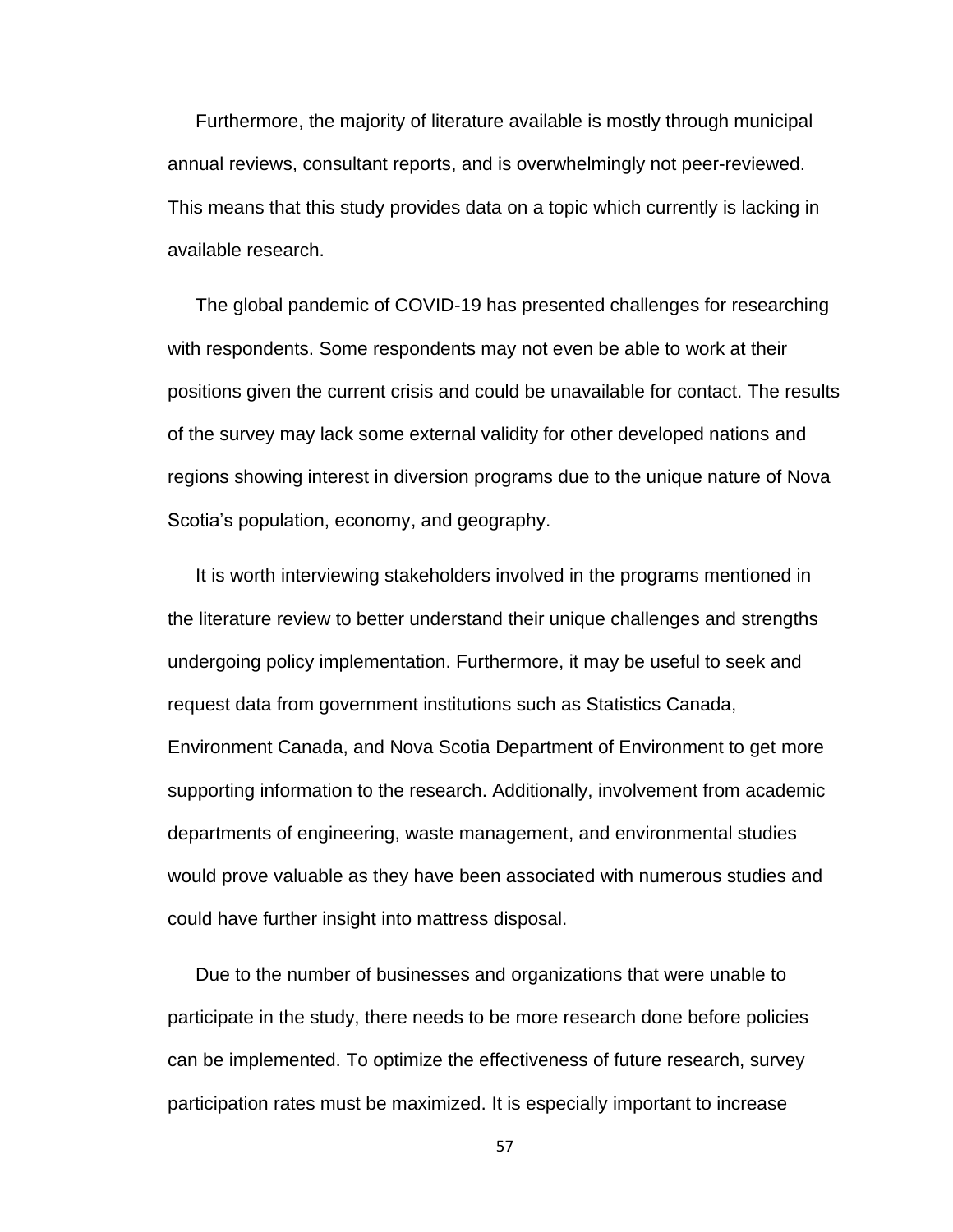representation for retailers as their data is unique due to their exclusivity of mattress recycling within the province. To succeed in this goal, the questionnaire needs to be revised to best accommodate all the different industries within scope.

Additionally, it is crucial to conduct any further research once businesses and the province return to normalcy in a post-COVID-19 period. Lastly, to fully understand the impact of mattress disposal and the viability of a diversion program in Nova Scotia, research must be done on consumers who have been identified as the primary disposers of mattresses. To properly engage with the public and obtain the research participation required, outreach programs combined with effective communication within the municipalities are paramount.

To conclude, due to a combination of COVID-19 circumstances causing collection issues, there is not enough evidence from the data provided to recommend the best option for policy around the management of mattresses. However, several important findings are now established, and a significant first step towards sufficient research on this topic has been made.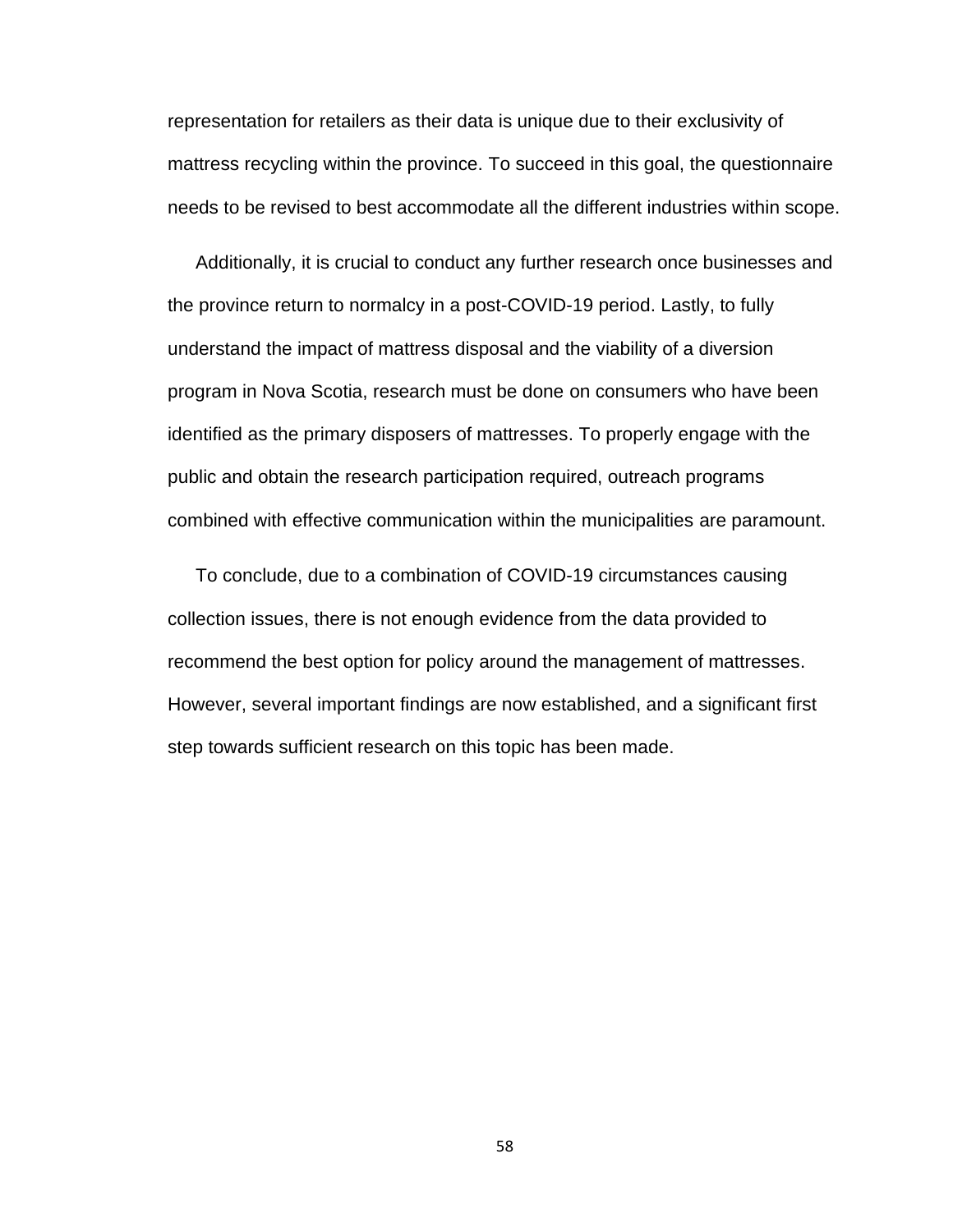# **8. References**

130th Maine Legislature. (2021, July 12). *An Act To Support and Improve Municipal Recycling Programs and Save Taxpayer Money.* Retrieved August 18, 2021 from <https://mainelegislature.org/legis/bills/getPDF.asp?paper=HP1146&item=11&snum=130>

Bell, N., Harding, J, & Perry, H. (2019, July). *End of Life Mattress Report 2019: Results of the National Bed Federation's research into the treatment of End of Life mattresses in the UK.*  Oakdene Hollins. (Report No. NBF-01 474). [https://www.bedfed.org.uk/wp-content/uploads/NBF-](https://www.bedfed.org.uk/wp-content/uploads/NBF-National-Mattress-End-of-Life-Report-2019.pdf)[National-Mattress-End-of-Life-Report-2019.pdf](https://www.bedfed.org.uk/wp-content/uploads/NBF-National-Mattress-End-of-Life-Report-2019.pdf)

California Department of Resources Recycling and Recovery. (2021). *Mattress Product Management.* Retrieved February 4, 2020 from https://www.calrecycle.ca.gov/mattresses

Canadian Mattress Recycling. (2021). *Vancouver.* Retrieved August 16, 2021 from <https://canadianmattressrecycling.com/vancouver/>

City of Richmond Recycling and Solid Waste Management. (2021). *Circular Economy.* Retrieved August 16, 2021 from <https://www.richmond.ca/sustainability/circulareconomy.htm>

City of Richmond Recycling and Solid Waste Management. (2021). *Resources.* Retrieved August 16, 2021 from <https://www.richmond.ca/services/recycling/Resourcs.htm>

City of Richmond Recycling and Solid Waste Management. (2021). *Large Item Pick Up.* Retrieved August 16, 2021 from <https://www.richmond.ca/services/recycling/garbage/largeitem.htm>

City of Richmond Recycling and Solid Waste Management. (2021). *Large Item Pick Up.* Retrieved August 16, 2021 from <https://www.richmond.ca/services/recycling/garbage/largeitem.htm>

City of Saskatoon Utilities & Environment Department. (2018) *2018 Integrated Waste Management Report.* Sustainability, Waste & Water Operations. [https://www.saskatoon.ca/sites/default/files/documents/2018\\_integrated\\_waste\\_management\\_rep](https://www.saskatoon.ca/sites/default/files/documents/2018_integrated_waste_management_report.pdf) [ort.pdf](https://www.saskatoon.ca/sites/default/files/documents/2018_integrated_waste_management_report.pdf)

City of Vancouver, Engineer Services, Transfer and Landfill Operations. (2021, March 31). *2021 Annual Report for the Vancouver Landfill.* Retrieved August 17, 2021 from https://vancouver.ca/files/cov/2020-vancouver-landfill-annual-report.pdf

City of Vancouver, Waste and Recycling. (2021). *Recycling and disposal facilities.* Retrieved August 17, 2021 from h[ttps://vancouver.ca/home-property-development/recycling-and-disposal](https://vancouver.ca/home-property-development/recycling-and-disposal-facilities.aspx)[facilities.aspx](https://vancouver.ca/home-property-development/recycling-and-disposal-facilities.aspx)

City of Vancouver, Waste and Recycling. (2021). *Recycle your mattress.* Retrieved August 17, 2021 from<https://vancouver.ca/home-property-development/how-to-dispose-of-mattresses.aspx>

Correctional Service Canada. (2019). *National facility directory.* Retrieved May 30, 2020 from <https://www.csc-scc.gc.ca/institutions/001002-0001-eng.shtml#a1>

Department of Justice Correctional Services. (2013a). *Adult Correctional Facilities.* Retrieved May 3, 2020 from [https://novascotia.ca/just/Corrections/adult\\_facilities.asp](https://novascotia.ca/just/Corrections/adult_facilities.asp)

Department of Justice Correctional Services. (2013b). *Youth Correctional Facilities.* Retrieved May 3, 2020 from [https://novascotia.ca/just/Corrections/youth\\_facilities.asp](https://novascotia.ca/just/Corrections/youth_facilities.asp)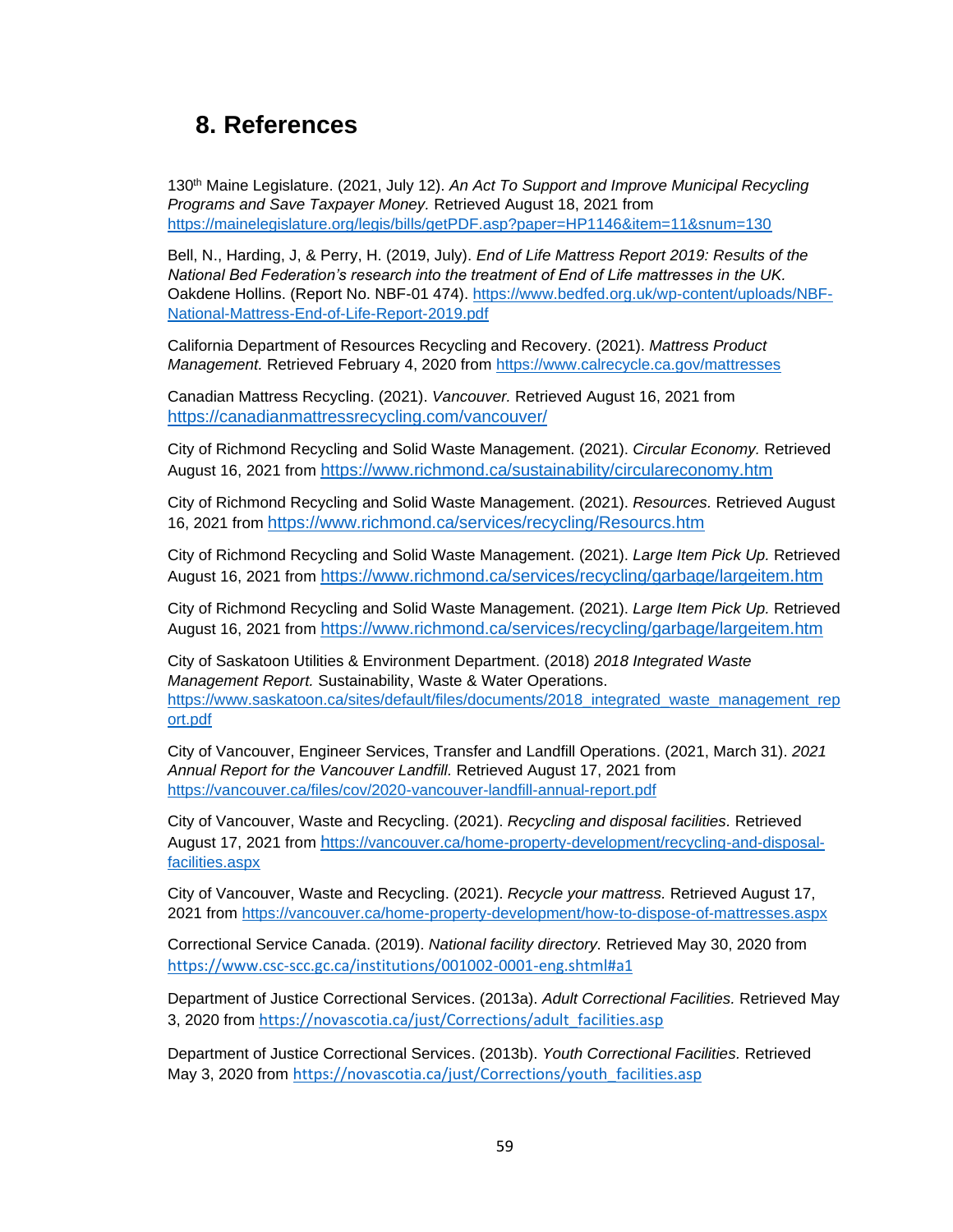Department of National Defence. (2020). *Military housing.* Retrieved May 30, 2020 from [https://www.canada.ca/en/department-national-defence/services/benefits-military/military](https://www.canada.ca/en/department-national-defence/services/benefits-military/military-housing/locations.html)[housing/locations.html](https://www.canada.ca/en/department-national-defence/services/benefits-military/military-housing/locations.html)

Dillon Consulting. (2019, March). *Mattress Management Options: Final Report.* (Report No. 18- 9020).

Dillon Consulting. (2015, May). *Municipal Financial Impact Review Final Report.* (Report No. 15- 1479). [https://divertns.ca/assets/files/Municipal\\_Fiscal\\_Impact.pdf](https://divertns.ca/assets/files/Municipal_Fiscal_Impact.pdf)

EduNova. (2020). *Study Nova Scotia.* Retrieved June 2, 2020 from <https://studynovascotia.ca/>

Elizabeth Fry Society. (2018, August). *Where to go for help: A Resource Guide for Nova Scotia 3.0*. [https://efrymns.ca/wp-content/uploads/2018/10/ResourceGuide2018\\_WEB.pdf](https://efrymns.ca/wp-content/uploads/2018/10/ResourceGuide2018_WEB.pdf)

Family Law Nova Scotia. (2019). *Community Agencies*. Retrieved May 14, 2020 from <https://www.nsfamilylaw.ca/information/community-agencies>

Giroux, L. (2014). *State of Waste Management in Canada.* Giroux Environmental Consulting. (Report PN 1528).

[https://www.ccme.ca/files/Resources/waste/wst\\_mgmt/State\\_Waste\\_Mgmt\\_in\\_Canada%20April](https://www.ccme.ca/files/Resources/waste/wst_mgmt/State_Waste_Mgmt_in_Canada%20April%202015%20revised.pdf) [%202015%20revised.pdf](https://www.ccme.ca/files/Resources/waste/wst_mgmt/State_Waste_Mgmt_in_Canada%20April%202015%20revised.pdf)

Griffiths, T., Coe, C., Fiori, F., & Berry, I. (2013, November). Mattress recycling. In Proceedings of the Institution of Civil Engineers-Waste and Resource Management (Vol. 166, No. 4, pp. 158- 166). ICE Publishing.

Halifax C&D Recycling Ltd. (2009, May). *Resource Recovery Fund Board Inc. Mattress and Box Spring Study Final Report.* [https://divertns.ca/assets/files/RRFB-Mattress\\_Study-May\\_2009.pdf](https://divertns.ca/assets/files/RRFB-Mattress_Study-May_2009.pdf)

Island Waste Management Corporation. (2017). *Protecting Our Future. 2017 Annual Report.*  <https://www.iwmc.pe.ca/annualreports.php>

Island Waste Management Corporation. (2018). *Protecting Our Future. 2018 Annual Report.*  <https://www.iwmc.pe.ca/annualreports.php>

Interuniversity Services Incorporated (ISI). (2020). *Our Members.* Retrieved June 4, 2020 from <https://interuniversity.ns.ca/our-members/>

Maine Department of Environmental Protection. (2019, December). *Mattress Stewardship Report Final Report.* (Report No. 15-1479). Retrieved August 28, 2021 from <https://www.maine.gov/tools/whatsnew/attach.php?id=1829411&an=1>

Maritime Provinces Higher Educational Commission (MPHEC). (2019, October 29). *Table 1: Total Enrolment by Province, Institution and Registration Status, 2014-2015 to 2018-2019.*  [http://mphec.ca/media/185626/Table1\\_Enrolment\\_2018-2019.pdf](http://mphec.ca/media/185626/Table1_Enrolment_2018-2019.pdf)

Massachusetts Department of Environmental Protection. (2021, January). *Fact Sheet: MassDEP's Mattress Recycling Incentive (MRI) Program.* Retrieved August 21, 2021 from https://www.mass.gov/doc/fact-sheet-mattress-recycling-incentive-mri-grant-program/download

Massachusetts Department of Environmental Protection. (n.d.). *Mattress Recycling.* Retrieved August 21, 2021 from<https://www.mass.gov/service-details/mattress-recycling>

Matt Canada. (n.d.). *About Matt Canada: Canadian Mattress Recycling.* Retrieved April 3, 2020 from<https://mattcanada.com/#about>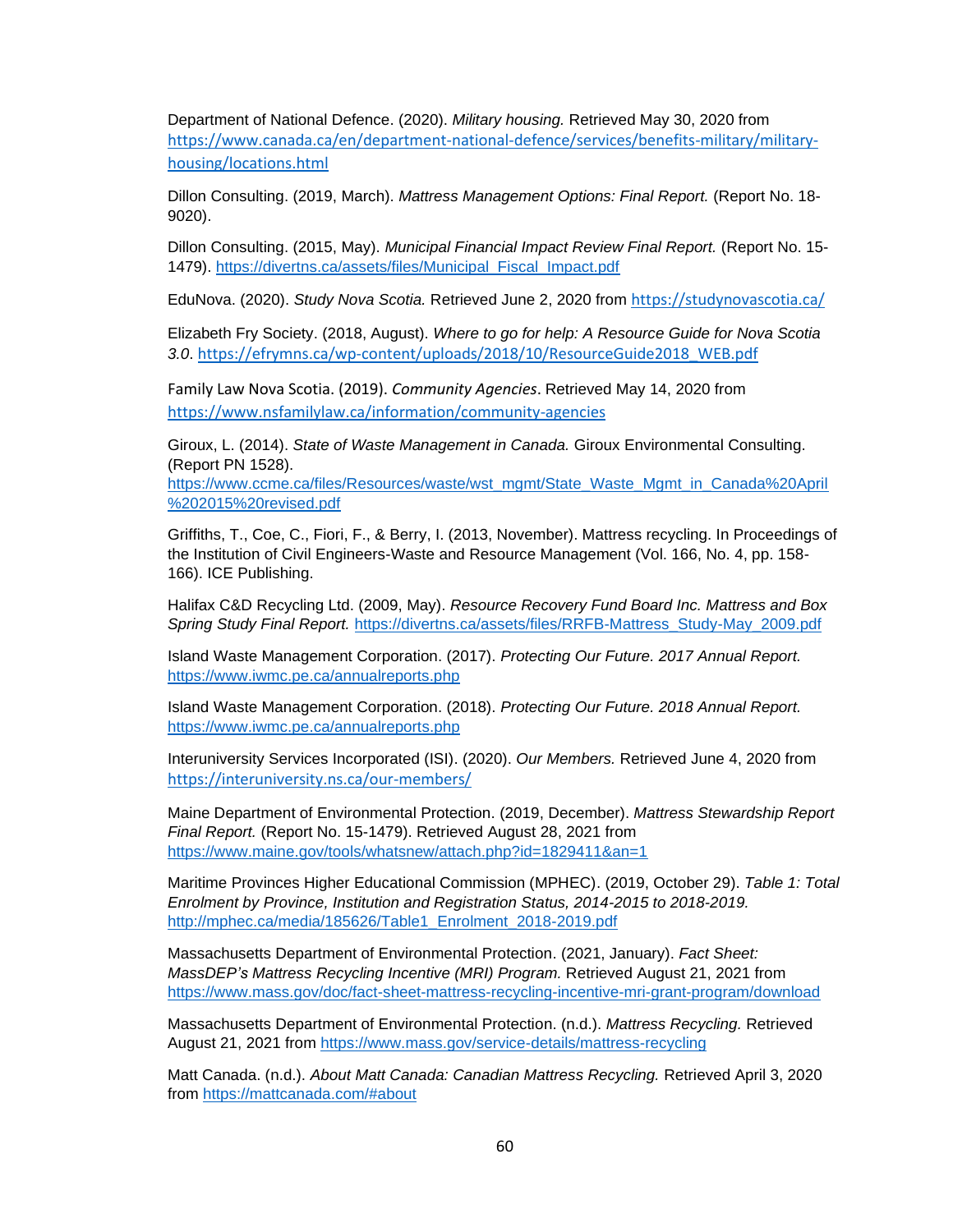Mattress Recycling Council. (2021, July 1). *California Used Mattress Recovery and Recycling 2022 Program Budget.* Mattress Recycling Council. Retrieved February 5, 2022 from <https://mattressrecyclingcouncil.org/wp-content/uploads/2021/07/2022-CA-Budget-FINAL.pdf>

Mattress Recycling Council. (2021). *Mattress Recycling Programs.* Retrieved August 21, 2021 from<https://mattressrecyclingcouncil.org/programs/>

Mattress Recycling Council Rhode Island. (2021, July 1). *Bye bye mattress: A program of the mattress recycling council California Annual Report.* Mattress Recycling Council. Retrieved February 6, 2022 from [https://mattressrecyclingcouncil.org/wp-content/uploads/2021/07/MRC](https://mattressrecyclingcouncil.org/wp-content/uploads/2021/07/MRC-annual-report-2020-web.pdf)[annual-report-2020-web.pdf](https://mattressrecyclingcouncil.org/wp-content/uploads/2021/07/MRC-annual-report-2020-web.pdf)

Mattress Recycling Council Connecticut. (2020, June 30). *Bye bye mattress: A program of the mattress recycling council Connecticut Annual Report.* Retrieved August 21, 2021 from https://mattressrecyclingcouncil.org/wp-content/uploads/2020/10/MRC-2020-CT-Annual-Report-Final.pdf

Mattress Recycling Council Rhode Island. (2020, June 30). *Bye bye mattress: A program of the mattress recycling council Connecticut Annual Report.* Mattress Recycling Council. Retrieved August 21, 2021 from [https://mattressrecyclingcouncil.org/wp-content/uploads/2020/10/MRC-](https://mattressrecyclingcouncil.org/wp-content/uploads/2020/10/MRC-2020-RI-Annual-Report-Final-Low-Res.pdf)[2020-RI-Annual-Report-Final-Low-Res.pdf](https://mattressrecyclingcouncil.org/wp-content/uploads/2020/10/MRC-2020-RI-Annual-Report-Final-Low-Res.pdf)

Mattress Recycling Council. (2021). *Recycling Programs by State*. Retrieved August 21, 2021 from <https://byebyemattress.com/programs-by-state/>

Merton, A. (2021, January 27). *Where to Recycle Your Mattress.* Retrieved August 21, 2021 from https://www.plushbeds.com/blogs/green-sleep/where-to-recycle-your-mattress

Nichols, S. (2021, June 13). *Explainer: How Extended Producer Responsibility for Packaging Will Benefit Maine.* Retrieved August 18, 2021 from https://www.nrcm.org/blog/how-extendedproducer-responsibility-for-packaging-will-benefit-maine/

Nova Scotia Department of Health and Wellness. (2013). *Nova Scotia Hospitals.* Retrieved May 20, 2020 from <https://novascotia.ca/dhw/about/hospitals.asp>

Nova Scotia Health Authority. (2020). *Find a Location.* Retrieved May 20, 2020 from <https://www.nshealth.ca/locations>

Nova Scotia Office of Immigration. (2020). *Where to study*. Retrieved June 2, 2020 from <https://novascotiaimmigration.com/study-here/where-to-study/>

Recyc-Mattress Canada. (2021). *Our revolutionary recycling process.* Retrieved August 25, 2021 from <https://www.recyc-matelas.com/en/>

Recyc-Quebec. (2009, December 15). *Bulky Items Information Sheets.* Retrieved August 25, 2021 from [https://www.recyc-quebec.gouv.qc.ca/sites/default/files/documents/Fiche-info](https://www.recyc-quebec.gouv.qc.ca/sites/default/files/documents/Fiche-info-encombrants.pdf)[encombrants.pdf](https://www.recyc-quebec.gouv.qc.ca/sites/default/files/documents/Fiche-info-encombrants.pdf)

Recycling Today Staff. (2017, July 13). *Cascade Alliance report highlights benefits of mattress recycling.* <https://www.recyclingtoday.com/article/-cascade-alliance-mattress-recycling-report/>

Sellers, F. (2021, July 14). *Maine becomes first state to shift costs of recycling from taxpayers to companies.* Retrieved August 18, 2021 from https://www.washingtonpost.com/climateenvironment/maine-becomes-first-state-to-shift-costs-of-recycling-from-taxpayers-tocompanies/2021/07/13/aa6fbe44-e416-11eb-8aa5-5662858b696e\_story.html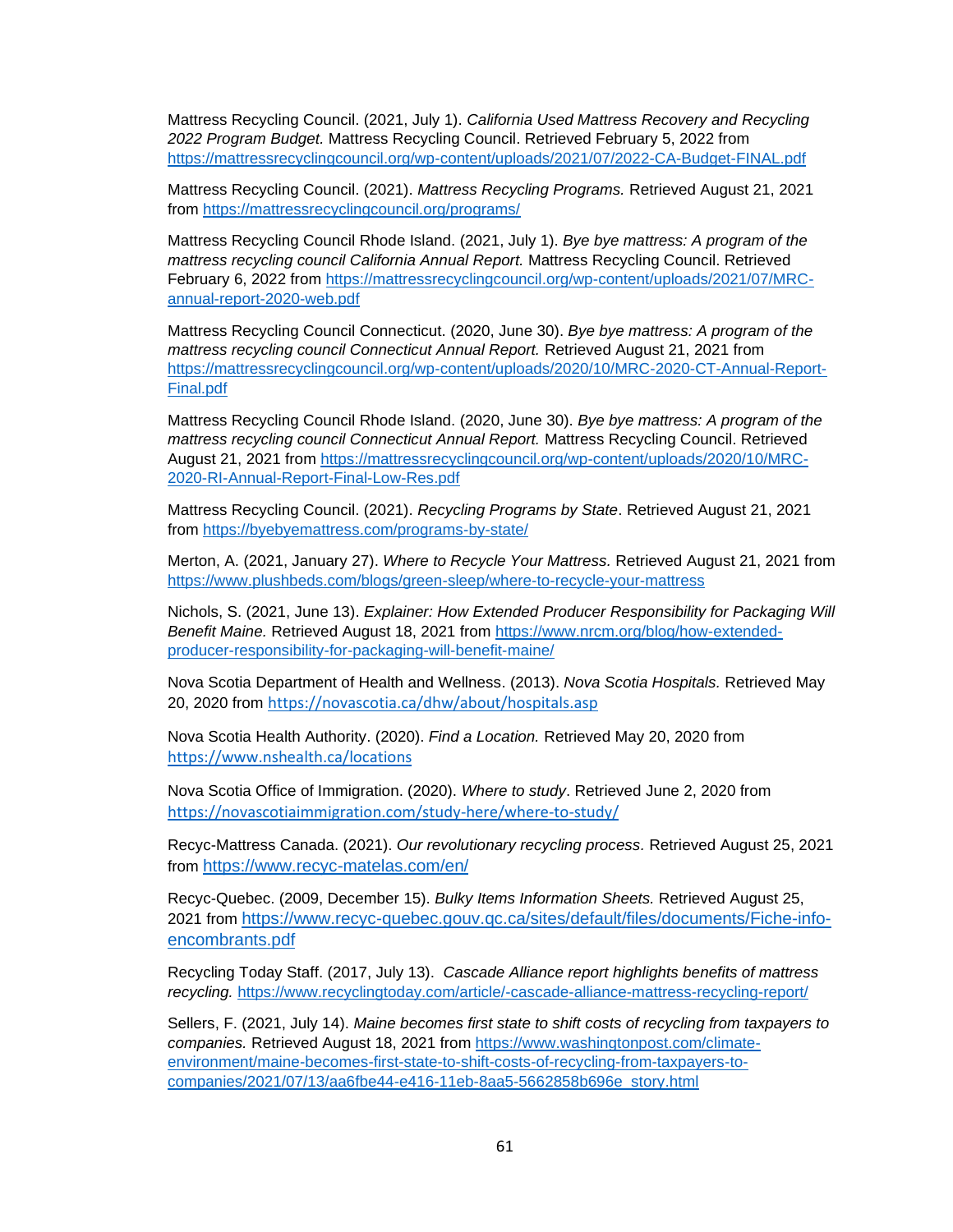Shelter Nova Scotia. (n.d.). *Facilities and Services*. Retrieved May 14, 2020 from <https://www.shelternovascotia.com/facilities-and-services>

Russell, N. (2019, July 18). *P.E.I.'s free mattress recycling program saving space in lone landfill.*  CBC News. [https://www.cbc.ca/news/canada/prince-edward-island/pei-mattress-recycling-](https://www.cbc.ca/news/canada/prince-edward-island/pei-mattress-recycling-1.5215547)[1.5215547](https://www.cbc.ca/news/canada/prince-edward-island/pei-mattress-recycling-1.5215547)

Tourism Nova Scotia. (2020). *Accommodations.* Retrieved May 25, 2020 from <https://www.novascotia.com/places-to-stay/accommodations>

YellowPages.ca. (2021). *Mattress Recycling in Vancouver BC.* (2021). Retrieved August 17, 2021 from<https://www.yellowpages.ca/search/si/1/mattress+recycling/Vancouver+BC>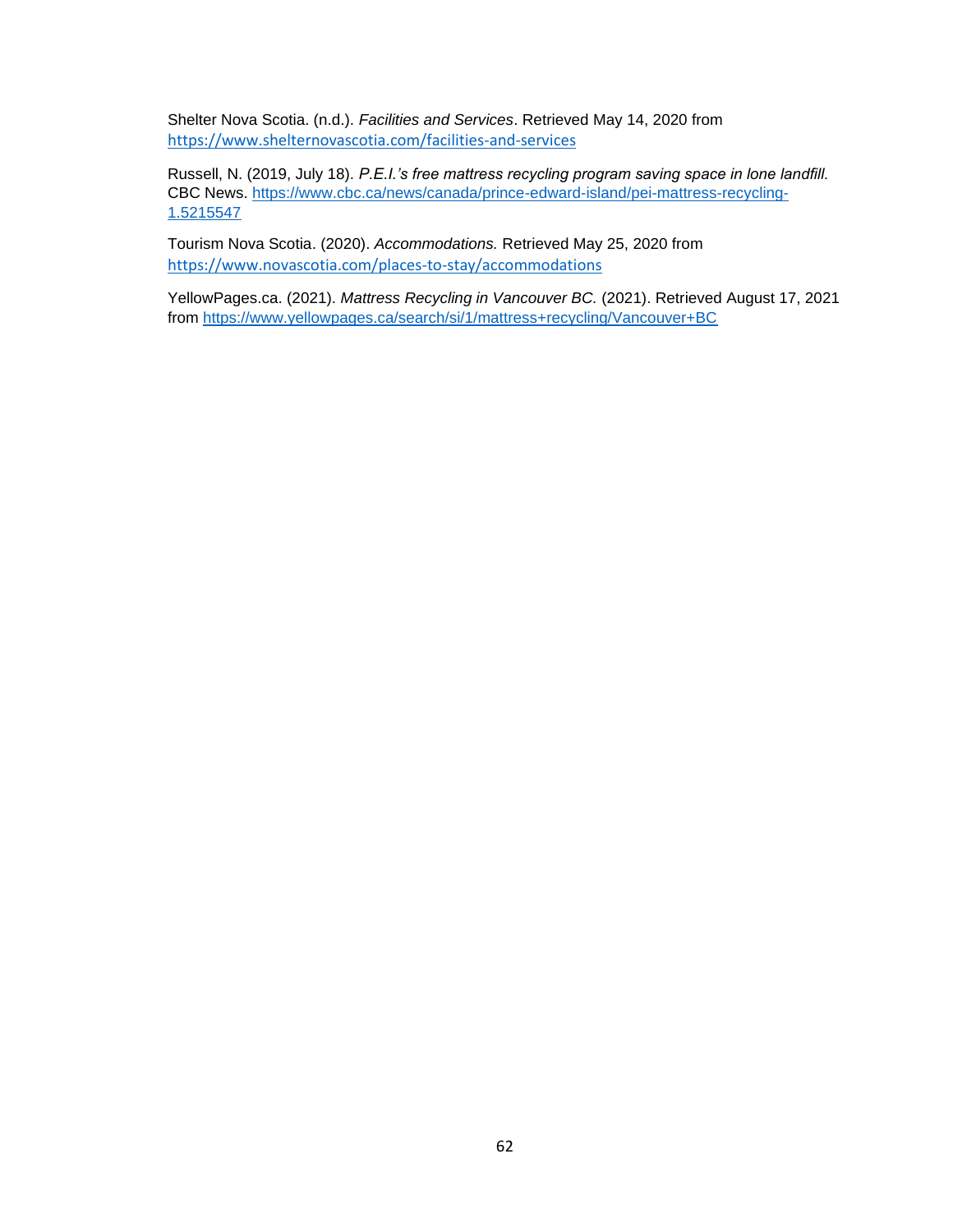# **9. Appendix**

# **Questionnaire**

∗

# **Nova Scotia Mattress Disposal Study**

### **Start of Block: Informed Consent**

*SMU REB File #20-101- Mattress Disposal in Nova Scotia: A Study Involving Industrial, Commercial, and Industrial Generators & Municipalities*

My name is Blair Davis and as part of the graduate requirements for my masters in applied economics, I am conducting research under the supervision of Dr. Mark Raymond.

We invite you to participate in the Nova Scotia Mattress Disposal Study. This study is being conducted to estimate the volume of mattresses and recommend the best option for a potential mattress diversion

program within the province. This option will be one that both addresses the factors involved for municipal governments and as well as businesses and organizations within the mattress industry.

There are no foreseeable risks involved with participating in this study and involvement allows participants to provide valuable input towards important research in their industry. This research could have potential impact towards future policies regarding mattresses in the province.

In order to be eligible, you must currently be situated in Nova Scotia and fall under at least **ONE** of the following:

- 1. A municipal facility involved with mattress management
- 2. A business/organization active in the mattress market
- 3. An institution or government entity active in the mattress market

This study is funded by Divert NS, a not-for-profit organization leading the waste diversion efforts for Nova Scotia.

Completion of the study can be done through this electronic questionnaire or by appointment via telephone interview by dialing 902-210-5132. Your participation is important to ensure there is input from all aspects of the mattress industry. If you do not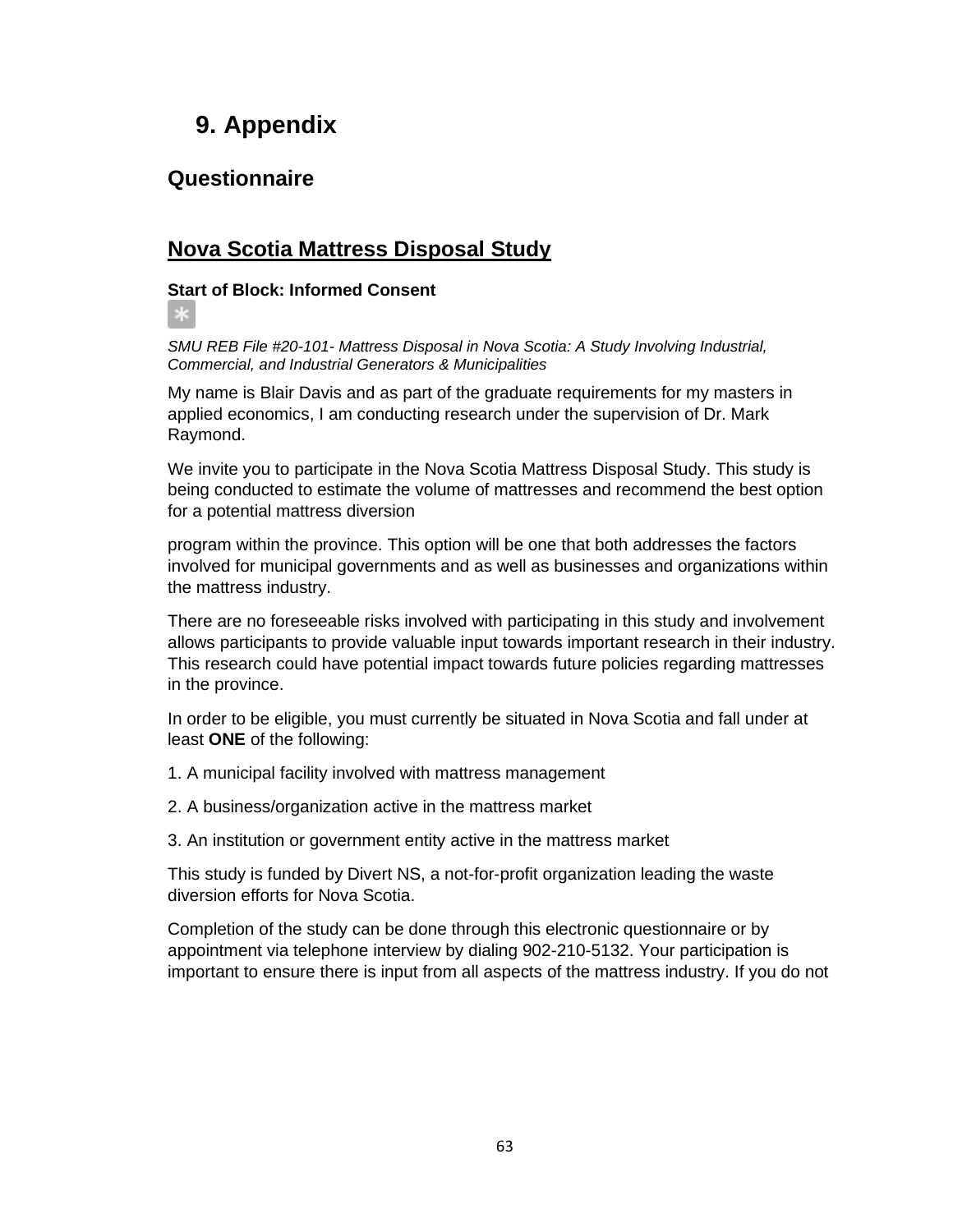record exact figures, please provide your best estimates. If you are unable to answer and need to skip a question simply leave it blank and proceed.

Additionally, if you wish to withdraw from participating from the survey simply close your browser. Depending on your answers, the survey itself can take an estimated **5 to 10 minutes**.

Upon completion of the study you will be given the option to receive the results and provide feedback.

The Saint Mary's University Research Ethics Board has reviewed this research with the guidance of the TCPS 2 based on three core principles: Respect for Persons, Concern for Welfare and Justice. If you have any questions or concerns at any time about ethical matters or would like to discuss your rights as a research participant, please contact ethics@smu.ca or 902-420-5728.

Your contact information and survey responses will be stored securely on the Qualtrics survey platform and then properly disposed of after a maximum of 5 years in case of any needed revisions. This information will be kept confidential by remaining only with the research team consisting of myself and my supervisor. Any results released publicly in the final report will be unable to identify participating persons, businesses, or organizations. If you choose to be contacted for further information (will be asked near the end of the survey), any gathered data will remain confidential but will of course be no longer anonymous.

If you have any questions you can contact either researcher at:

Blair Davis, Masters of Applied Economics Candidate, Principal Student Researcher, divertmae@gmail.com, 902-210-5132

Mark Raymond, Saint Mary's University Department of Economics Chair, research supervisor, 902-440-5339, mark.raymond@smu.ca

 $\bigcirc$  I understand and agree (4)

#### **End of Block: Informed Consent**

#### **Start of Block: Contact Info**

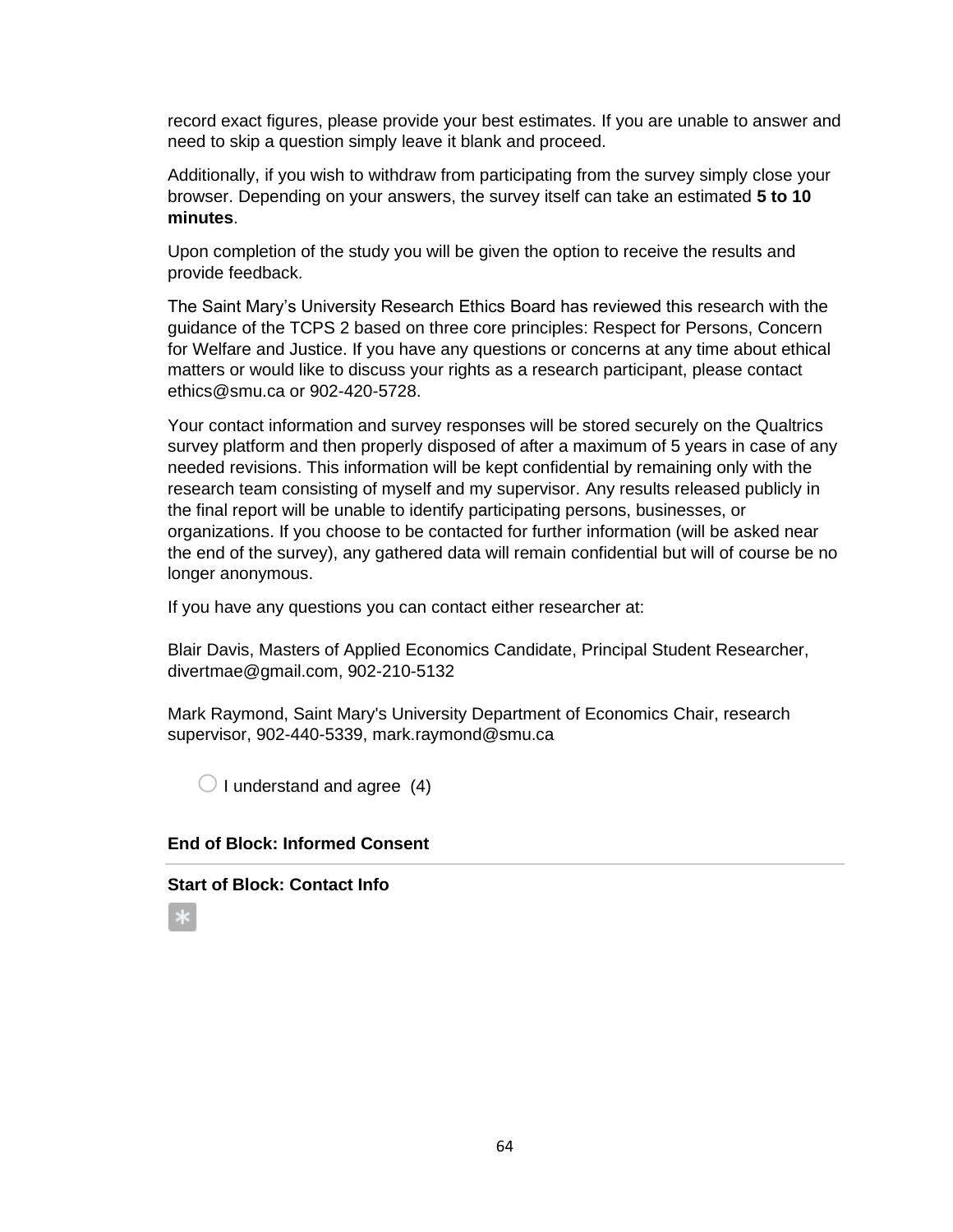### **Contact Information**

For confirmation, please enter the following:

| Business/Organization                                                   |
|-------------------------------------------------------------------------|
|                                                                         |
|                                                                         |
|                                                                         |
|                                                                         |
| <b>End of Block: Contact Info</b>                                       |
| <b>Start of Block: ICI Generator Information Questions</b>              |
| Q1 Describe the main business activity or type                          |
| Retailer                                                                |
| <b>Correctional Facility</b>                                            |
| Health Facility (hospitals, rehabilitation, nursing)                    |
| Educational Facilities (post-secondary, schools with room and boarding) |
| Hotels & Accommodation (hotels, inns, motels etc.)                      |
| Defense (military bases)                                                |
| Other, please specify:                                                  |

65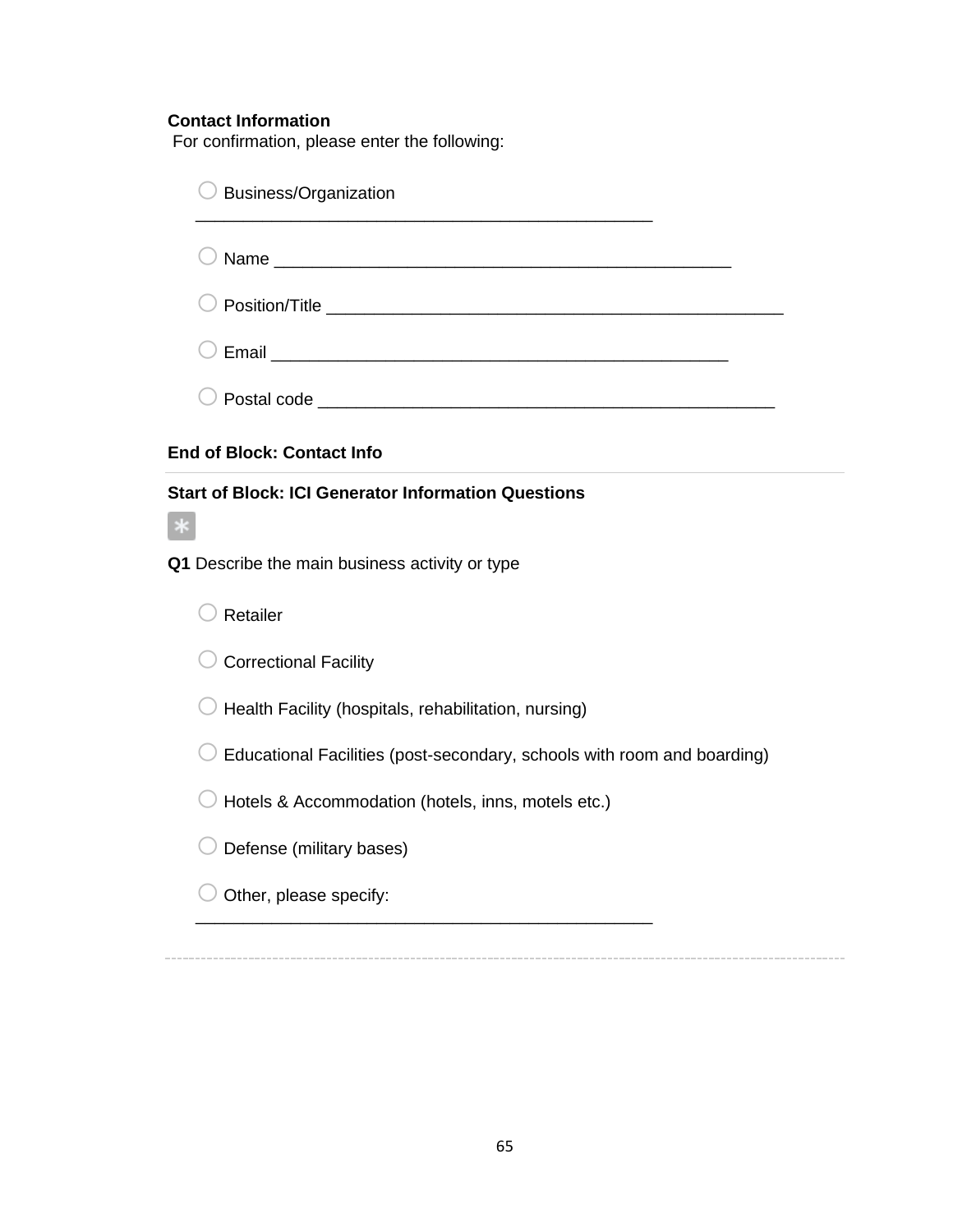**Q2** How many end of life mattresses does your business/organization generate annually? (mattresses to be disposed, if unsure please provide best estimates)

|         | Total number of mattresses                                                                                                |
|---------|---------------------------------------------------------------------------------------------------------------------------|
|         | Total metric tonnes (if known)                                                                                            |
|         | Q3 How do you manage your end of life mattresses? (mattresses to be disposed)                                             |
|         | Recycle                                                                                                                   |
|         | Landfill                                                                                                                  |
| Recycle | Skip To: Q5 If How do you manage your end of life mattresses? (mattresses to be disposed) =                               |
|         | <b>Display This Question:</b><br>If How do you manage your end of life mattresses? (mattresses to be disposed) = Landfill |
|         | Q4 What are the reasons or barriers preventing you from recycling mattresses?<br>Select all that apply:                   |
|         | Unaware of recycling options                                                                                              |
|         | Lack of available recycling options                                                                                       |
|         |                                                                                                                           |

▢ No interest

**Cost** 

Other, please specify:

\_\_\_\_\_\_\_\_\_\_\_\_\_\_\_\_\_\_\_\_\_\_\_\_\_\_\_\_\_\_\_\_\_\_\_\_\_\_\_\_\_\_\_\_\_\_\_\_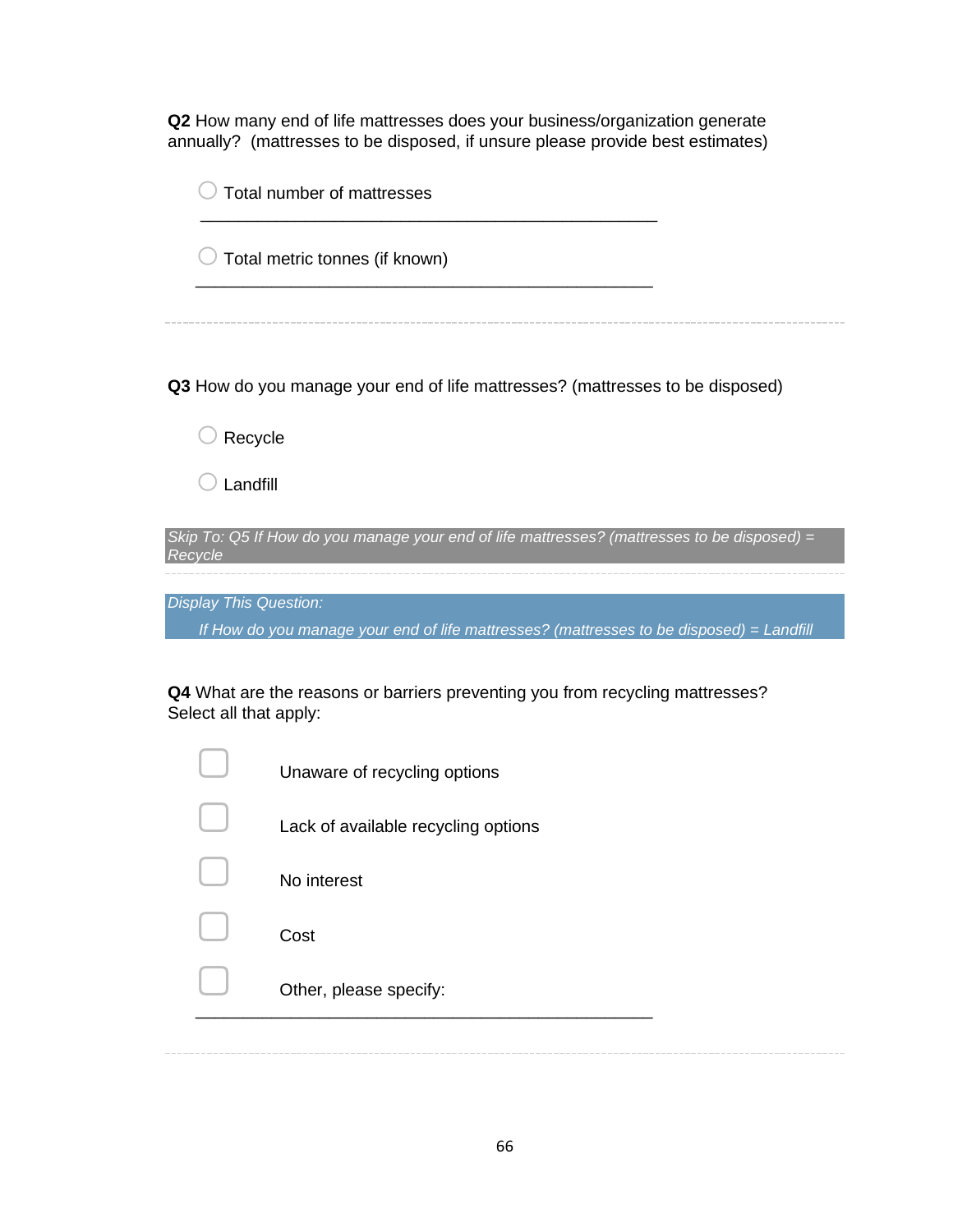*Display This Question:*

*If How do you manage your end of life mattresses? (mattresses to be disposed) = Recycle*

**Q5** Where does your business/organization send mattresses to be recycled? (please be as specific as possible regarding location, company, etc.)

\_\_\_\_\_\_\_\_\_\_\_\_\_\_\_\_\_\_\_\_\_\_\_\_\_\_\_\_\_\_\_\_\_\_\_\_\_\_\_\_\_\_\_\_\_\_\_\_\_\_\_\_\_\_\_\_\_\_\_\_\_\_\_\_

*Display This Question:*

*If How do you manage your end of life mattresses? (mattresses to be disposed) = Recycle*

**Q6** What is the reason(s) for your business/organization to recycle end of life mattresses?

Select all that apply:

| Corporate policy requires recycling |
|-------------------------------------|
|                                     |

▢ Improve brand awareness (sustainability)

\_\_\_\_\_\_\_\_\_\_\_\_\_\_\_\_\_\_\_\_\_\_\_\_\_\_\_\_\_\_\_\_\_\_\_\_\_\_\_\_\_\_\_\_\_\_\_\_

▢ Environmental consciousness

- ▢ To reduce environmental impact
- Potential cost savings

All of the above

Other, please specify:

*Display This Question:*

*If How do you manage your end of life mattresses? (mattresses to be disposed) = Landfill*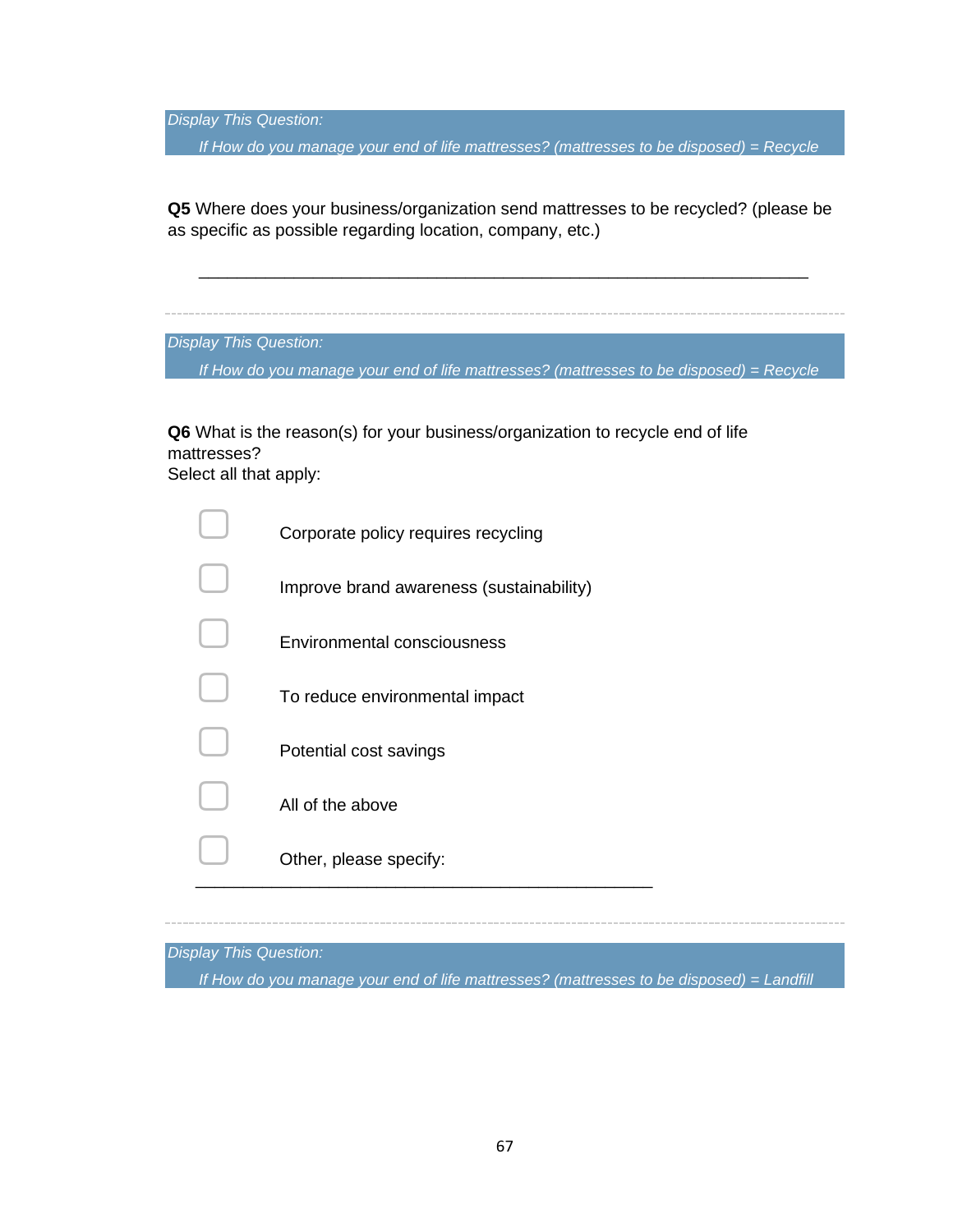**Q7** How much does it cost you to dispose of your end of life mattresses in landfill annually?

 $\bigcirc$  Total annual costs (\$) \_\_\_\_\_\_\_\_\_\_\_\_\_\_\_\_\_\_\_\_\_\_\_\_\_\_\_\_\_\_\_\_\_\_\_\_\_\_\_\_\_\_\_\_\_\_\_\_  $\bigcirc$  Average cost per mattress (\$) \_\_\_\_\_\_\_\_\_\_\_\_\_\_\_\_\_\_\_\_\_\_\_\_\_\_\_\_\_\_\_\_\_\_\_\_\_\_\_\_\_\_\_\_\_\_ *Display This Question: If How do you manage your end of life mattresses? (mattresses to be disposed) = Recycle* **Q8** How much does it cost you to recycle your end of life mattresses annually?  $\bigcirc$  Total annual costs (\$) \_\_\_\_\_\_\_\_\_\_\_\_\_\_\_\_\_\_\_\_\_\_\_\_\_\_\_\_\_\_\_\_\_\_\_\_\_\_\_\_\_\_\_\_\_\_\_\_  $\bigcirc$  Average cost per mattress (\$) \_\_\_\_\_\_\_\_\_\_\_\_\_\_\_\_\_\_\_\_\_\_\_\_\_\_\_\_\_\_\_\_\_\_\_\_\_\_\_\_\_\_\_\_\_\_ *Display This Question: If How do you manage your end of life mattresses? (mattresses to be disposed) = Recycle* **Q9** Describe the process of recycling your end of life mattresses? (please be as specific as possible regarding collection method, transportation arrangements, frequency of collection)

*Display This Question:*

*If How do you manage your end of life mattresses? (mattresses to be disposed) = Landfill*

\_\_\_\_\_\_\_\_\_\_\_\_\_\_\_\_\_\_\_\_\_\_\_\_\_\_\_\_\_\_\_\_\_\_\_\_\_\_\_\_\_\_\_\_\_\_\_\_\_\_\_\_\_\_\_\_\_\_\_\_\_\_\_\_

\_\_\_\_\_\_\_\_\_\_\_\_\_\_\_\_\_\_\_\_\_\_\_\_\_\_\_\_\_\_\_\_\_\_\_\_\_\_\_\_\_\_\_\_\_\_\_\_\_\_\_\_\_\_\_\_\_\_\_\_\_\_\_\_

\_\_\_\_\_\_\_\_\_\_\_\_\_\_\_\_\_\_\_\_\_\_\_\_\_\_\_\_\_\_\_\_\_\_\_\_\_\_\_\_\_\_\_\_\_\_\_\_\_\_\_\_\_\_\_\_\_\_\_\_\_\_\_\_

\_\_\_\_\_\_\_\_\_\_\_\_\_\_\_\_\_\_\_\_\_\_\_\_\_\_\_\_\_\_\_\_\_\_\_\_\_\_\_\_\_\_\_\_\_\_\_\_\_\_\_\_\_\_\_\_\_\_\_\_\_\_\_\_

\_\_\_\_\_\_\_\_\_\_\_\_\_\_\_\_\_\_\_\_\_\_\_\_\_\_\_\_\_\_\_\_\_\_\_\_\_\_\_\_\_\_\_\_\_\_\_\_\_\_\_\_\_\_\_\_\_\_\_\_\_\_\_\_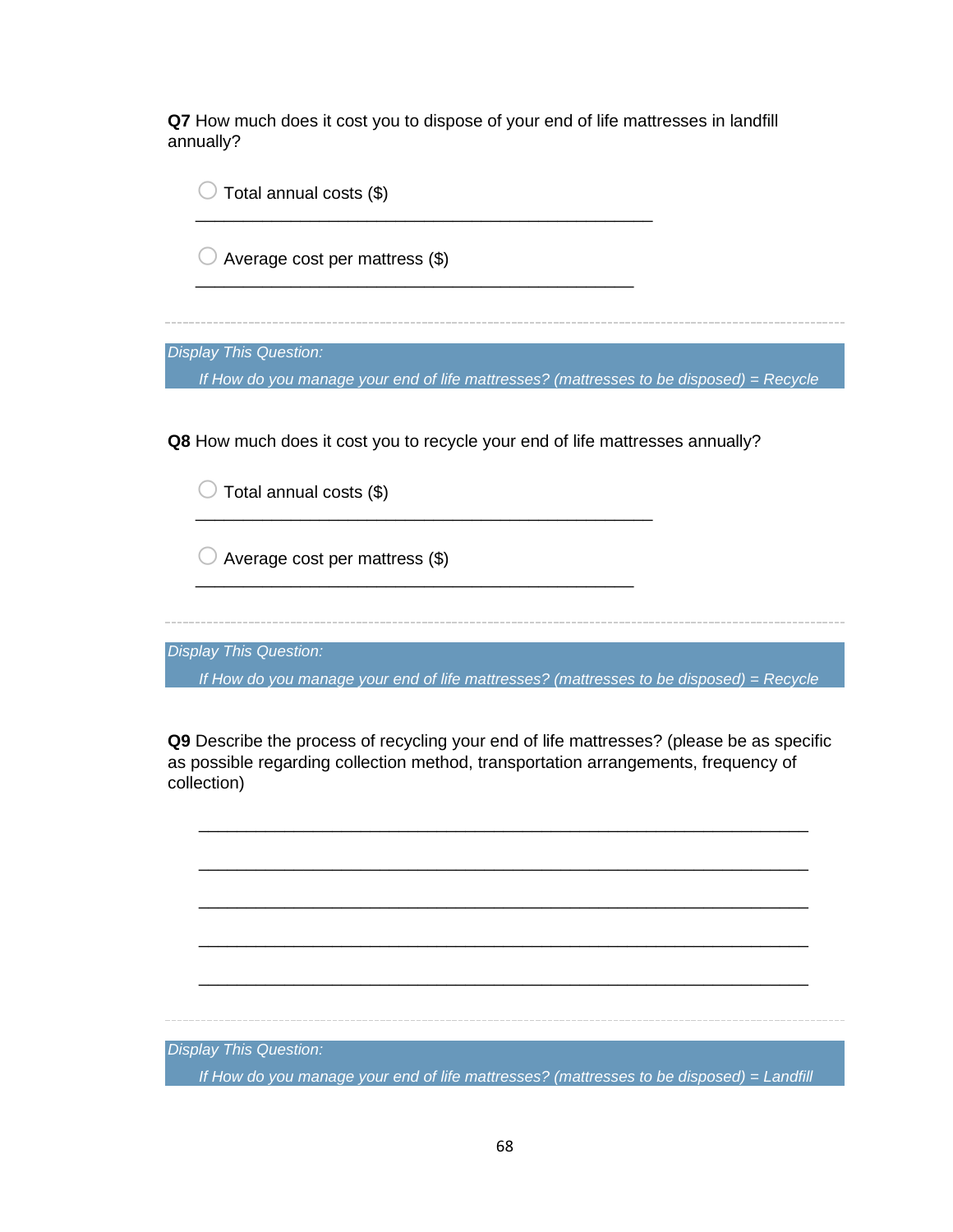**Q10** Describe the process of disposing of your end of life mattresses in landfill? (please be as specific as possible regarding collection method, transportation arrangements, frequency of collection)

| <b>End of Block: ICI Generator Information Questions</b>                            |
|-------------------------------------------------------------------------------------|
|                                                                                     |
| <b>Start of Block: Opinion Questions</b>                                            |
|                                                                                     |
|                                                                                     |
| <b>Q11</b> What is most important to you when it comes to end of life management of |
| mattresses? (Please drag and drop the options below with most preferred at the top) |
| _ Cost (1)                                                                          |
| Convenience of facility location (2)                                                |
| Environment (3)                                                                     |
| Other, please specify (4)                                                           |
|                                                                                     |
|                                                                                     |

**Q12** What is the maximum price per mattress (fee) this business/organization would be willing to pay to allow your mattresses to be recycled in Nova Scotia?

Price (\$) 0 10 20 30 40 50 60 70 80 90 100 Price per mattress ()\_ ÷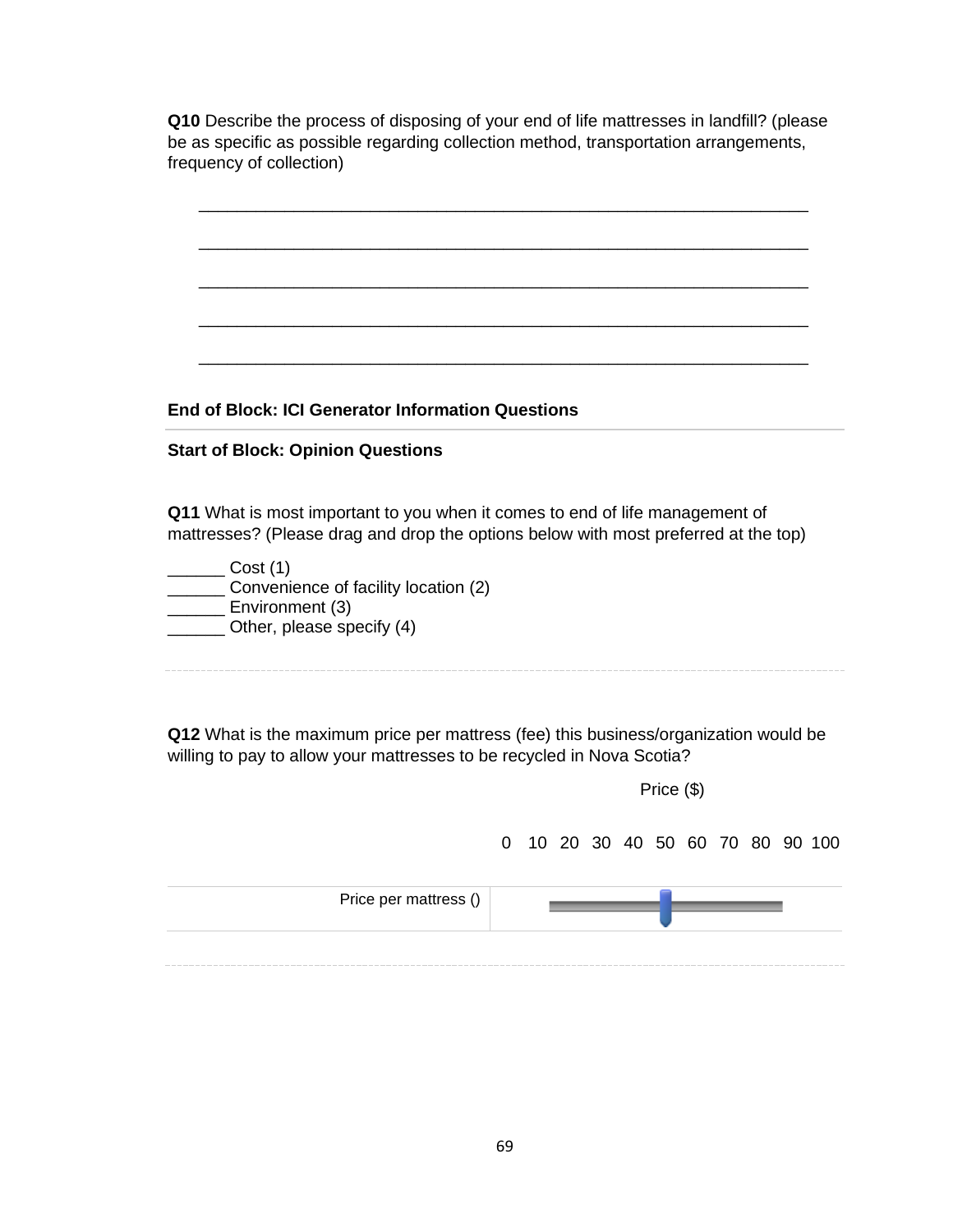**Q13** Are there any special requirements for your business/organization to participate in a diversion program? (collection and transportation arrangements)

| $\bigcirc$ Yes, please specify $\_\_$ |  |
|---------------------------------------|--|
| ≀ No                                  |  |
|                                       |  |

**Q14** Are you aware of any end market recycling opportunities for materials extracted from end of life mattresses? (End markets are buyers for materials extracted from processed mattresses)

| $\bigcirc$ Yes |  |  |  |
|----------------|--|--|--|
| $\bigcirc$ No  |  |  |  |

**Q15** Are you aware of products made from materials recovered from end of life mattresses?

 $\bigcirc$  Yes  $\bigcirc$  No

**Q16** If all factors are favorable, how likely are you to participate with a cost effective recycling program within the province? (collection, drop off etc)

|                                                                            | <b>Very Unlikely</b><br>(1 | Somewhat<br>Unlikely (2) | Indifferent (3) | Somewhat<br>likely (4) | Very Likely<br>(5) |
|----------------------------------------------------------------------------|----------------------------|--------------------------|-----------------|------------------------|--------------------|
| A cost-<br>effective<br>diversion<br>program<br>within the<br>province (1) |                            |                          |                 |                        |                    |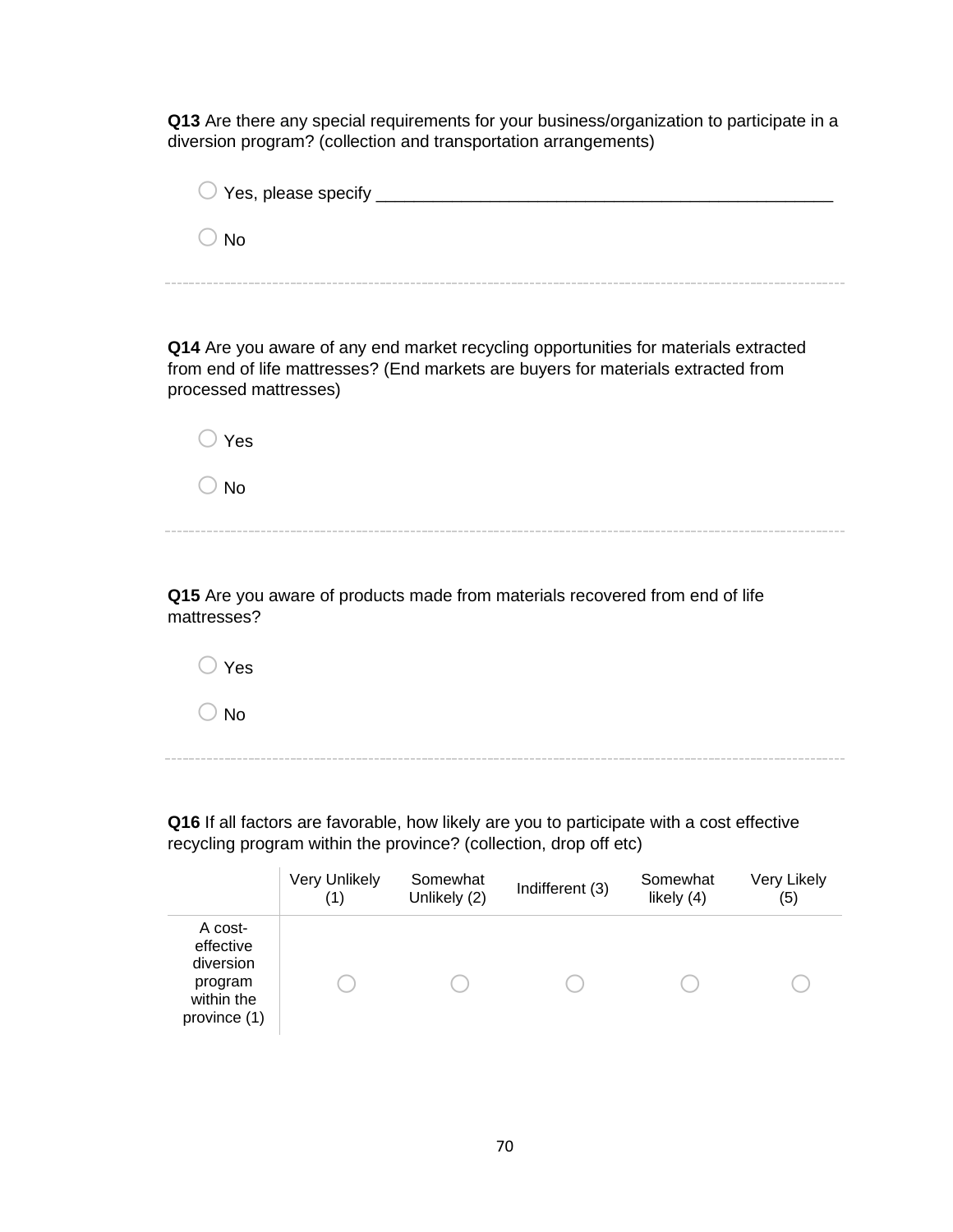### **End of Block: Opinion Questions**

#### **Start of Block: COVID-19**

|                                                                                                          | Large<br>decrease (1) | Small<br>decrease (2) | No impact<br>(3) | Small<br>increase (4) | Large<br>increase (5) |
|----------------------------------------------------------------------------------------------------------|-----------------------|-----------------------|------------------|-----------------------|-----------------------|
| Mattress sales<br>and/or<br>purchases (1)                                                                |                       |                       |                  |                       |                       |
| <b>Mattress</b><br>contaminations<br>(2)                                                                 |                       |                       |                  |                       |                       |
| How do you<br>manage your<br>end of life<br>mattresses?<br>(mattresses to<br>be disposed) $=$<br>Recycle |                       |                       |                  |                       |                       |
| <b>Created barrier</b><br>for recycling<br>(4)                                                           |                       |                       |                  |                       |                       |

**Q17** How severely has COVID-19 impacted your business/organization?

### **End of Block: COVID-19**

**Start of Block: Feedback & Results**

Please put any questions or comments below:

\_\_\_\_\_\_\_\_\_\_\_\_\_\_\_\_\_\_\_\_\_\_\_\_\_\_\_\_\_\_\_\_\_\_\_\_\_\_\_\_\_\_\_\_\_\_\_\_\_\_\_\_\_\_\_\_\_\_\_\_\_\_\_\_

\_\_\_\_\_\_\_\_\_\_\_\_\_\_\_\_\_\_\_\_\_\_\_\_\_\_\_\_\_\_\_\_\_\_\_\_\_\_\_\_\_\_\_\_\_\_\_\_\_\_\_\_\_\_\_\_\_\_\_\_\_\_\_\_

\_\_\_\_\_\_\_\_\_\_\_\_\_\_\_\_\_\_\_\_\_\_\_\_\_\_\_\_\_\_\_\_\_\_\_\_\_\_\_\_\_\_\_\_\_\_\_\_\_\_\_\_\_\_\_\_\_\_\_\_\_\_\_\_

\_\_\_\_\_\_\_\_\_\_\_\_\_\_\_\_\_\_\_\_\_\_\_\_\_\_\_\_\_\_\_\_\_\_\_\_\_\_\_\_\_\_\_\_\_\_\_\_\_\_\_\_\_\_\_\_\_\_\_\_\_\_\_\_

\_\_\_\_\_\_\_\_\_\_\_\_\_\_\_\_\_\_\_\_\_\_\_\_\_\_\_\_\_\_\_\_\_\_\_\_\_\_\_\_\_\_\_\_\_\_\_\_\_\_\_\_\_\_\_\_\_\_\_\_\_\_\_\_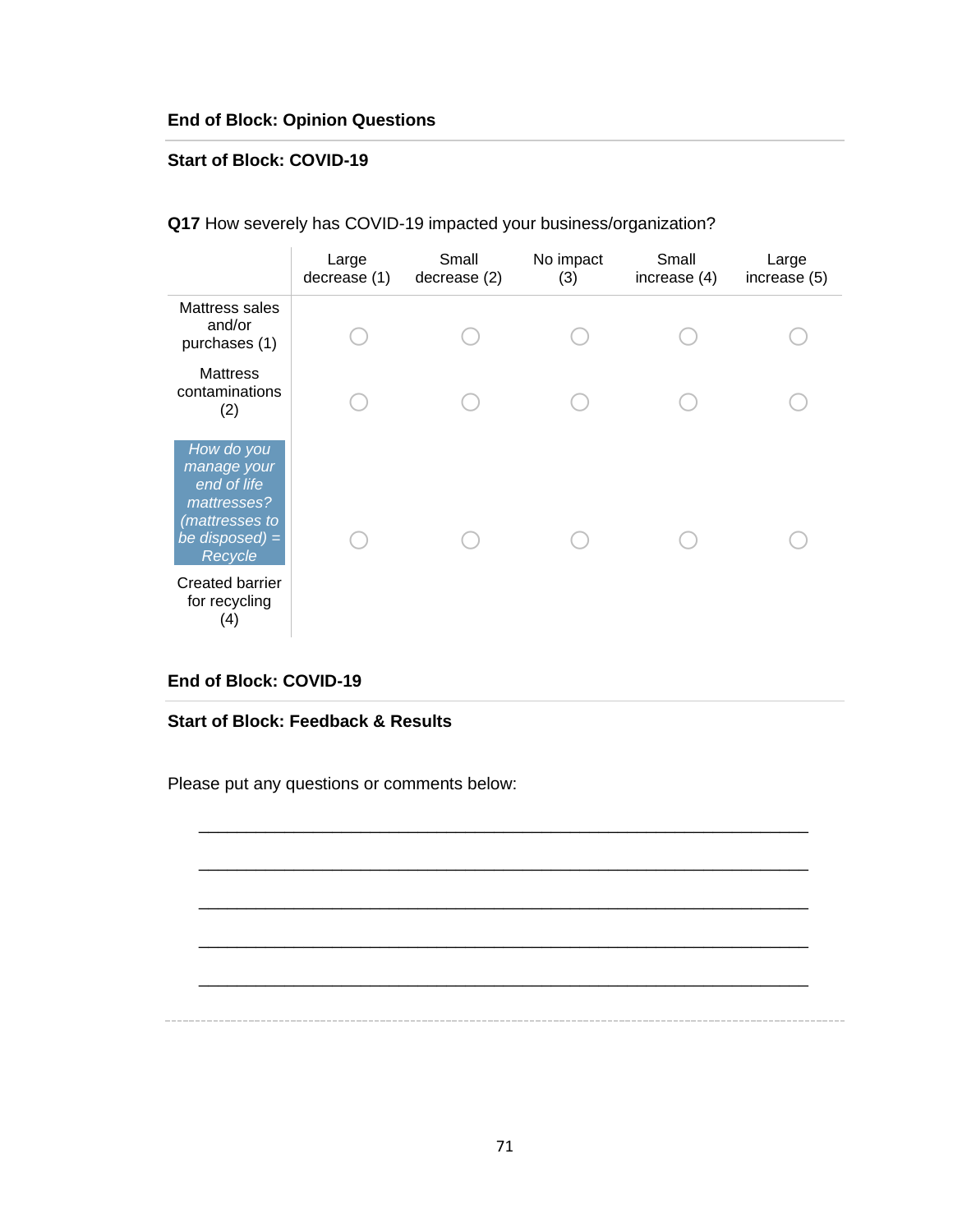**Q18** Are you willing to be contacted to obtain further information? (Your information will remain confidential but no longer anonymous)

| $\bigcirc$ Yes |  |  |  |
|----------------|--|--|--|
| $\bigcirc$ No  |  |  |  |

**Q19** Are you interested in receiving an executive summary along with a copy of the report via email? (A link to where the completed study will be provided at the end of the survey)



**End of Block: Feedback & Results**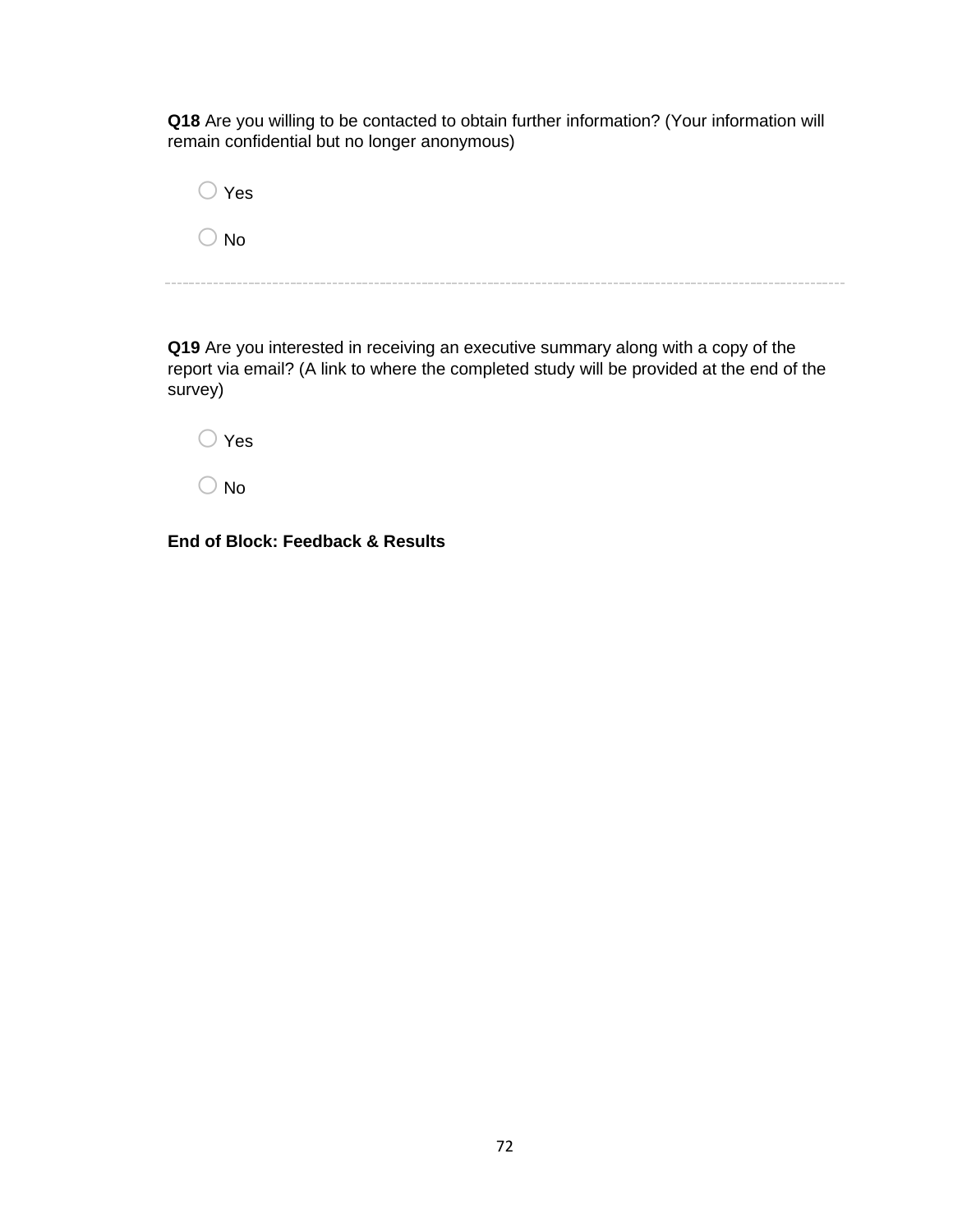# **Email Invitations**

### **Initial Batch Email**

*SMU REB File #20-101- Mattress Disposal in Nova Scotia: A Study Involving Industrial, Commercial, and Industrial Generators & Municipalities*

Dear respondent,

My name is Blair Davis and as part of my Masters of Applied Economics program at Saint Mary's University, I am conducting a study on mattress disposal within Nova Scotia on behalf of Divert NS with the supervision of Dr. Mark Raymond.

Approximately 100,000 mattresses end up in Nova Scotia landfills on an annual basis which presents many issues for municipalities due to their size and interference with machinery. In response, we are seeking the participation of businesses and organizations involved with mattresses to provide vital statistics that can help determine the interest and viability of a diversion program within Nova Scotia.

The survey takes an estimated **5-10 minutes** depending on responses. Please find the link below to complete the survey online. If you are not the best contact but do know the appropriate person, please either forward this email to that person or have them call the number below.

#### **Follow this link to the Survey & informed consent:**

Or copy and paste the URL below into your internet browser:

If you prefer to complete the survey over the phone or have any questions you can dial 902-XXX-XXX.

Due to research time constraints, responses must be submitted by the end of this **Friday, July 10th, 2020**.

Apologies for the short notice and thanks again,

Research team

Follow the link to opt out of future emails: